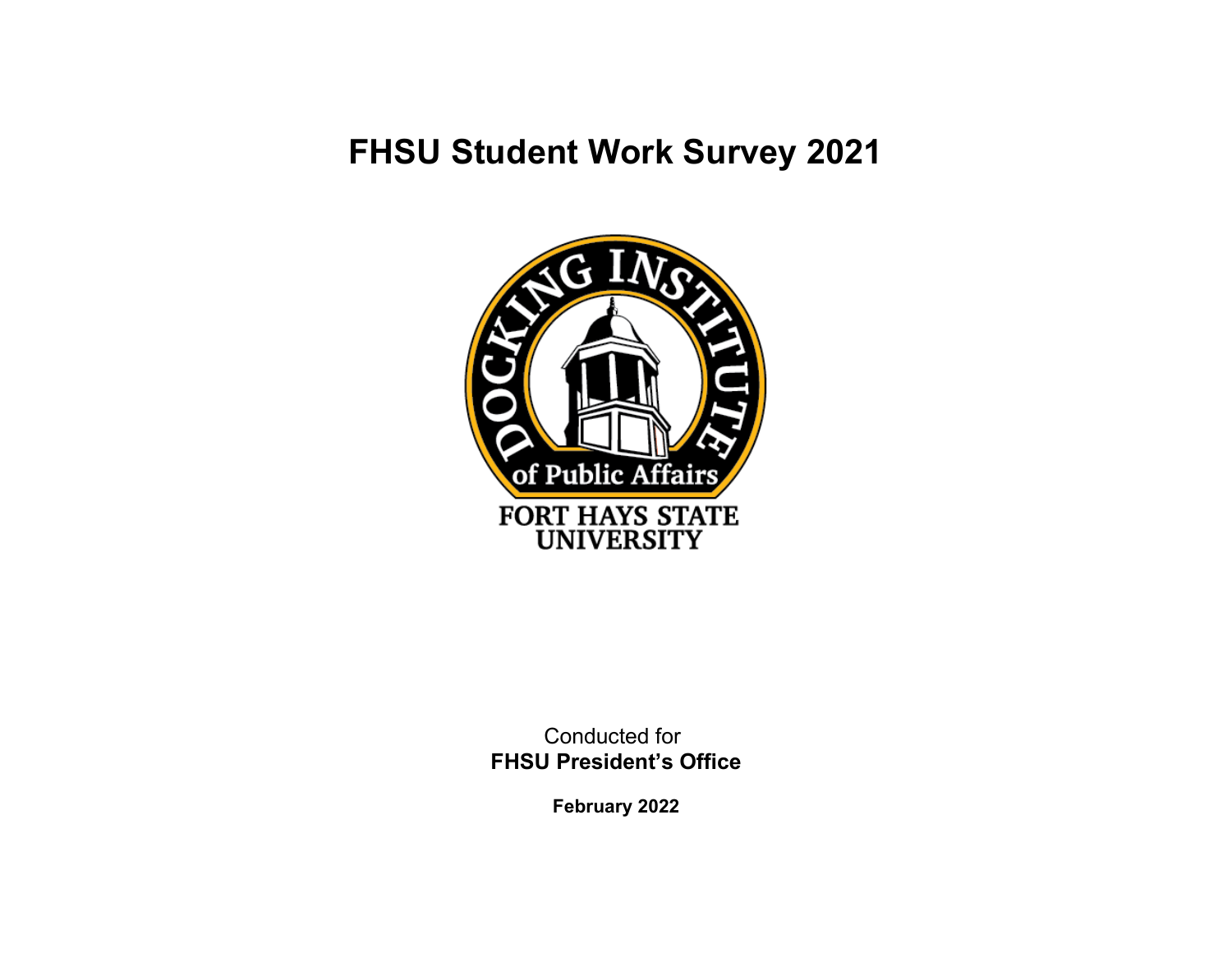

Docking Institute of Public Affairs Fort Hays State University 600 Park Street Hays, Kansas 67601-4099 Telephone: (785) 628-4197 FAX: (785) 628-4188 www.fhsu.edu/docking

Brett Zollinger, Ph.D. Jian Sun, Ph.D. Jian Sun, Ph.D. Jian Sun, Ph.D.

Leslie Watson-Divittore, B.A. **Graduate Research Assistant** **Assistant Director** 

Michael S. Walker, M.S. Marisa M. Johnson, M.B.A. **Research Scholar Administrative Specialist Administrative Specialist** 

> **Mission: To Facilitate Effective Public Policy Decision-Making**

The staff of the Docking Institute of Public Affairs and its University Center for Survey Research are dedicated to serving the people of Kansas and surrounding states.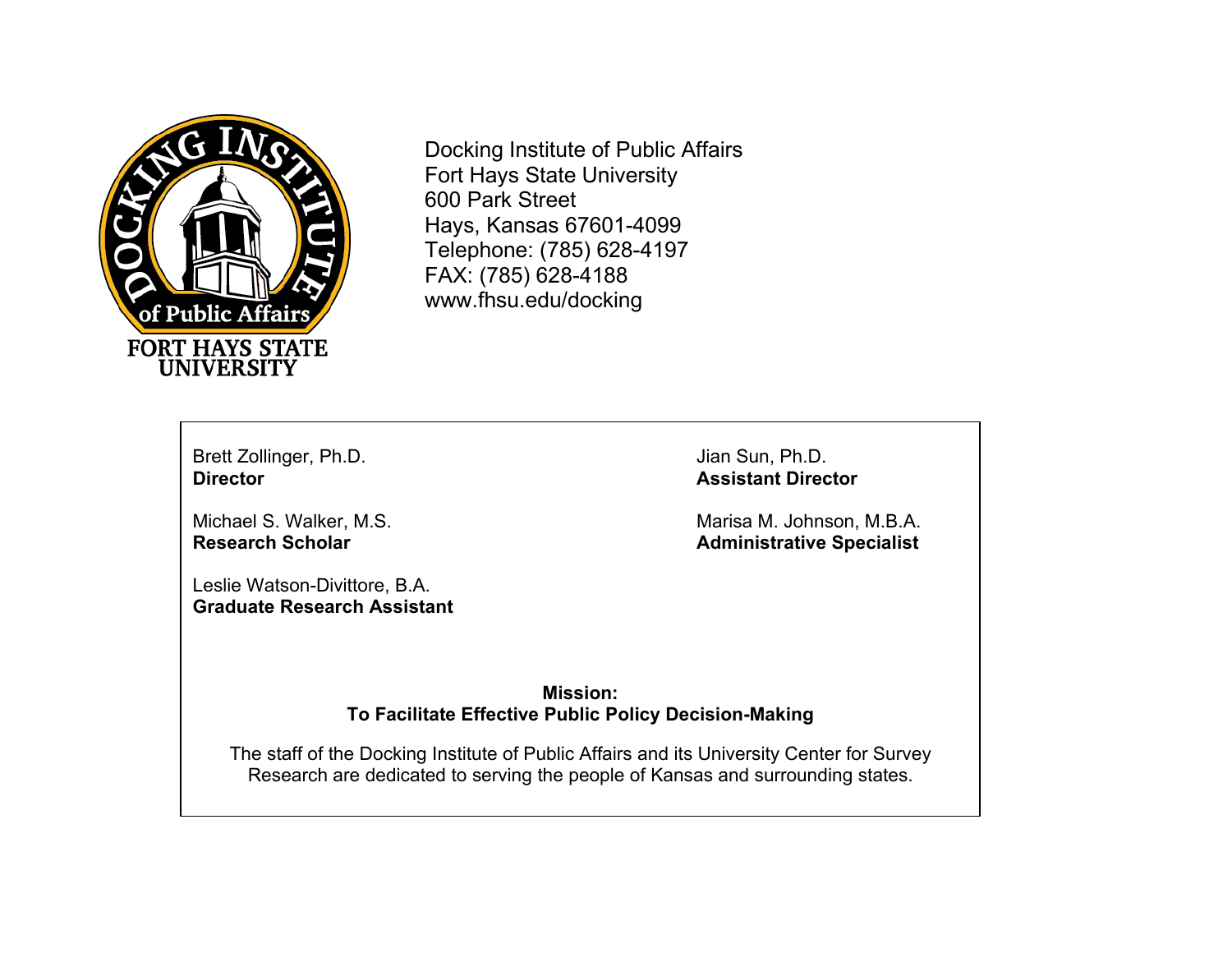# **FHSU Student Work Survey 2021**

**Prepared By:**

Michael S. Walker Docking Institute of Public Affairs

**Prepared For:** 

FHSU President's Office

**Copyright © February 2022** All Rights Reserved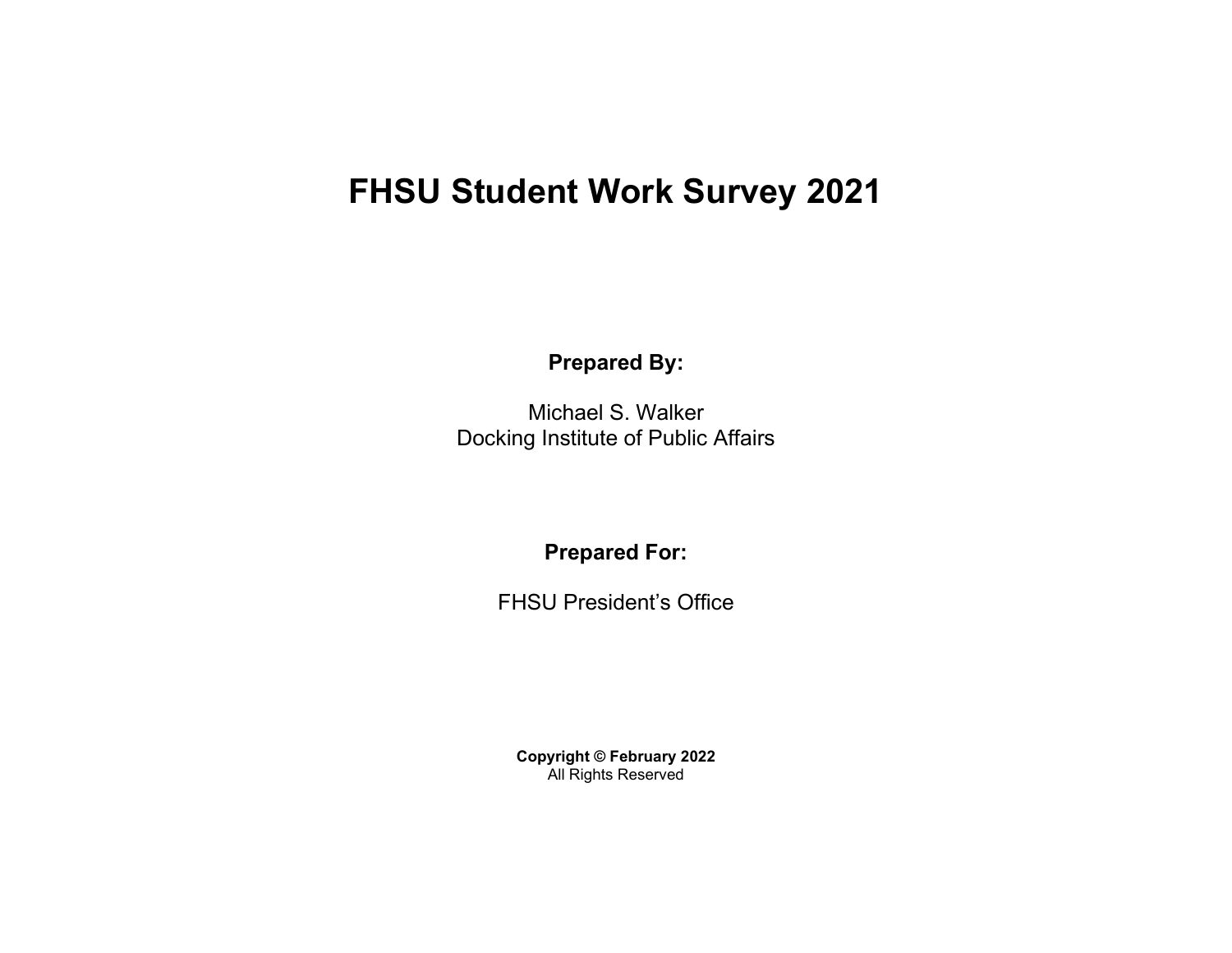## Contents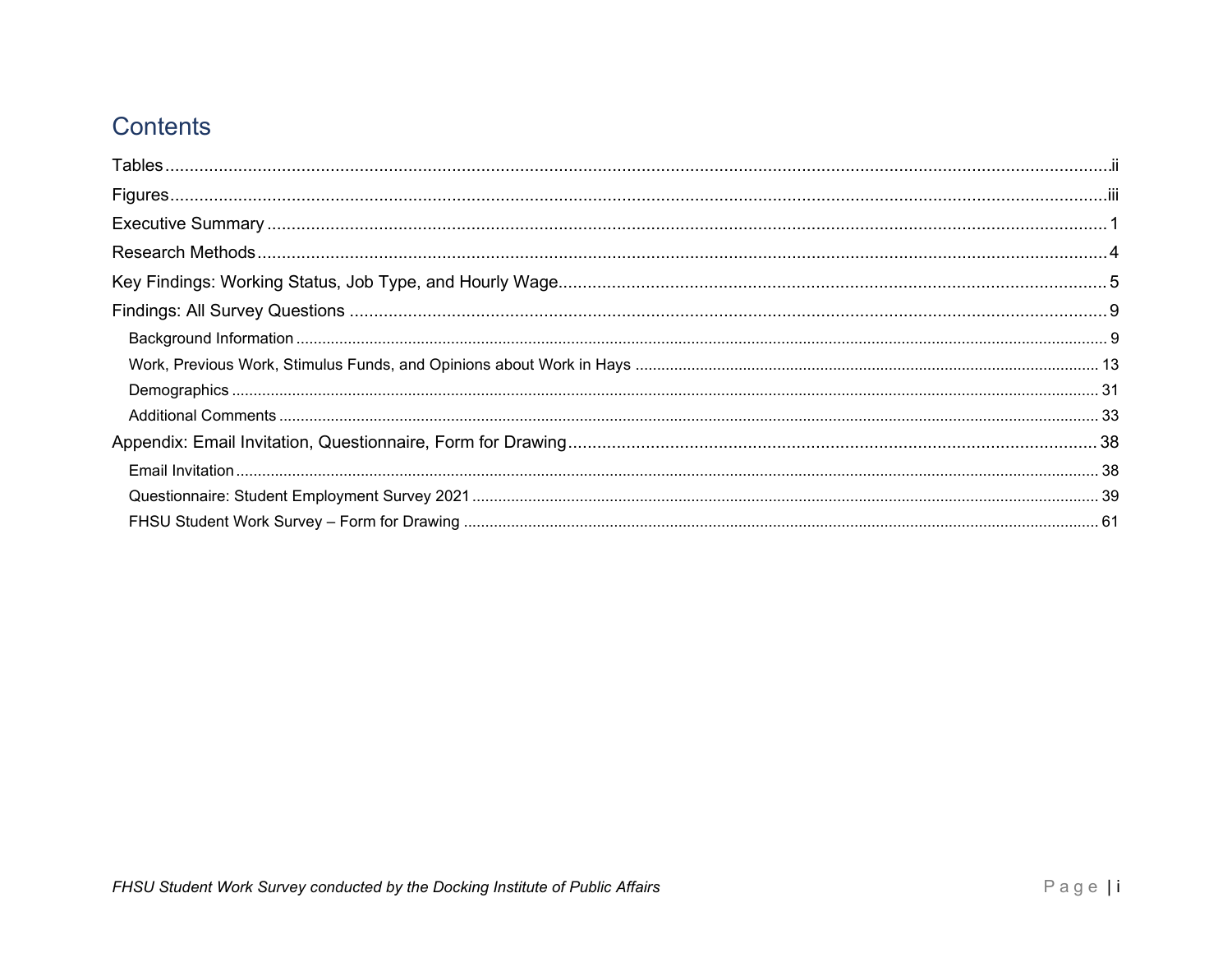## <span id="page-4-0"></span>**Tables**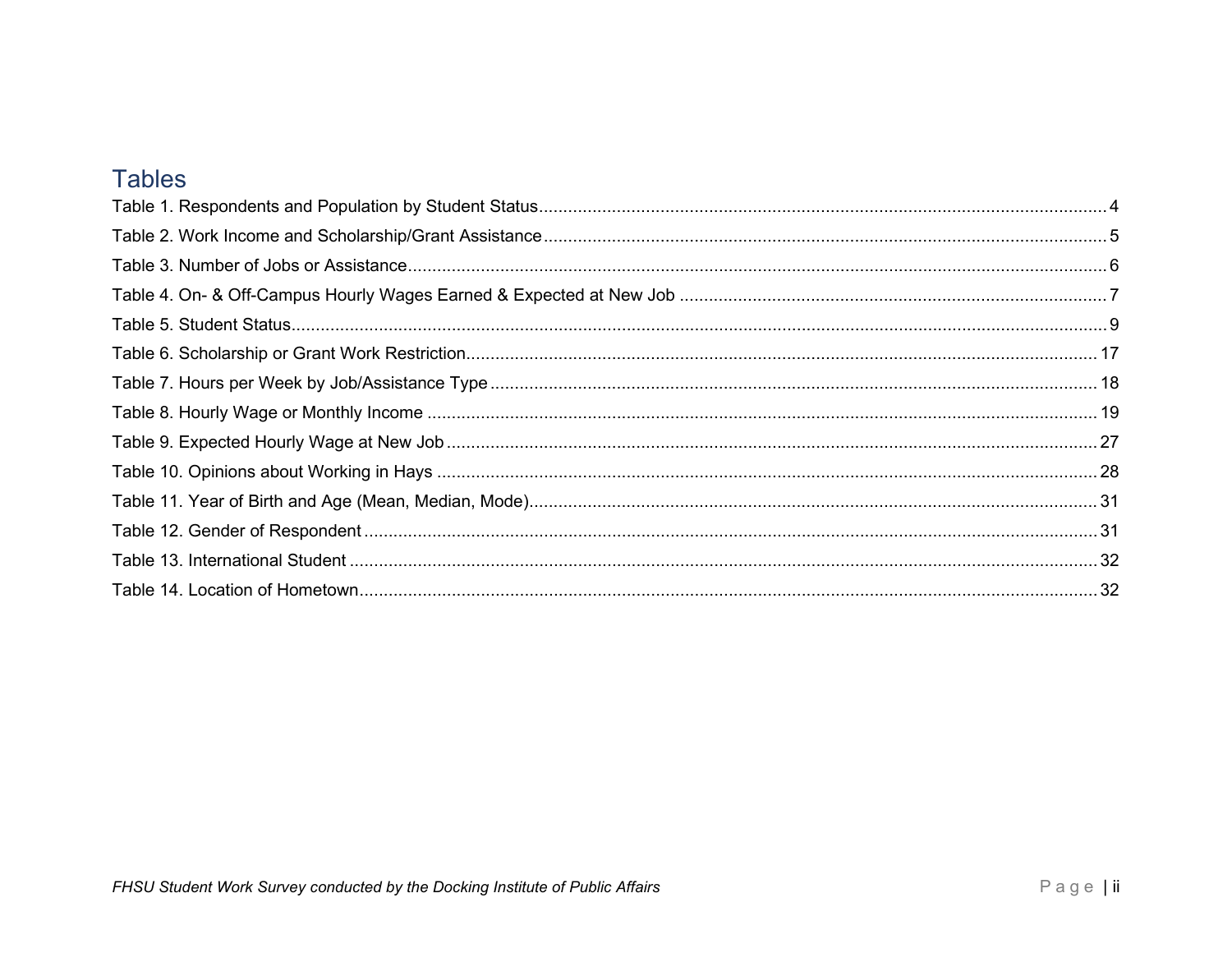## <span id="page-5-0"></span>**Figures**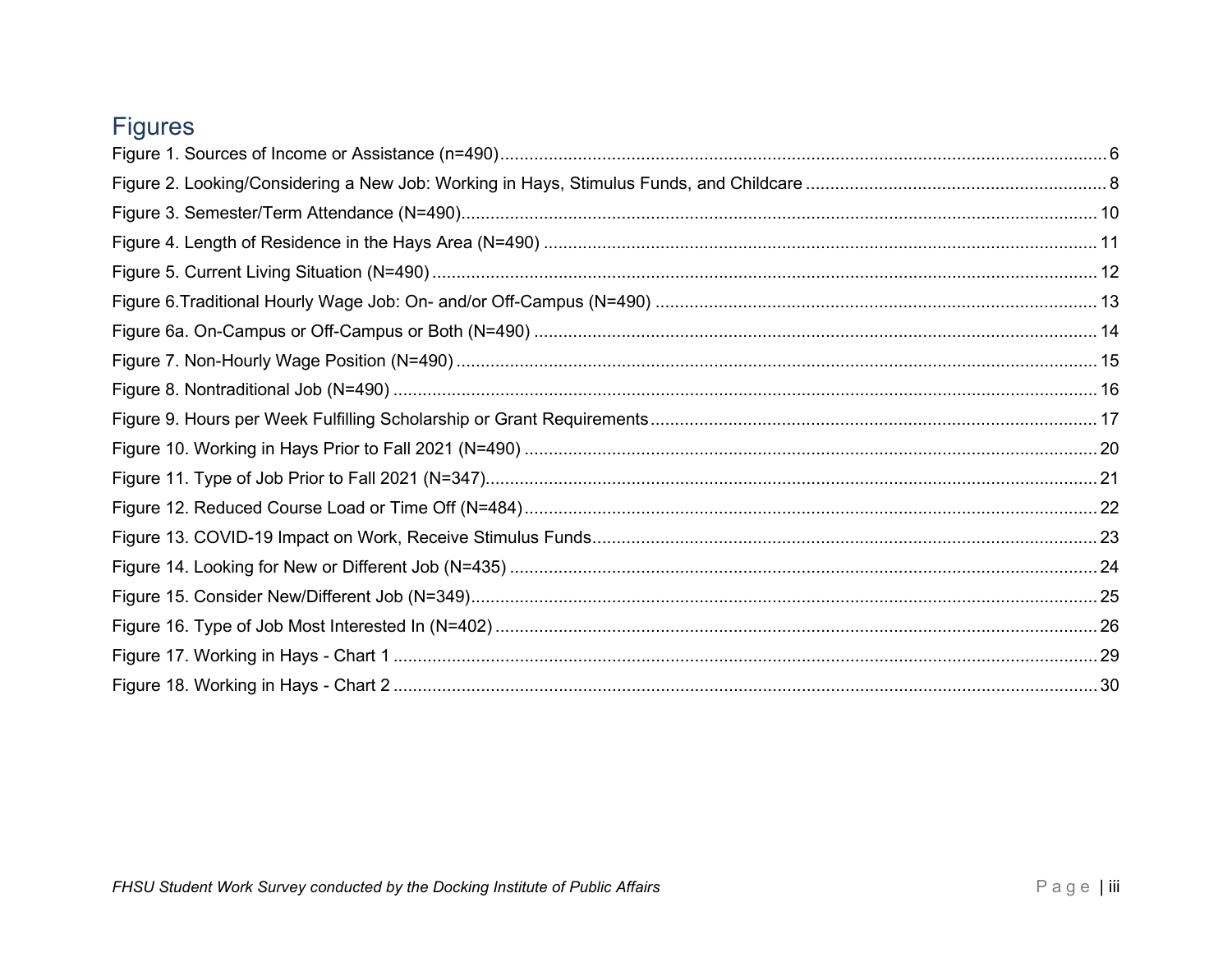## <span id="page-6-0"></span>Executive Summary

From November 9 to December 15, 2021, the Docking Institute conducted an online survey of FHSU students living in the Hays area. The study population includes FHSU on-campus students and off-campus students attending classes after the 20<sup>th</sup> day of fall semester 2021 and with local or permanent addresses within ZIP Codes 67601, 67637, or 67671 (Hays, Ellis, and Victoria, respectively). 1,765 students met these criteria and 490 (27.8%) provided applicable responses.

The student status (1<sup>st</sup> Year, 2<sup>nd</sup> Year, 3<sup>rd</sup> Year, etc.) of the survey respondents compares very well to the larger study population.

Key Findings: Working Status, Job Type, and Hourly Wage

- 93.3% of *all respondents* earn income from some form of work. 60.6% work and receive scholarship/grant assistance and 33.3% work but do not receive assistance.
- 52% of the *working respondents* earn income or receive assistance from two sources (i.e., two jobs or a job and a scholarship/grant). Almost a fifth (19.8%) earn income or receive assistance from three or more sources.
- 50.8% of *all respondents* work on-campus and 48% work off-campus (9.6% work have both on- and off-campus)
- 14.7% earn income through piecemeal or session work, 5.5% by selling items online, 3.7% through their own businesses, 3.5% by gaming online or performing, 2.2% through social media, and 1.2% by providing services online.
- The *median hourly wages* earned by *on-campus employees* and by *off-campus employees* are \$8.25 and \$12.00, respectively.
- The median number of on-campus work hours is 15 per week. The median number of off-campus work hours is 23 per week.
- The median hourly wages students *would expect to earn at a new or different job* are \$10 (for on-campus jobs) and \$13.00 (for off-campus jobs).
- Of students *looking for a new/different job or who might consider one*, 70.2% agree or strongly agree that Hays employers provide student-friendly work schedules. More agree than disagree that employers provide good wages.
- 42.9% of those *looking/might consider a new job* agree or strongly agree that stimulus funds helped them meet expenses when the funds were available. Few (14%) agree or strongly agree that stimulus funds still cover many/most expenses. Few (13.8%) agree or strongly that stimulus funds allowed them to stay home and out of the workplace.
- 18.2% of those *looking/might consider a new job* agree or strongly agree that childcare costs limit their ability to work outside of the home.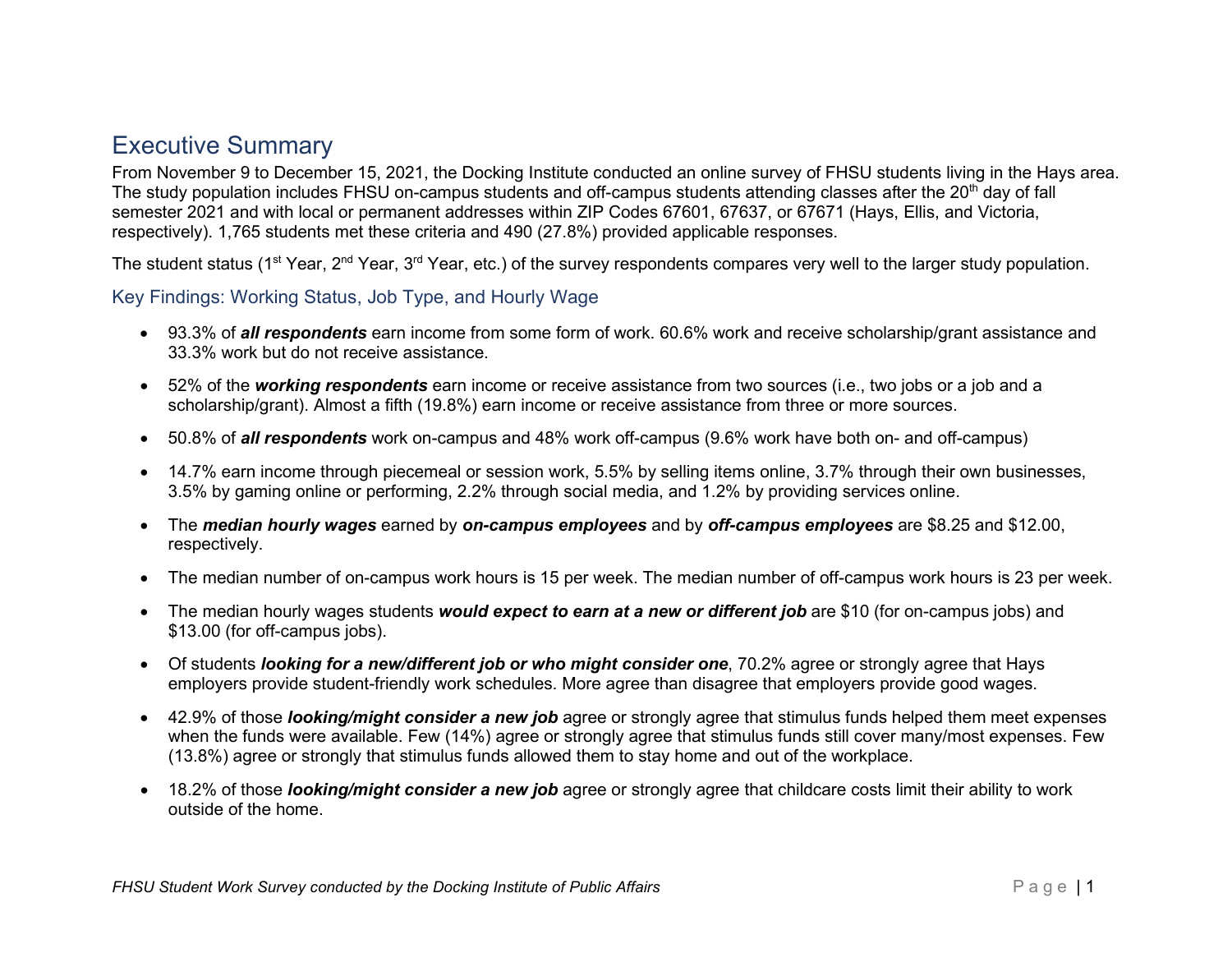### Findings: All Survey Questions

- Half (50.8%) of all students surveyed report having on-campus hourly wage jobs, while slightly fewer (48%) report having offcampus hourly wage jobs. 9.6% of those with an on-campus job also have an off-campus job. 10.8% have neither type of hourly wage job.
- More than half (56.7%) of all students receive scholarships or grants, 14.7% earn income from a piecemeal or session work, and a few (3.7%) reported earning income from a business they own.
- Some respondents earn money through nontraditional means such as selling goods online (5.5%), online gaming or performing in some other way (3.5%), producing social media content (2.2%), and providing services virtually (1.2%).
- Of those *receiving scholarships or grants and NOT working* in some way, more than a quarter (27.3%) report spending fifteen to nineteen hours a week on tasks required for their scholarship or grant. Only two non-working scholarship/grant awardees are restricted from taking on outside work.
- The median monthly income for piecemeal/session earners is \$261.50. The median monthly income for business owners and students working nontraditional jobs is \$100.00.
- Of those students working in Hays prior to fall 2021, more than half (53.6%) worked primarily off-campus jobs and a quarter (25.4%) worked primarily on-campus jobs. About a fifth (19%) primarily worked mix of both.
- Some students (14%) reported reducing their FHSU school course load or taking time away from school because of the COVID-19 pandemic. Most students (73.6%) reported that the pandemic had not changed their course loads.
- More than half (59%) reported receiving stimulus funds. Almost half (49.7%) reported that their work hours changed or that their job ended because of the pandemic.
- Almost a quarter of students (24.1%) reported that they are looking for a new or different job. Of those not looking, 85.1% would consider taking a new or different job "if the right opportunity came along."
- Of those *looking for/might consider* a new job, the largest percentage (45.8%) is interested in *either* an on-campus job or an off-campus job, rather than one or the other.
- Most of all respondents agree or strongly agree (70.8%) that "employers provide student-friendly work schedules" and 61% agree or strongly agree that "employers provide positive working environments for college students."
- Half (50.5%) of those currently engaged in piecemeal/session jobs and/or in nontraditional work (n=107) *at least* agree that "earnings from piecemeal or nontraditional work cover (or covered) many of my expenses."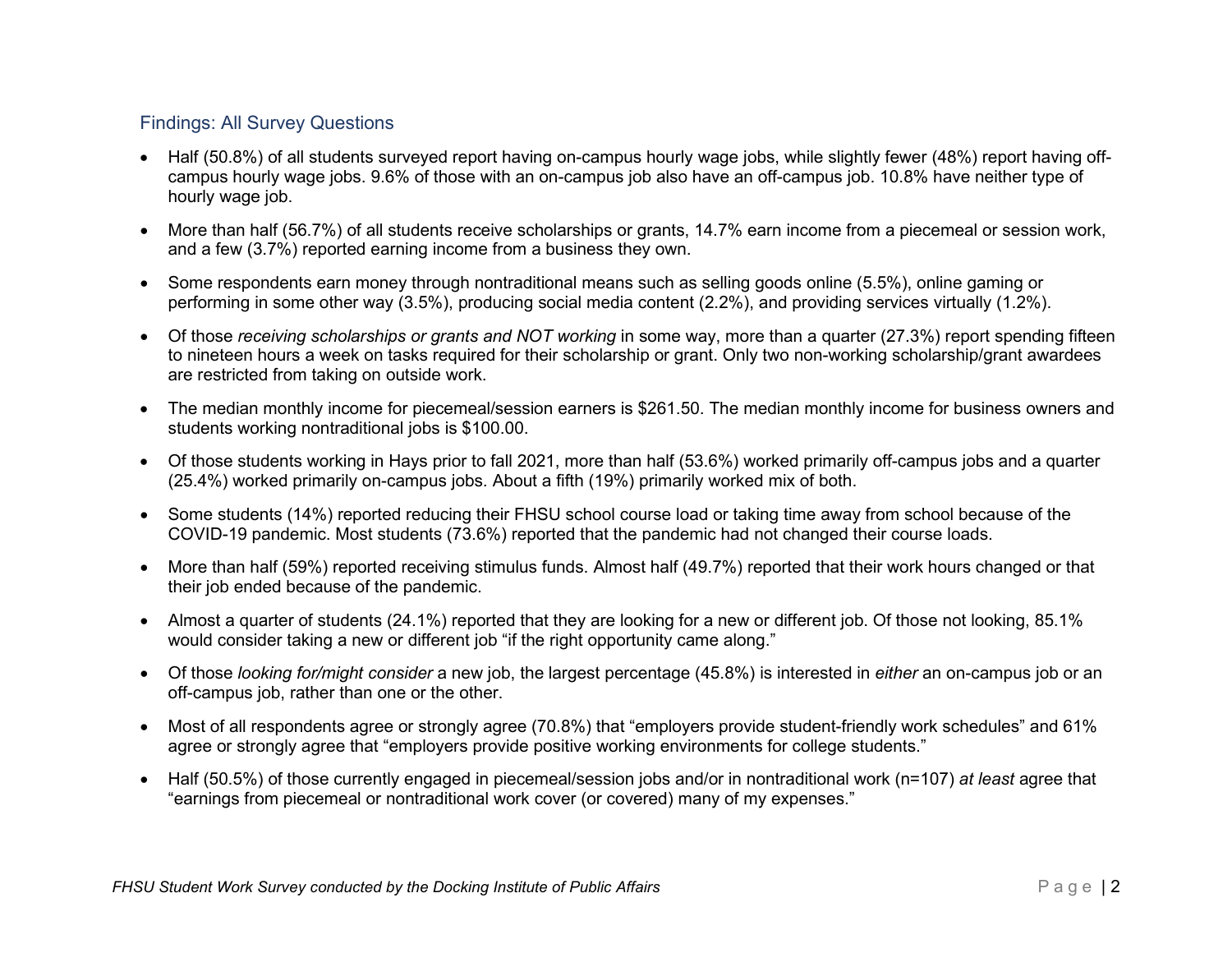- More than half (53.3%) of all students surveyed have attended FHSU since spring or summer 2020. More than a quarter (28.2%) have attended since spring or summer 2019.
- 22.4% have lived in the Hays area for 1 to 2 years. 25.3% of all respondents have lived in the Hays area for 3 to 5 years. The remaining 52.3% have lived in Hays longer than 5 years.
- More than a quarter (26.9%) of all respondents reside in a residence hall on campus. Almost half (49%) live by themselves or with friends or siblings. 14.1% live with a spouse and/or children. 9.2% live with their parents.
- Most respondents are female (73.4%).
- Few respondents are international students (4.7%).
- The median age is 22 years old.
- Almost a quarter (22.2%) of respondents are from Hays, while 45.2% are from other areas within Kansas.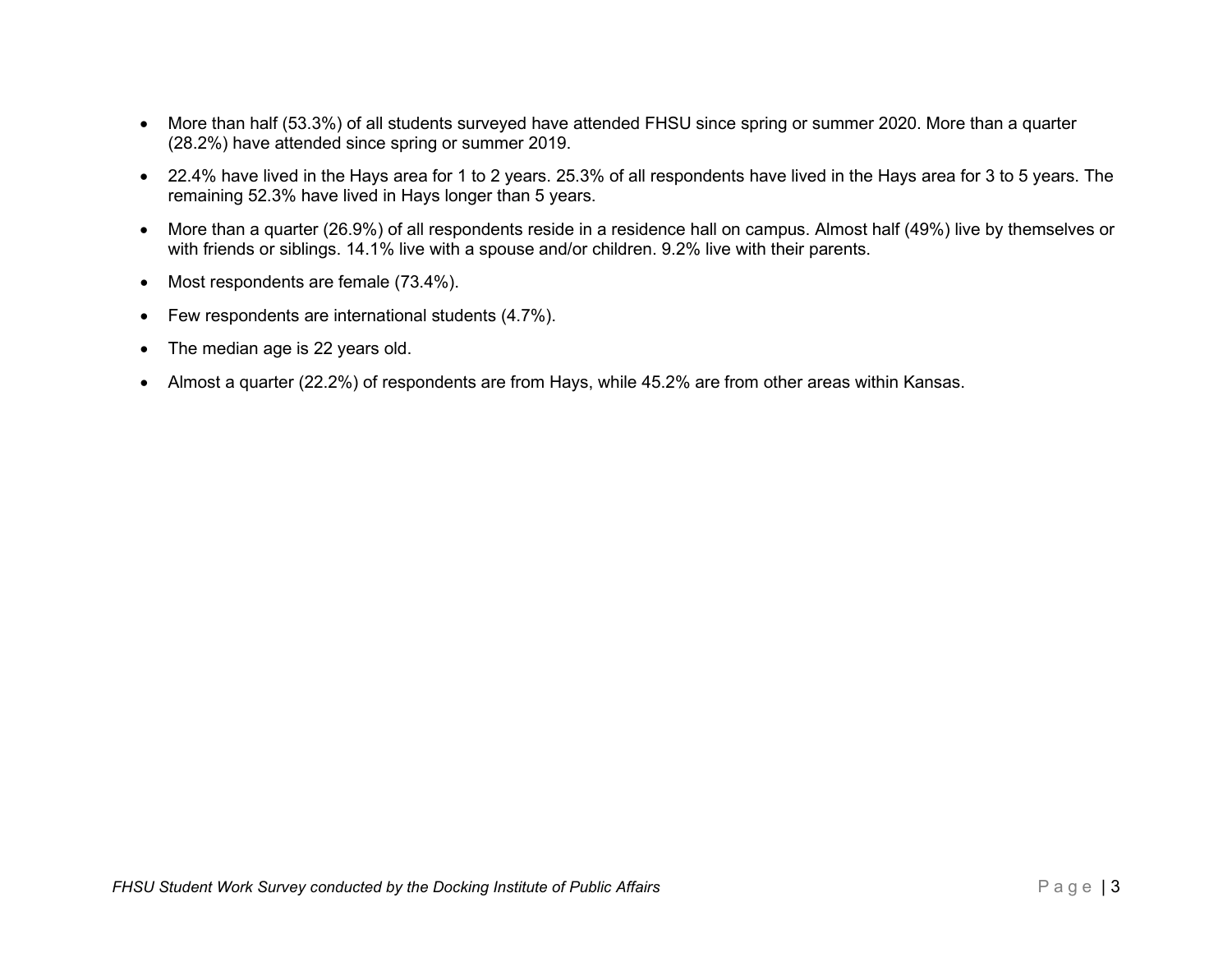## <span id="page-9-0"></span>Research Methods

The FHSU Office of the President requested the Docking Institute of Public Affairs (Institute) to design and conduct a survey of FHSU Hays area students to assess their experiences, perceptions, and attitudes toward working in Hays. Institute researchers developed and deployed an online questionnaire using Qualtrics online survey software.

Requests to participate in the study, including an incentive to participate and a link to the online questionnaire were sent to 1,765 students by email. The incentive was a chance to win one of five \$50 Victor E. Apparel & Gift Co. gift cards. The Appendix provides a copy of the initial email, the online questionnaire, and the incentive drawing registration form.

The Office of Institutional Effectiveness and Quality Improvement provided the list of students for this study. The list included names, email addresses, and demographic information for the following: on-campus students and off-campus students, attending classes after the 20<sup>th</sup> day of fall semester 2021, and with local or permanent addresses within ZIP Codes 67601, 67637, or 67671 (Hays, Ellis, and Victoria, respectively).

The Institute sent three email requests to students. The first on November 9, 2021, and two reminders to non-responding students on November 22 and November 30. Data collection closed on December 15, 2022. Of the 1,765 students invited to participate, 522 (29.6%) responded to the email request and began the survey. Incentive winners were award their gift cards in February 2022. The table below compares the student statuses of survey respondents and the study population.

|               |                  | <b>Respondents</b> |         | <b>Population</b> | $R\%$ - $P\%$ |        |
|---------------|------------------|--------------------|---------|-------------------|---------------|--------|
|               |                  | Frequency          | Percent | Frequency         | Percent       |        |
|               | 1st Year         | 97                 | 18.6    | 319               | 18.1          | 0.5    |
|               | 2nd Year         | 92                 | 17.6    | 311               | 17.6          | 0.0    |
| Jndergraduate | 3rd Year         | 120                | 23.0    | 349               | 19.8          | 3.2    |
|               | 4th & 5th Year   | 129                | 24.7    | 471               | 26.7          | $-2.0$ |
|               | Graduate Student | 80                 | 15.3    | 315               | 17.8          | $-2.5$ |
|               | Missing          | 4                  | 0.8     |                   |               |        |
|               | Total            | 522                | 100     | 1,765             | 100           |        |

## <span id="page-9-1"></span>Table 1. Respondents and Population by Student Status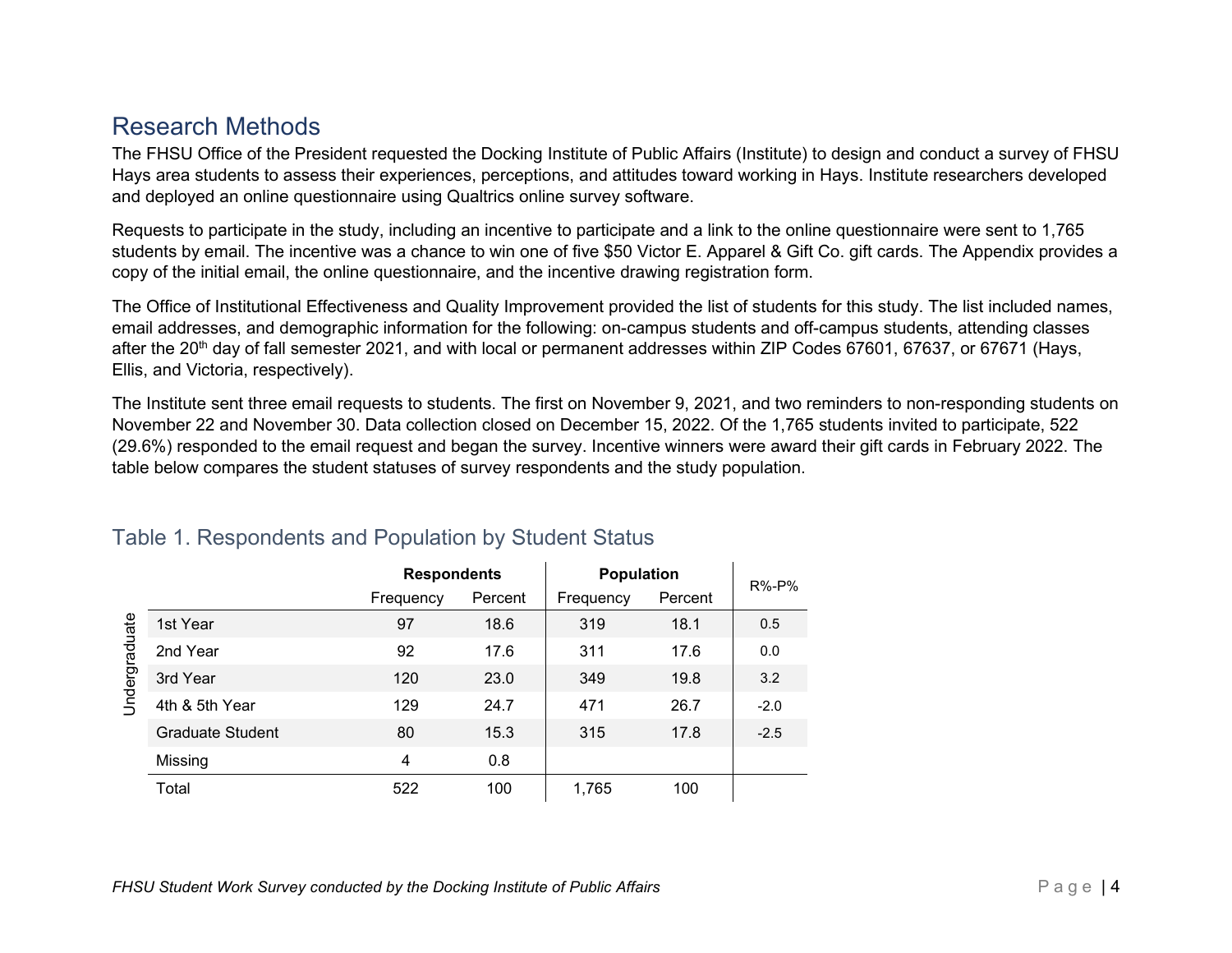Of the 522 survey respondents shown in Table 1, one selected not to participate after reading the opening question, 24 stopped participating before the end of the questionnaire, and seven were full-time FHSU employees pursuing graduate degrees. As the intended respondents were students potentially available for hourly wage or entry level employment in Hays, the responses from the seven full-time FHSU employees pursuing graduate degrees at FHSU were set aside as ineligible.

<span id="page-10-0"></span>The remaining findings shown in this report are from 490 respondents (27.8%).

## Key Findings: Working Status, Job Type, and Hourly Wage

Below are survey results primarily focusing on working status, job type, and hourly wage (both currently earned and expected for a new job). The following section (Findings: All Survey Questions) shows frequencies and percentages for every survey question in the order they appeared in the questionnaire.

The survey was designed to allow students to report all applicable sources of income and/or assistance. For example, a student might earn income from an on-campus hourly wage job but also earn money from a piecemeal food delivery job. Students might also work off-campus for an hourly wage, generate income through a business they own, earn money by producing social media content, and/or receive financial support from a scholarship or grant.

Table 2 shows that most respondents (60.6%) earn income from work and receive assistance from scholarships or grants. A third (33.3%) work and do not receive assistance from scholarships or grants.

## <span id="page-10-1"></span>Table 2. Work Income and Scholarship/Grant Assistance

|                                                                  | Frequency | Percent |
|------------------------------------------------------------------|-----------|---------|
| Income from Work AND Receives Scholarship/Grant Assistance       | 297       | 60.6    |
| Income from Work with NO Scholarship/Grant Assistance            | 163       | 33.3    |
| NO Income from Work but Receives Scholarship or Grant Assistance | 22        | 4.5     |
| NO Income from Work and NO Scholarship or Grant Assistance       | 8         | 1.6     |
| Total                                                            | 490       | 100     |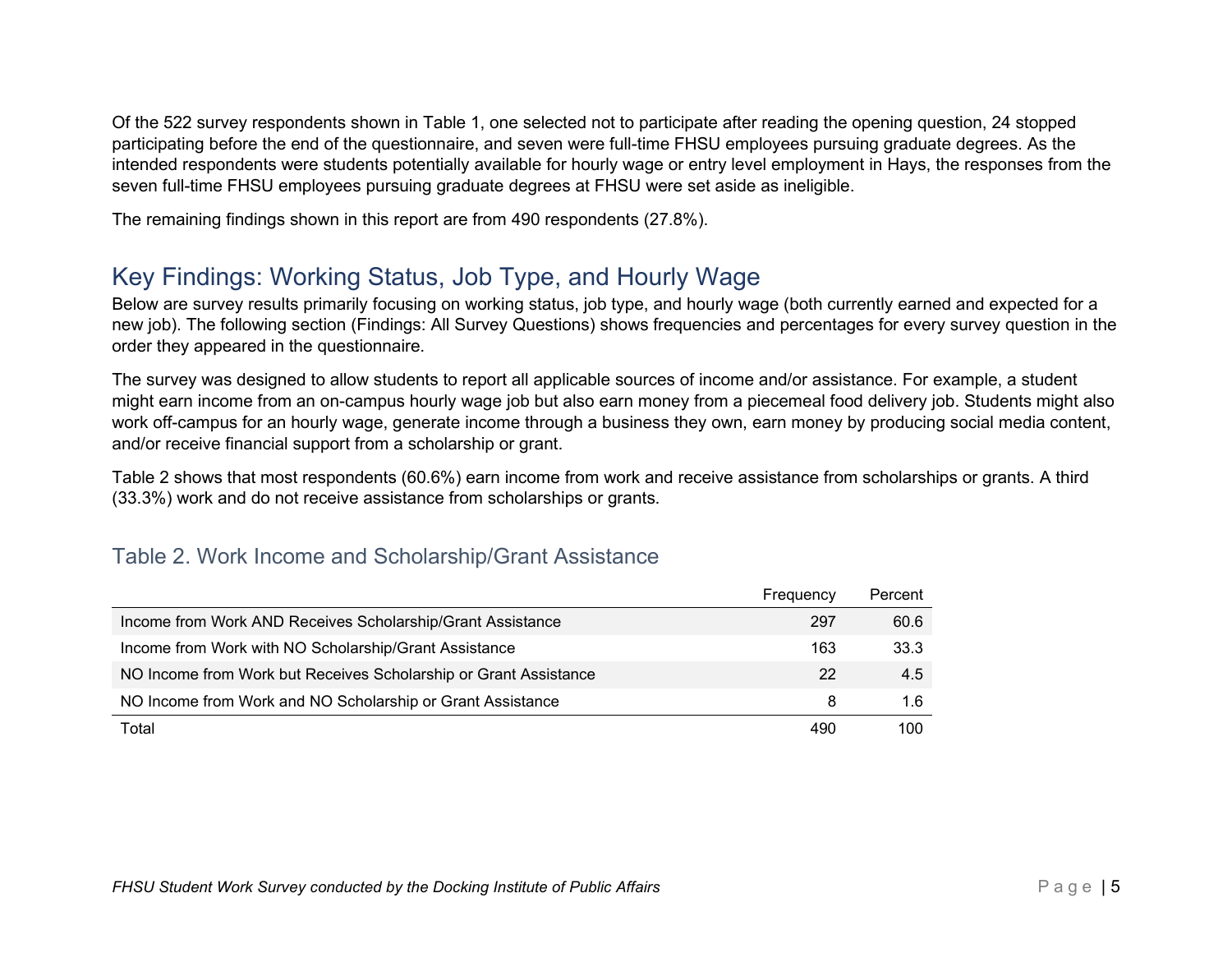Table 3 shows that 52% of the working respondents earn income or receive assistance from two sources (i.e., two jobs or a job and a scholarship/grant). Almost a fifth (19.8%) earn income or receive assistance from three or more sources.

### <span id="page-11-0"></span>Table 3. Number of Jobs or Assistance

|                                   | Frequency | Percent |
|-----------------------------------|-----------|---------|
| 1 Job or Scholarship/Grant        | 130       | 28.3    |
| 2 Jobs or Scholarship/Grants      | 239       | 52.0    |
| 3 Jobs or Scholarship/Grants      | 63        | 13.7    |
| 4 Jobs or Scholarship/Grants      | 19        | 4.1     |
| 5 to 7 Jobs or Scholarship/Grants | 9         | 2.0     |
| Total                             | 460       | 100     |

Figure 1 shows that more than half (56.7%) of students surveyed receive a scholarship or grant, 50.8% have an on-campus job, 48% have an off-campus job, and 14.7% earn income through piecemeal or session work. The percentages shown in the figure sum to more than 100% because the categories are not mutually exclusive.



## <span id="page-11-1"></span>Figure 1. Sources of Income or Assistance (n=490)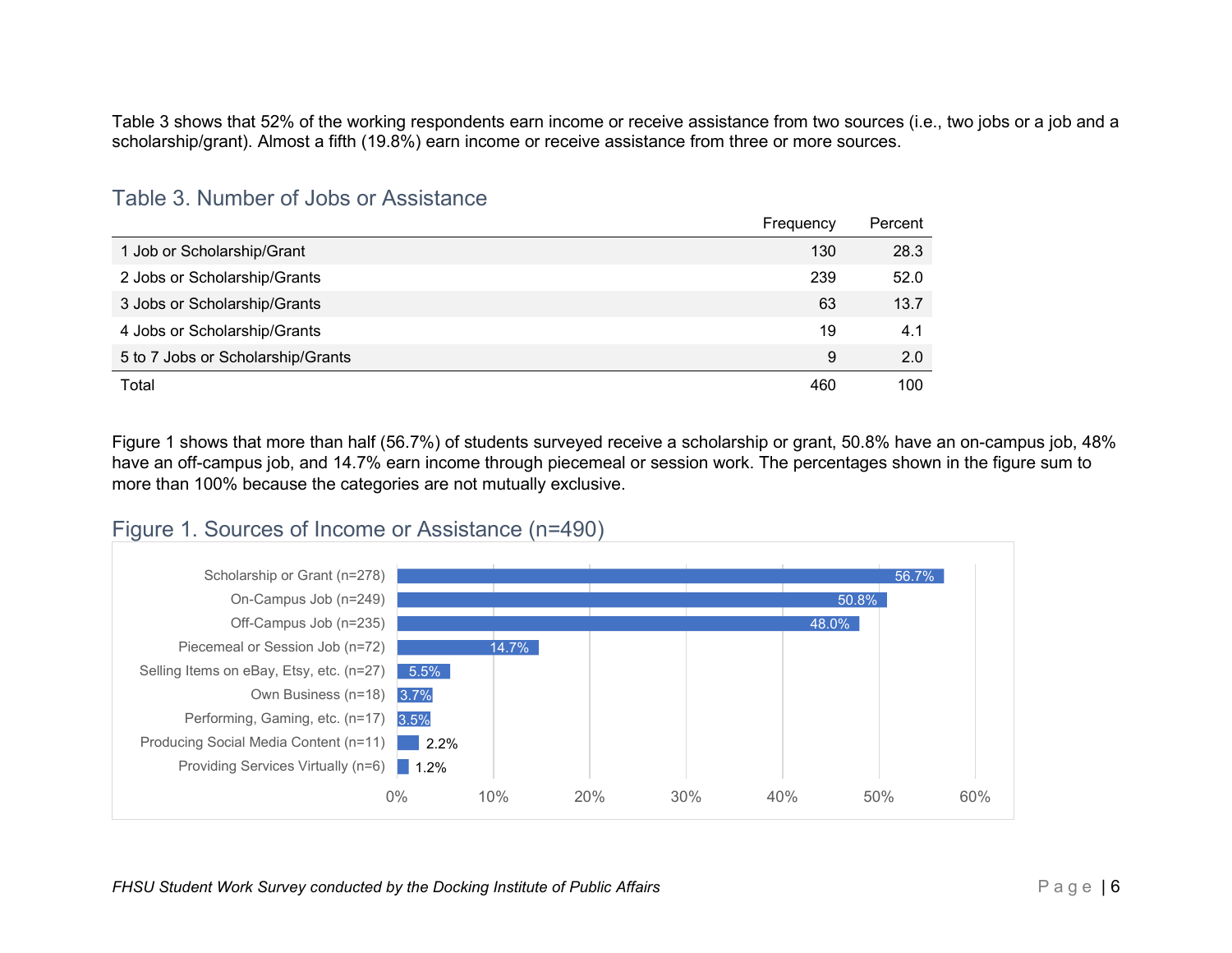<span id="page-12-2"></span><span id="page-12-1"></span>Table 4 shows the average hourly wages earned by students with on- and/or off-campus jobs, and the average hourly wages expected by students interested in new or different hourly wage at on- and off-campus jobs.

The median hourly wages earned by on-campus employees and by off-campus employees are \$8.25 and \$12.00, respectively.

The median hourly wages students would expect to earn for a new or different job are \$10.00 and \$13.00, for on-campus jobs and off campus jobs, respectively. $^{\rm 1}$  $^{\rm 1}$  $^{\rm 1}$ 

## <span id="page-12-0"></span>Table 4. On- & Off-Campus Hourly Wages Earned & Expected at New Job

|                                                      |                                                                                                |              | Mean       | Median  |     | Mode  |
|------------------------------------------------------|------------------------------------------------------------------------------------------------|--------------|------------|---------|-----|-------|
| Hourly Wage<br><b>Currently Earned</b>               | Respondents with On-Campus Jobs (n=248)                                                        | SS.          | 8.78       | \$8.25  | S.  | 8.25  |
|                                                      | Respondents with Off-Campus Jobs (n=235)                                                       | SS.          | 13.66      | \$12.00 | SS. | 10.00 |
| Hourly Wage<br>Expected at a New or<br>Different Job | Respondents Looking/Would Consider a New Job and<br>Most Interested in On-Campus Jobs (n=51)   | $\mathbf{s}$ | 10.18      | \$10.00 |     | 8.25  |
|                                                      | Respondents Looking/Would Consider a New Job and<br>Most Interested in Off-Campus Jobs (n=111) |              | $$13.55^2$ | \$13.00 |     | 15.00 |

<sup>1</sup> The students included in the "Hourly Wage Expected at a New or Different Job" rows in Table 4 include those "currently looking for new or different job" (n=105) or who "would consider taking a new or different job if the right opportunity came along" (n=297), and "most interested in" an on-campus job (n=67) or an off-campus job (n=135), and who provided an expected wage per hour (51 and 111, for on- and off-campus jobs, respectively).

<sup>2</sup> \$13.55 is the average hourly wage expected for a new or different off-campus job from *all* respondents looking or willing to consider a new or different job. For respondents *currently working on-campus*, the average hourly wage expected for a new/different *off-campus job is \$12.19*. For respondents *currently working off-campus*, the average hourly wage expected for a new/different *off-campus job is \$14.08*.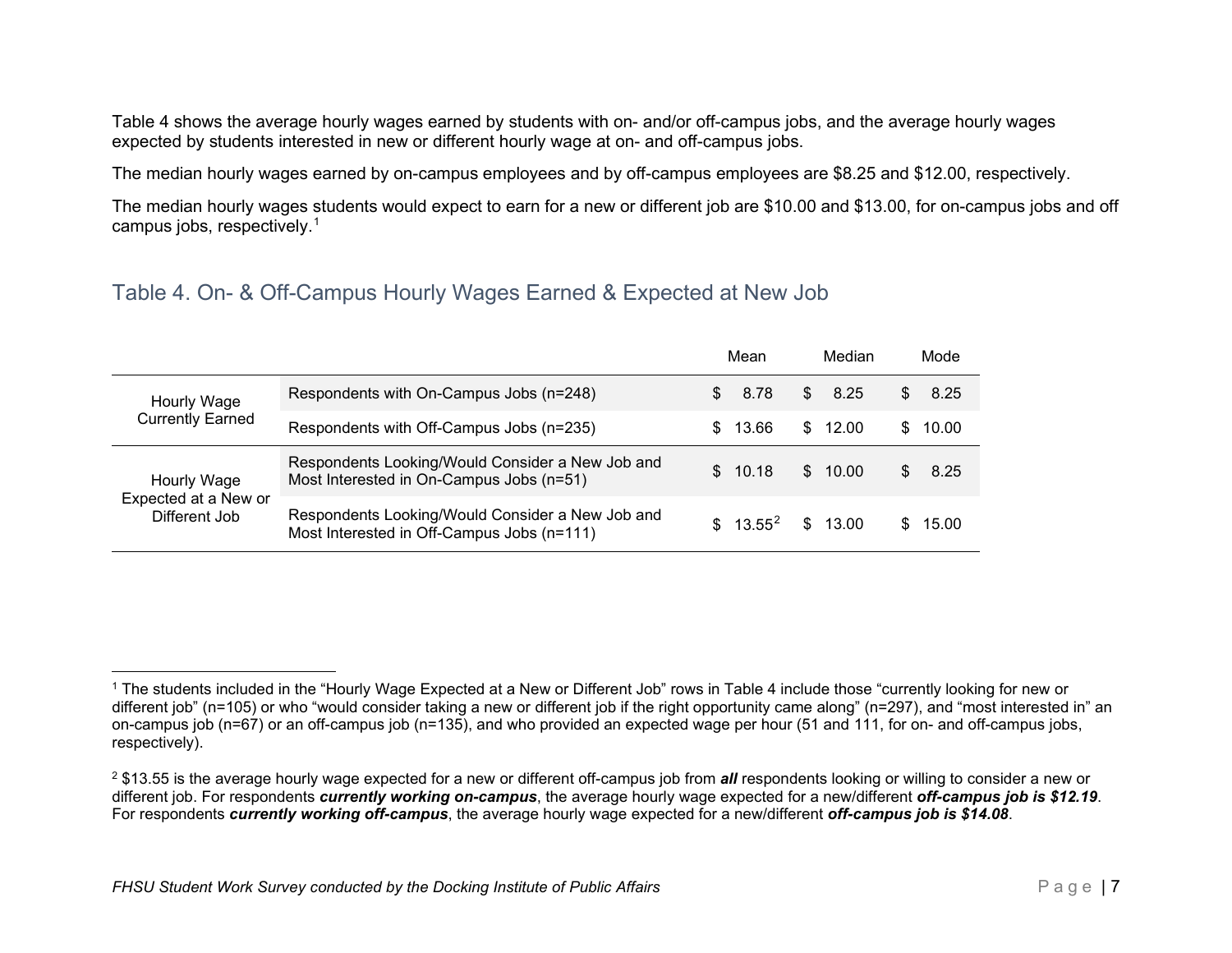Figure 2 provides information from *only those respondents who are looking for a new job or might consider one*. Most students *at least* agree that Hays employers provide student-friendly work schedules. More agree than disagree that employers provide good wages.

When available, stimulus funds helped some students meet expenses but are not doing so anymore. Few students agree that stimulus funds allowed them to stay home and out of the workplace, while 18.2% agree that childcare costs limit their ability to work outside of the home.

## <span id="page-13-0"></span>Figure 2. Looking/Considering a New Job: Working in Hays, Stimulus Funds, and Childcare

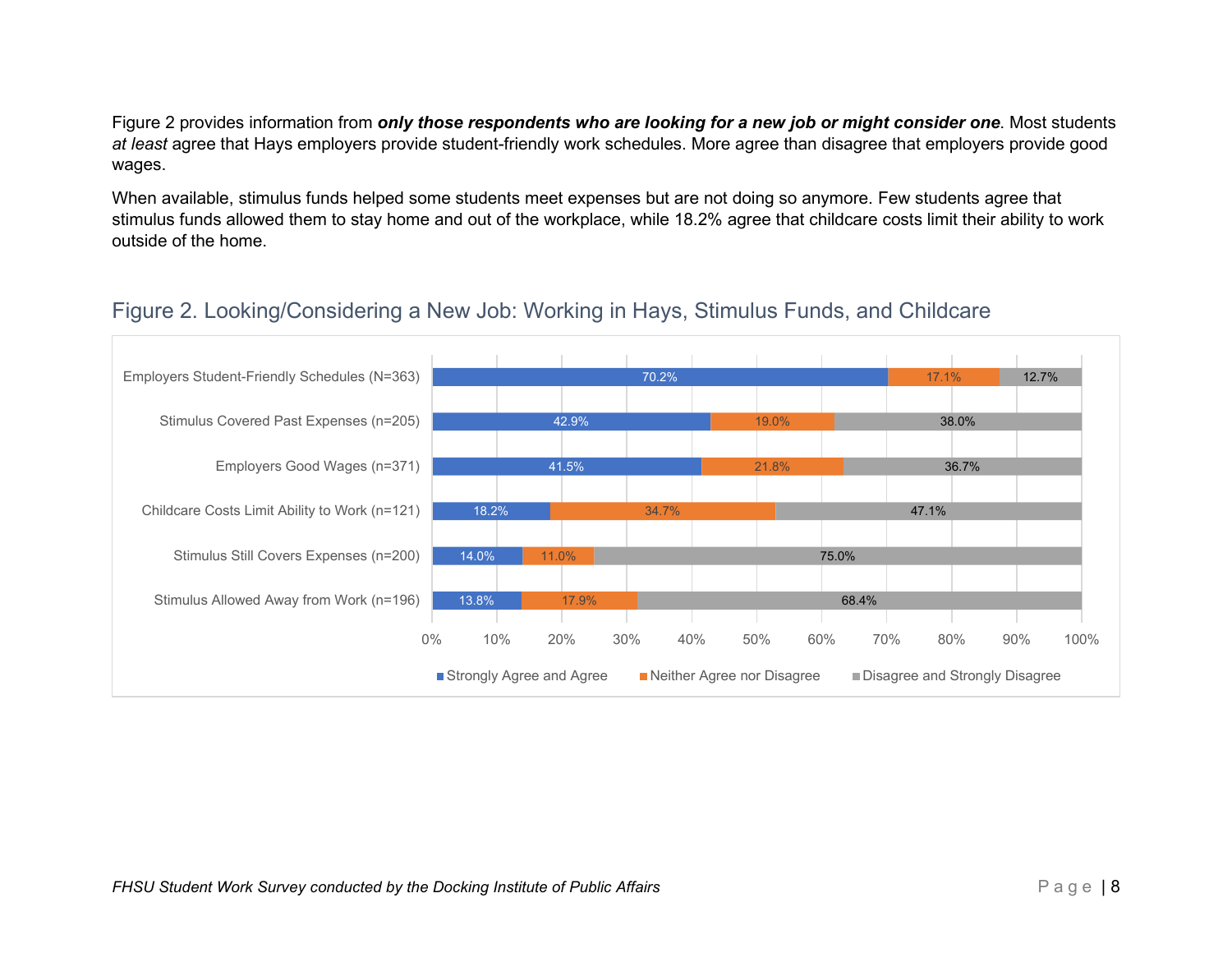## <span id="page-14-0"></span>Findings: All Survey Questions

Responses to each survey question are presented below, with limited narrative. Findings are presented in four sections: 1) Background Information; 2) Work, Previous Work, Stimulus Funds, and Opinions about Working in Hays; 3) Demographics; and 4) Additional Comments. The last being verbatim text comments provided by respondents.

### <span id="page-14-1"></span>Background Information

The first question asked for class standing (1<sup>st</sup> Year or Freshman, 2<sup>nd</sup> Year or Sophomore, etc.). The responses shown below were presented in Table 1 (Research Methods section), along with information about the larger population of students living in the Hays area.

## <span id="page-14-2"></span>Table 5. Student Status

|               |                         | Frequency | Percent |
|---------------|-------------------------|-----------|---------|
| Undergraduate | 1st Year                | 97        | 18.6    |
|               | 2nd Year                | 92        | 17.6    |
|               | 3rd Year                | 120       | 23.0    |
|               | 4th & 5th Year          | 129       | 24.7    |
|               | <b>Graduate Student</b> | 80        | 15.3    |
|               | Total                   | 522       | 100     |

*Q1 Which one of the following best describes your student status?*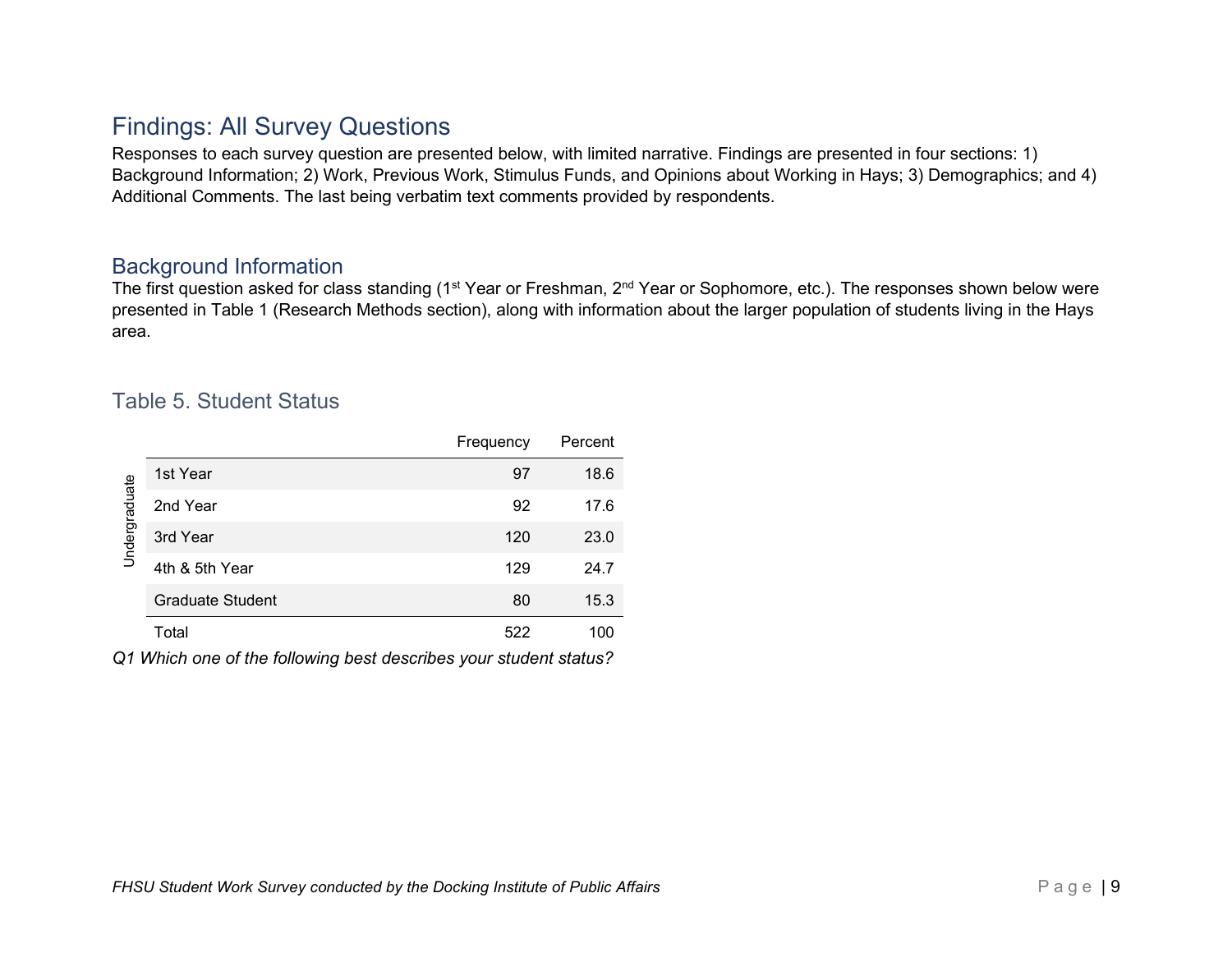More than half (53.3%) of the students surveyed have attended FHSU since spring or summer 2020. More than a quarter (28.2%) have attended since spring or summer 2019.



## <span id="page-15-0"></span>Figure 3. Semester/Term Attendance (N=490)

*Q2 Were you enrolled in any FHSU courses (online and/or on campus) during any of these semesters or terms? Please select all that apply.*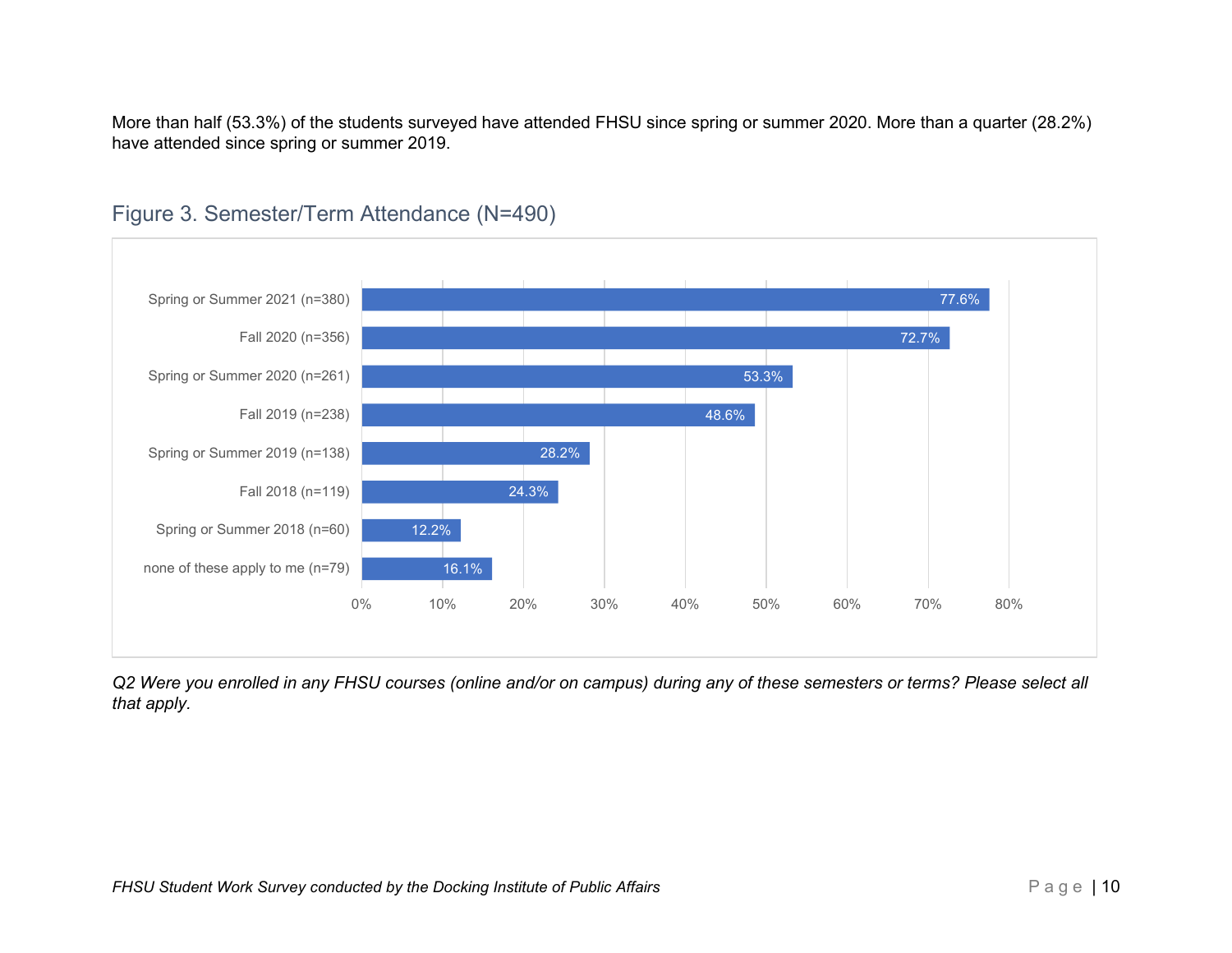A quarter (25.3%) of respondents have lived in the Hays area for 3 to 5 years. 22.4% have lived in the Hays area for 1 to 2 years.



## <span id="page-16-0"></span>Figure 4. Length of Residence in the Hays Area (N=490)

*Q3 How long have you lived in the Hays area?*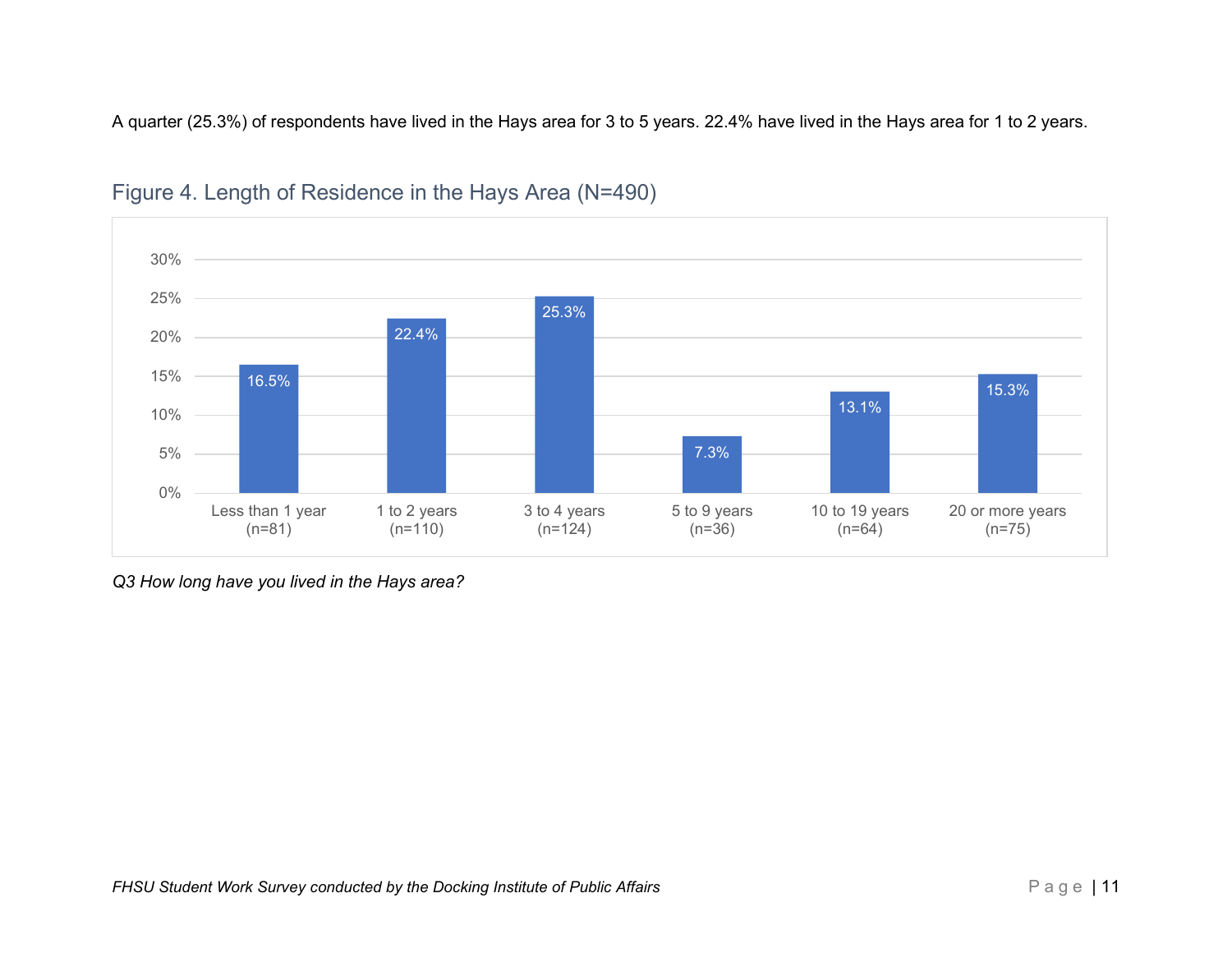Almost half (49%) of survey respondents live by themselves or with friends or siblings. More than a quarter (26.9%) reside in a residence hall on campus.



## <span id="page-17-0"></span>Figure 5. Current Living Situation (N=490)

*Q4 Which of the following best describes your current living situation?*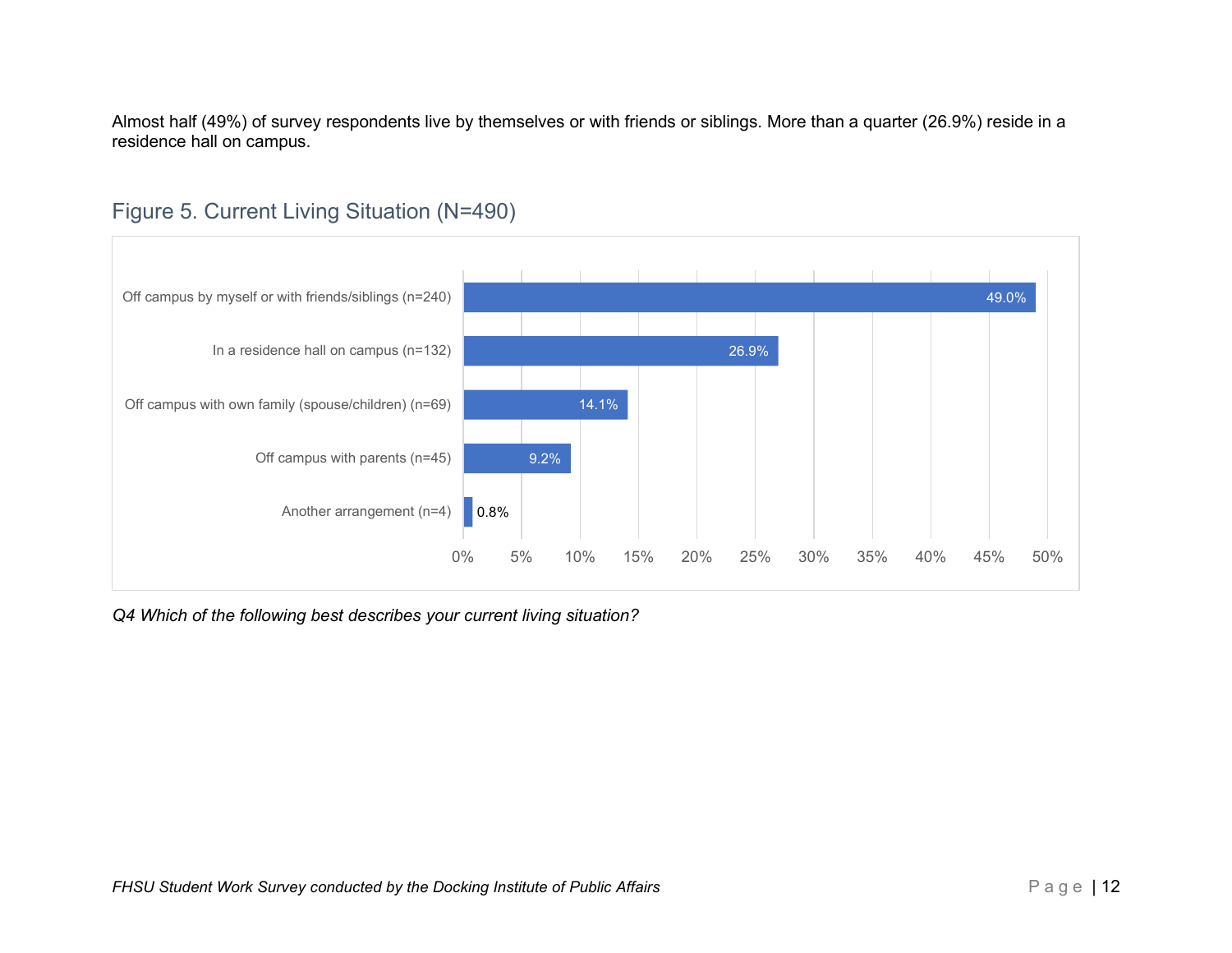## <span id="page-18-0"></span>Work, Previous Work, Stimulus Funds, and Opinions about Work in Hays

Figure 6 shows that half (50.8%) *of all respondents* report having on-campus hourly wage jobs, while slightly fewer (48%) report having off-campus hourly wage jobs. The percentages shown in Figure 6 sum to more than 100%, as the "On-Campus…" and "Off-Campus…" survey items were *not mutually exclusive*. Students were able to report holding either one or both types of hourly wage jobs, as well as other forms of income (see pages 15 and 16). Figure 6 includes students who may earn income from other sources as long as they also earn income from hourly wage jobs.



## <span id="page-18-1"></span>Figure 6.Traditional Hourly Wage Job: On- and/or Off-Campus (N=490)

*Q5 Students work and earn compensation in a variety of ways. We will start with traditional jobs. Some students earn an hourly wage working on campus, while others earn a wage from an off-campus employer. Some do both. Do you currently work on campus and/or off campus for an hourly wage? (Select all that apply.)*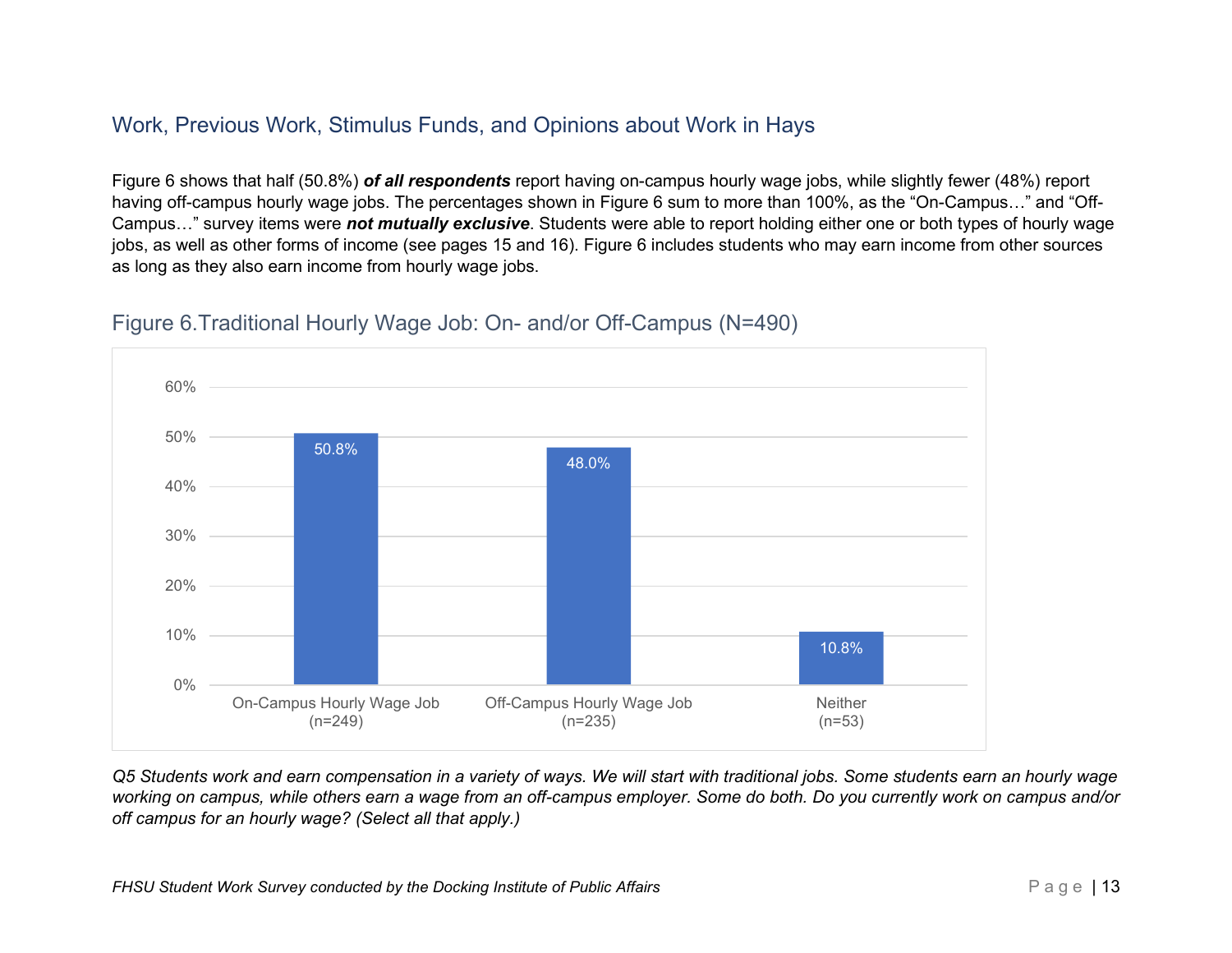Figure Q6a shows the same data as Figure 6 but presented *as mutually exclusive* responses. The figure shows that 47 respondents have both on-campus *and* off-campus jobs (represented in the column on the right). The columns identified as "On-Campus Hourly Wage Job (No Off-Campus Hourly Job)" and "Off-Campus Hourly Wage Job (No On-Campus Hourly Job)" represent respondents reporting an hourly wage job *either* on campus *or* off campus.



### <span id="page-19-0"></span>Figure 7a. On-Campus or Off-Campus or Both (N=490)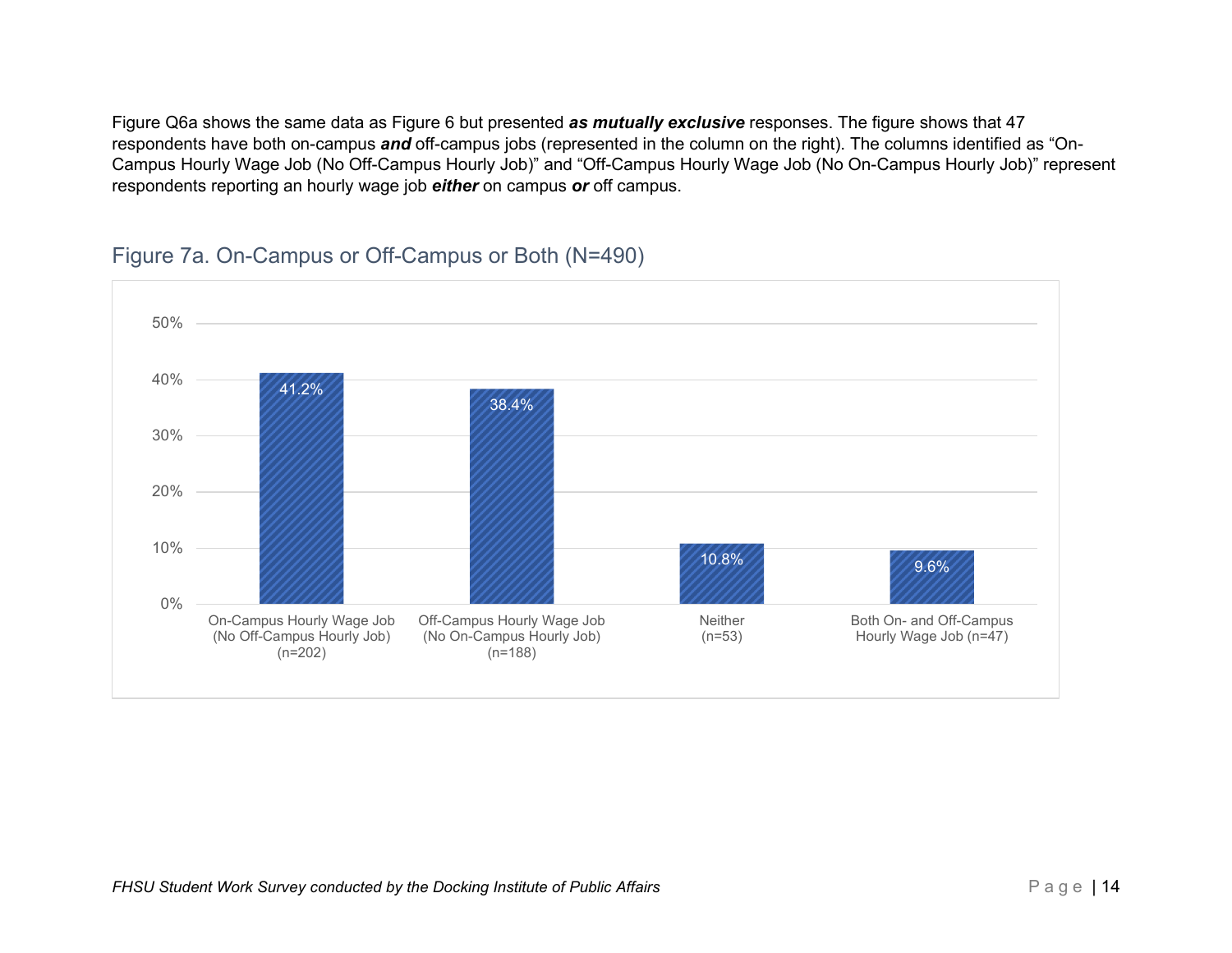Figure 7 shows sources of compensation alternative to or in addition to traditional hourly wage jobs. The percentages sum to more than 100% because the responses are not mutually exclusive. Most respondents (56.7%) report having a scholarship or grant to help with college expenses. Almost 15% earn income from a piecemeal or session work, and a few (3.7%) reported earning income from a business they own.



## <span id="page-20-0"></span>Figure 8. Non-Hourly Wage Position (N=490)

*Q6 Some students work and earn compensation in other ways or in addition to an hourly wage job. Do any of the following statements reflect your current employment situation? If so, please select those that represent you. (Select all that apply.)*

"Another Situation" responses include "GTA, GRA, GA w/Stipend," "Coaching," "FHSU Marching Band w/Stipend," "FHSU SGA Position," "I play a sport but am not on scholarship," "In-home caregiver," "Internship," "Nanny," "Partial Tuition Reimbursement," "Substitute Teacher," "Taking kids to school in the morning." Eleven students provided "GTA, GRA, GA w/Stipend" responses. All other responses were provided by one student each.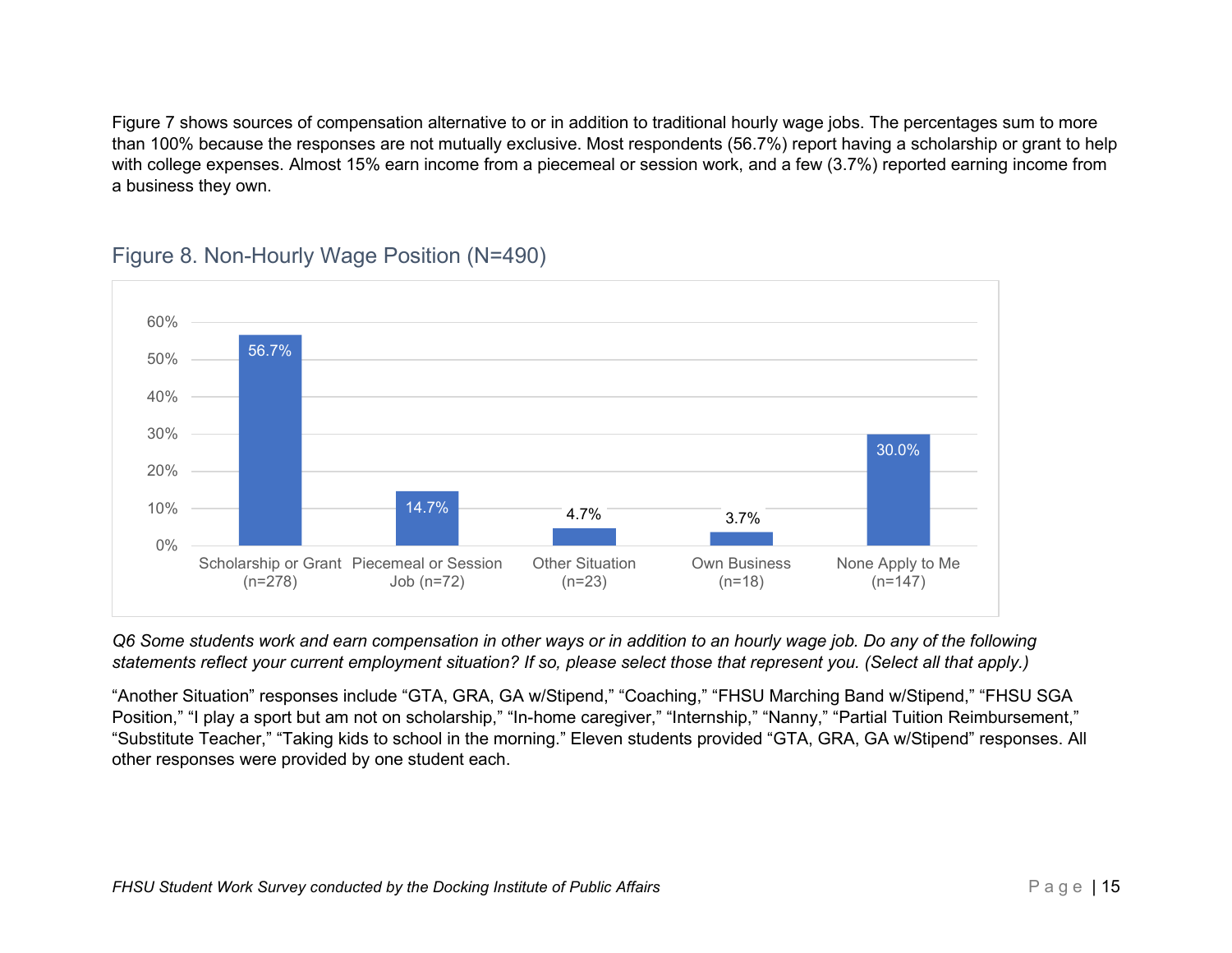Figure 8 shows other ways students may earn money. These include 1) finding, refurbishing, or creating items and selling them on eBay, Etsy, or similar online sites (5.5%); 2) performing music, playing online games, producing and selling artwork, contributing to blogs, etc. (3.5%); 3) producing and posting social media content or sponsored posts on YouTube, TikTok, Twitter, Instagram, Snapchat, etc. (2.2%); 4) providing virtual services to others such as scheduling, bookkeeping, managing social media, etc. (1.2%): and 5) some other nontraditional method of earning money (1.6%).

Most students (87.6%) do not earn money through these means. (Please note that the "none apply to me" column extends beyond the 6% upper limit of the figure.)

The percentages shown sum to more than 100% because responses options are not mutually exclusive.



## <span id="page-21-0"></span>Figure 9. Nontraditional Job (N=490)

*Q7 Some students earn money through more nontraditional means. Please tell us if you earn money doing any of the following? (Select all that apply.)*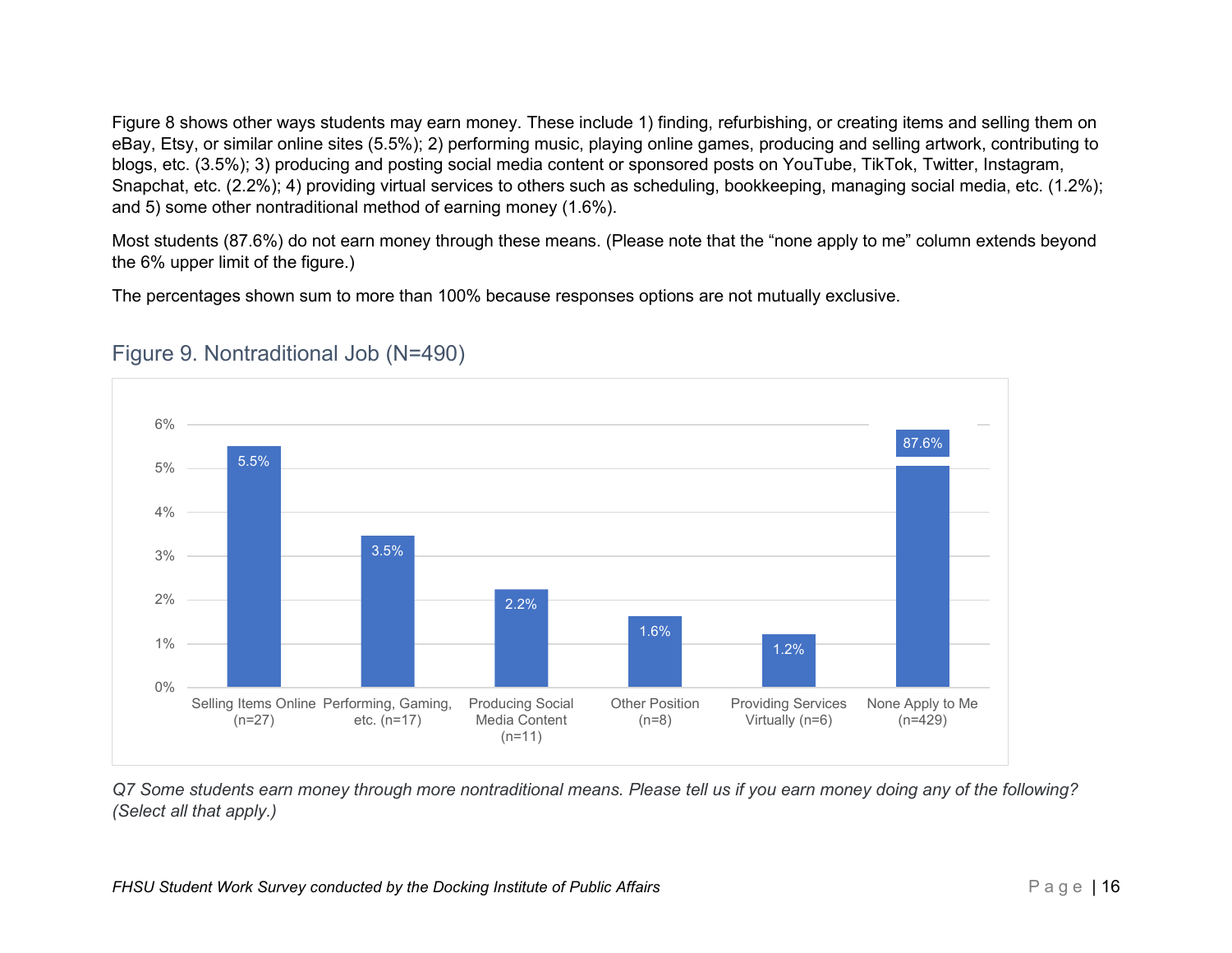Respondents receiving scholarships or grants, and not working or earning income otherwise, were asked how many hours they spend per week fulfilling the requirement of their scholarship or grant. Of the 22 respondents qualifying for this question, eight spend between 0 and 4 hours per week fulfilling scholarship or grant requirements (beyond attending class and doing homework). Two of the 22 respondents report that their scholarship or grant requires that they do not work elsewhere for pay.

| Hours per Week              | Frequency | Percent |
|-----------------------------|-----------|---------|
| More than 30 hours per week | 2         | 9.1     |
| 25 to 30 hours per week     | 2         | 9.1     |
| 20 to 24 hours per week     | 3         | 13.6    |
| 15 to 19 hours per week     | 6         | 27.3    |
| 10 to 14 hours per week     |           | 4.5     |
| 0 to 4 hours per week       | 8         | 36.4    |
| Total                       | 22        |         |

## <span id="page-22-1"></span>Figure 10. Hours per Week Fulfilling Scholarship or Grant Requirements

*Q8a About how many hours do you spend in a typical 7-day week fulfilling the requirements of your scholarship or grant? These requirements might include service, attending events, practicing, performing, etc. Please do not include time spent in class or doing homework.*

### <span id="page-22-0"></span>Table 6. Scholarship or Grant Work Restriction

|              | Frequency | Percent |
|--------------|-----------|---------|
| Yes          | 2         | 9.1     |
| No           | 16        | 72.7    |
| I don't know | 4         | 18.2    |
| Total        | つつ        | 100     |

*Q8b. Does your scholarship or grant require that you do not work elsewhere for pay?*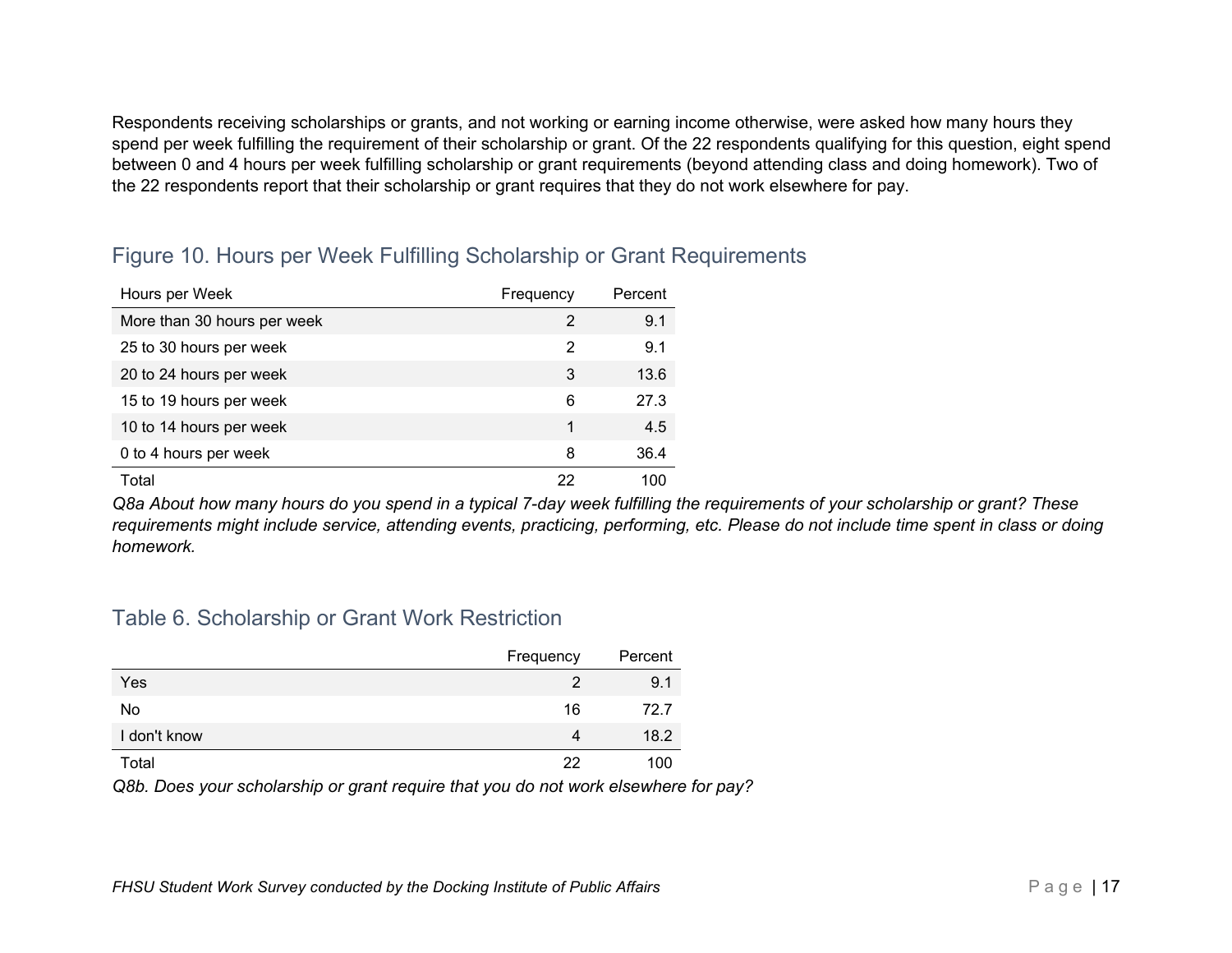Non-working respondents (those providing "neither" or "none apply to me" responses to Q5, Q6, and Q7) were asked (Q8c) if they had "any other job in Hays that has not been mentioned yet?" Answer options included "Yes (please describe):  $\blacksquare$  and "No other job." All respondents receiving this question (N=6) selected the "No other job" answer option.

Respondents reporting any sort of work, income, or assistance were asked how many hours per week they spent performing their jobs. Answer options ranged from 0 to 30. The table below shows three measures of central tendency (mean, median, and mode) for the number of hours per week for each type of job.

## <span id="page-23-0"></span>Table 7. Hours per Week by Job/Assistance Type

|                                                                                                    | HOUIS FEI WEEK |        |      |
|----------------------------------------------------------------------------------------------------|----------------|--------|------|
|                                                                                                    | Mean           | Median | Mode |
| Working on campus (N=249)                                                                          | 14.4           | 15.0   | 20.0 |
| Working for an off-campus employer (N=235)                                                         | 21.8           | 23.0   | 30.0 |
| Fulfilling the requirements of a scholarship or grant (N=253)                                      | 5.9            | 2.0    | 0.0  |
| Working piecemeal, earning tips, providing sessions (tutoring, shopping, dog-walking, etc.) (N=69) | 9.1            | 10.0   | 10.0 |
| Working in your own business (N=18)                                                                | 11.3           | 7.0    | 5.0  |
| Performing nontraditional work (eBay, Etsy, social media, virtual services, gaming, etc.) (N=54)   | 8.7            | 6.0    | 10.0 |
| Other $(N=32)$                                                                                     | 11.9           | 13.5   | 20.0 |

*Q9 About how many hours do you spend in a typical 7-day week doing each of the following?*

While 32 respondents selected "Other," only three left text responses: "Class Internships," "Classes or Homework," and Meetings."

Hours Per Week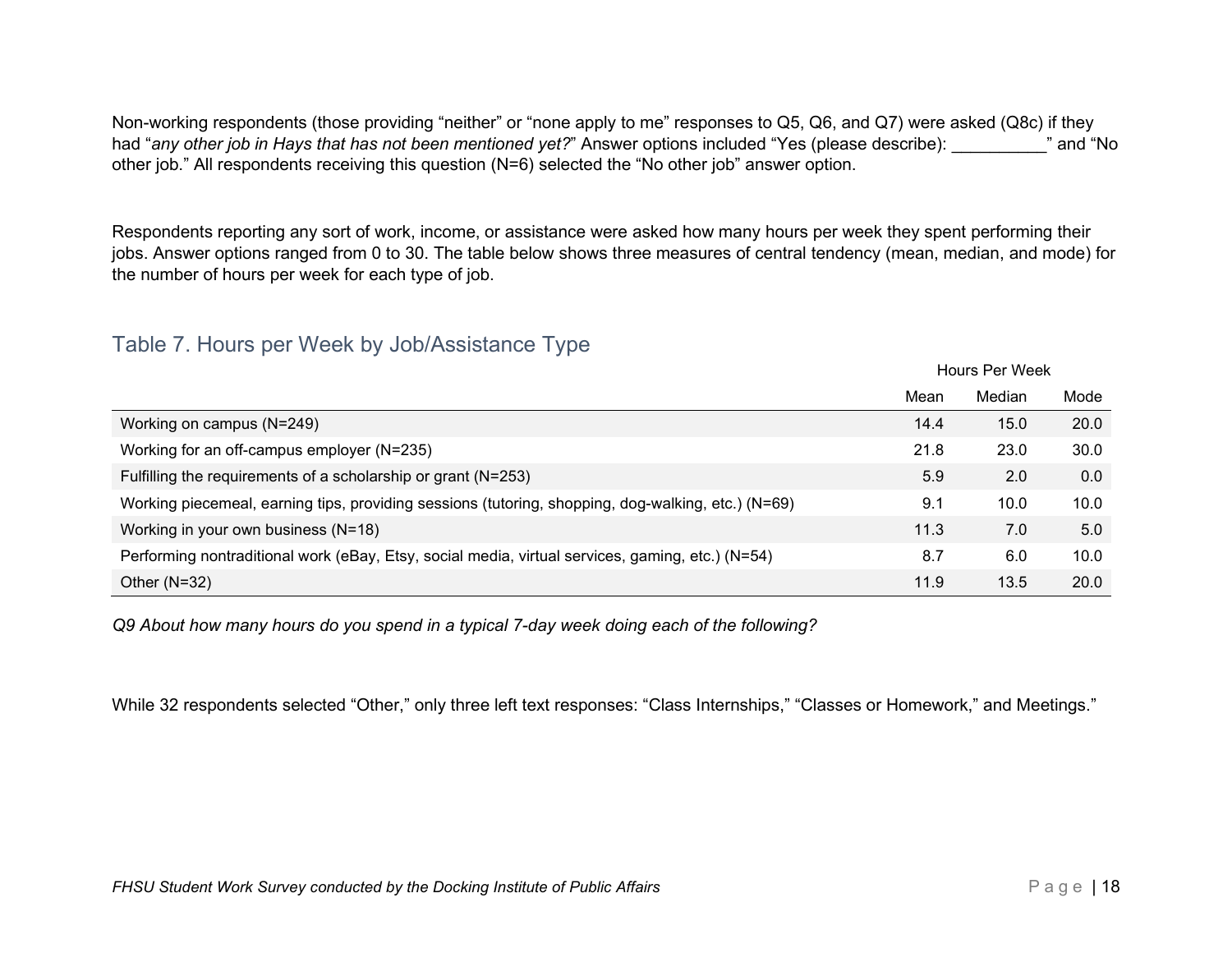Traditional hourly wage employees were asked to estimate their hourly wage. Those doing piecemeal work, performing nontraditional work, working at their own businesses, and working another job were asked to estimate their monthly incomes generated from each applicable job. The table below shows the means, medians, and modes for each.

The median hourly wage for students with on-campus jobs is \$8.25. The median hourly wage for students with off-campus is \$12.00. The most frequently reported hourly wage (mode) for off-campus earners is \$10.00 per hour.

The median monthly income for piecemeal/session earners is \$261.50. The median monthly income for business owners and students working nontraditional jobs is \$100.

|                     |                                                                                      |    | <b>D</b> Fel Flour of Month |     |        |     |           |
|---------------------|--------------------------------------------------------------------------------------|----|-----------------------------|-----|--------|-----|-----------|
|                     |                                                                                      |    | Mean                        |     | Median |     | Mode      |
| Hourly              | On-Campus Job Hourly Wage (n=248)                                                    |    | 8.77                        | S   | 8.25   | \$  | 8.25      |
| Wage                | Off-Campus Job Hourly Wage (n=235)                                                   | S  | 13.66                       | \$. | 12.00  |     | 10.00     |
| Monthly<br>Earnings | Piecemeal/Session Job (delivering, tutoring, shopping, dog-walking, etc.) (n=64)     | \$ | 423.78                      | \$. | 261.50 | S   | 100.00    |
|                     | Own Business (n=16)                                                                  | S  | 339.00                      | \$. | 100.00 |     | 100.00    |
|                     | Nontraditional Job (eBay, Etsy, social media, virtual services, gaming, etc.) (n=53) | \$ | 294.90                      | \$. | 100.00 | \$. | 100.00    |
|                     | Other Situation (n=27)                                                               |    | 882.70                      | \$. | 900.00 |     | $00.00$ . |

### <span id="page-24-0"></span>Table 8. Hourly Wage or Monthly Income

*Q10a Please estimate an HOURLY wage for your on-campus job or off-campus job. If you have more than one job in either category, please estimate an average.*

*Q10b Please estimate your MONTHLY income for each of the following. If you have more than one job in a category, please estimate an average. Please enter 0 (zero) for jobs that do not apply to you.*

\$ Per Hour or Month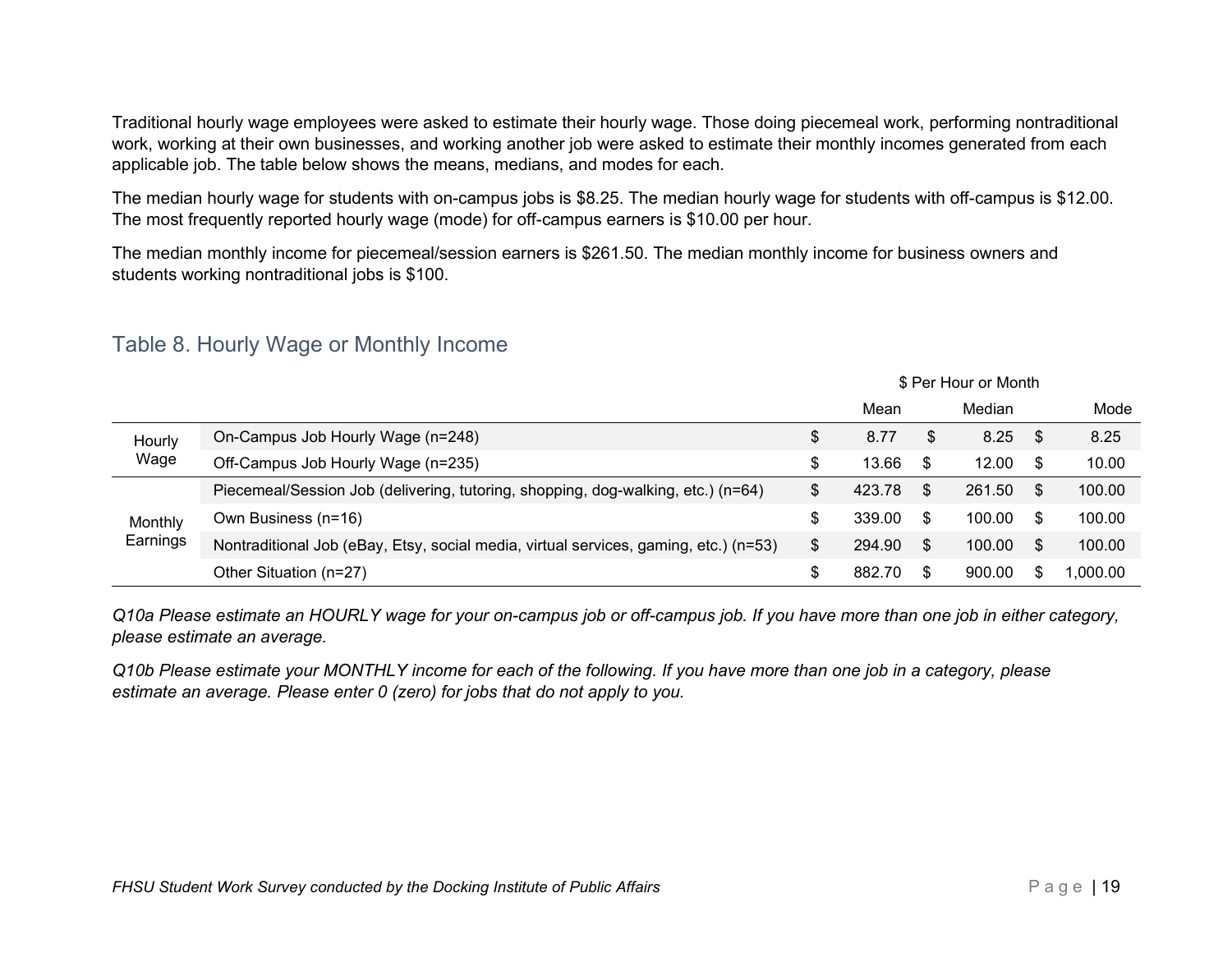Question 11 asked respondents about previous employment in Hays. More than half of all respondents (61.6%) worked in Hays during the spring or summer of 2021 and in the fall of 2020 (55.1%).



## <span id="page-25-0"></span>Figure 11. Working in Hays Prior to Fall 2021 (N=490)

*Q11 Prior to Fall 2021, did you* **work for pay in Hays***? If so, did you do so during any of the following time periods? Please select all that apply.*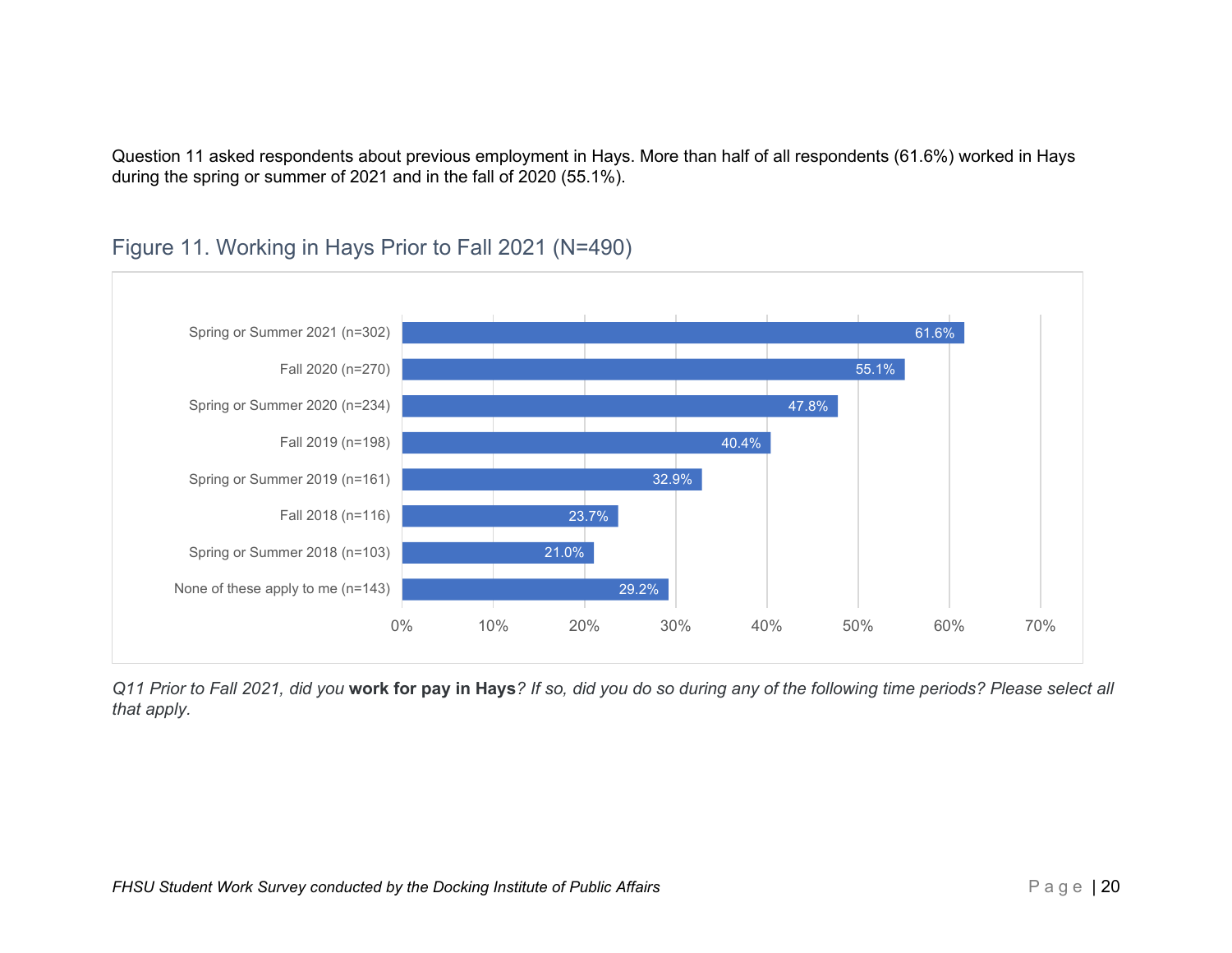Of those respondents working in the Hays area prior to fall 2021 (N=347), more than half (53.6%) worked primarily off-campus jobs and about a quarter (25.4%) worked primarily on-campus jobs. About a fifth (19%) worked a mix of both.



## <span id="page-26-0"></span>Figure 12. Type of Job Prior to Fall 2021 (N=347)

*Q12 Thinking about the job or jobs you had in Hays in the past, would you say that most were on-campus jobs, off-campus jobs, a mix of both, or neither?*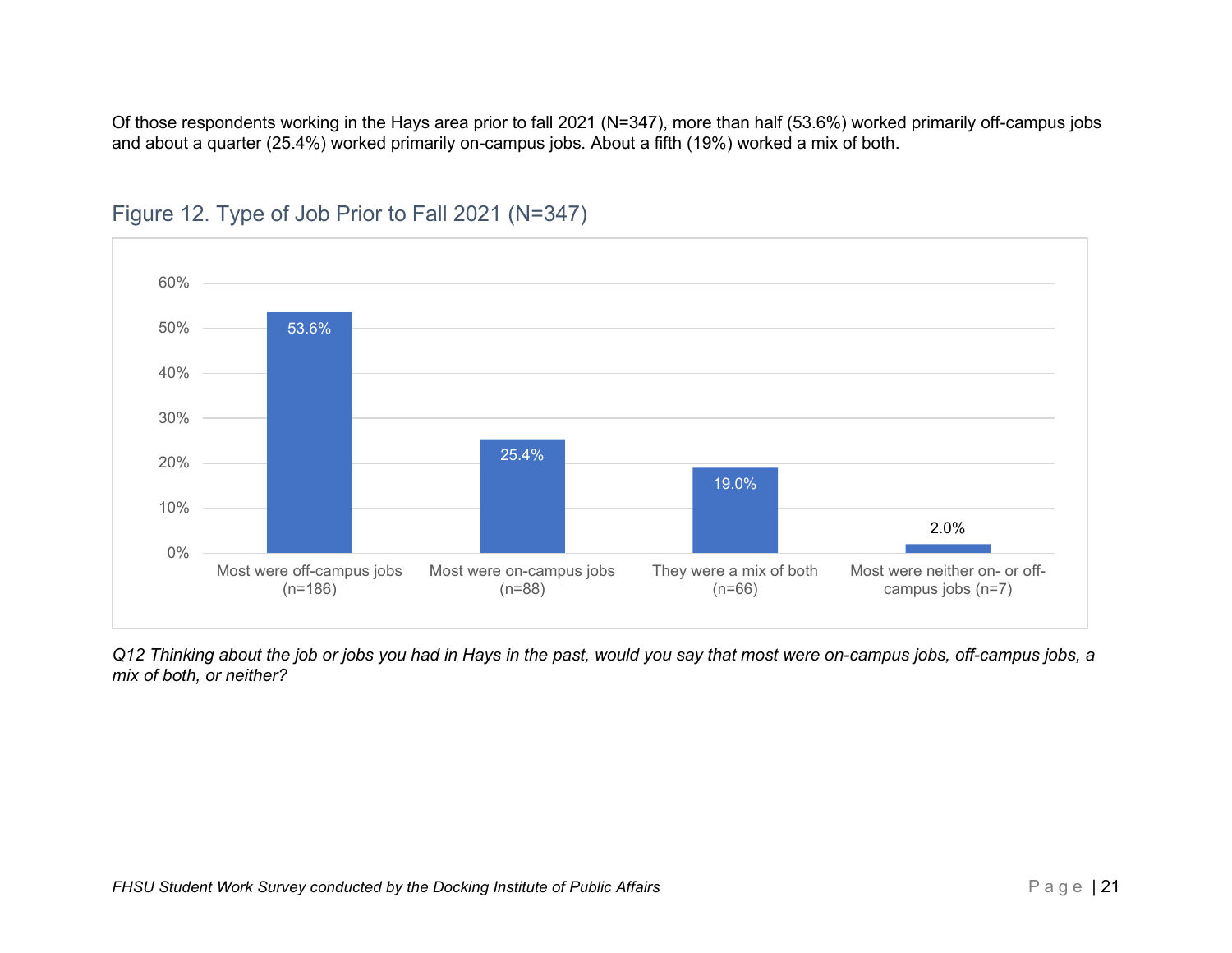Respondents were asked if the COVID-19 pandemic impacted their schooling and work. Some students (14%) reported reducing their FHSU school course load or taking time away from school because of the COVID-19 pandemic. Many students (73.6%) reported that they had not changed their course loads because of the pandemic.



## <span id="page-27-0"></span>Figure 13. Reduced Course Load or Time Off (N=484)

*Q13 We now have a few questions related to the COVID-19 pandemic. To begin, some students reduced their course load and/or took some time off from school because of the pandemic. Did you do the same?*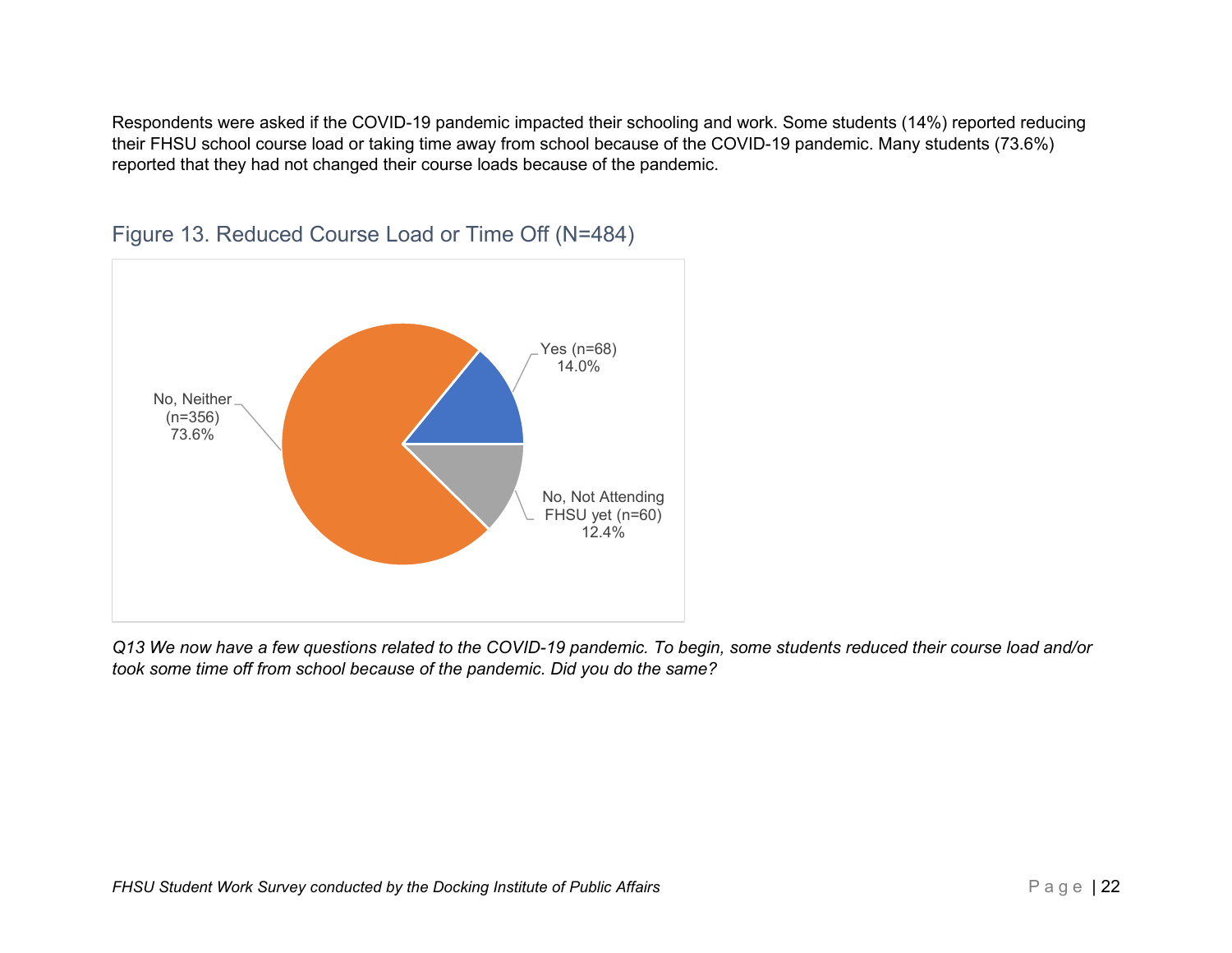More than half (59%) reported receiving COVID-19 stimulus funds. Nearly half (49.7%) reported that their work hours had changed due to the pandemic or that their job had ended.



## <span id="page-28-0"></span>Figure 14. COVID-19 Impact on Work, Receive Stimulus Funds

*Q14 Some students who were working had their work hours reduced, jobs end temporarily, or jobs end permanently because of the pandemic. Did you experience any of these situations?*

*Q15 Did you receive any COVID-19 stimulus money any time after April 2020?*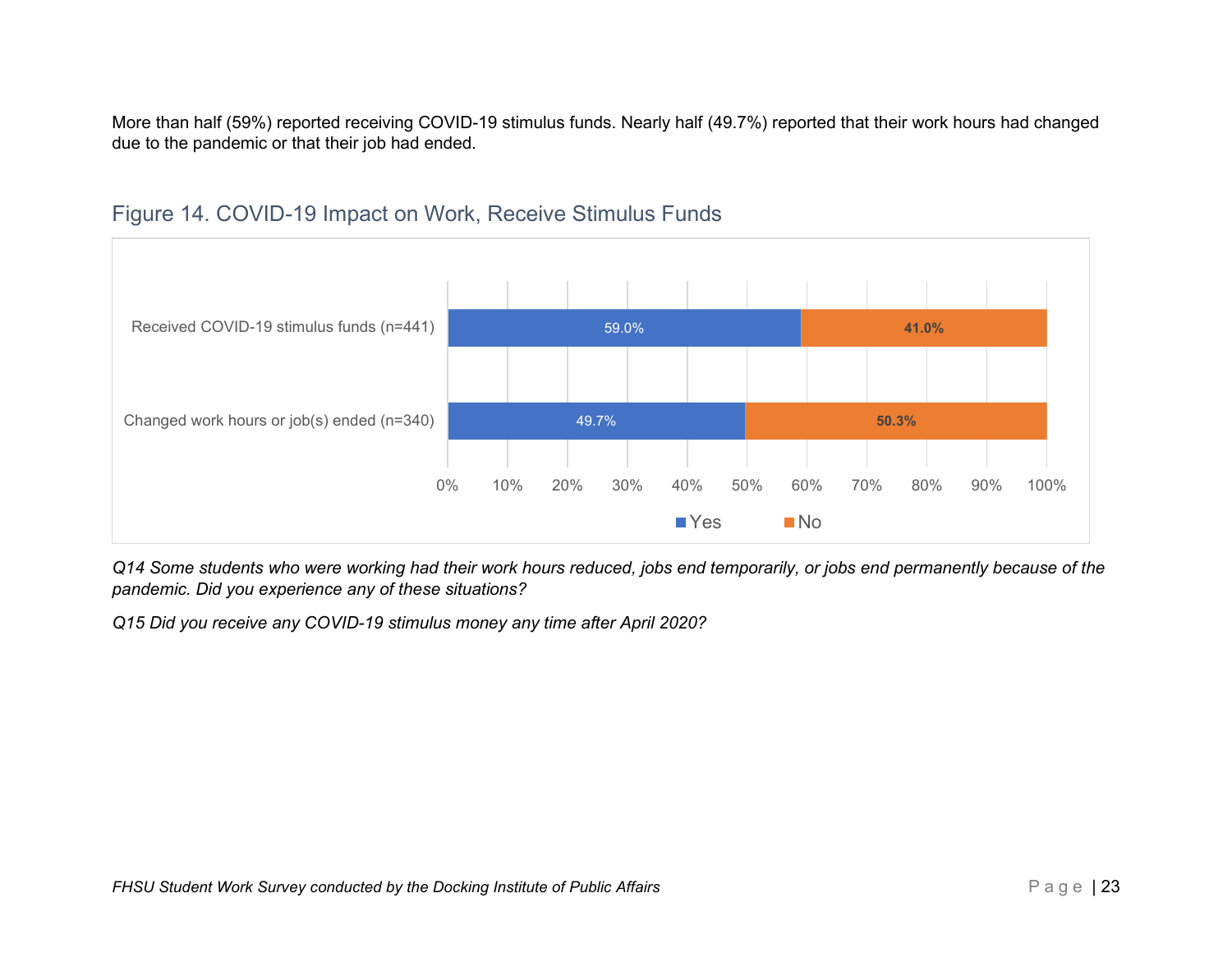Most (75.4%) report not looking for a new or different job, while 24.1% report that they are currently looking for new or different employment.



<span id="page-29-0"></span>Figure 15. Looking for New or Different Job (N=435)

*Q16 Are you currently looking for a new or different job?*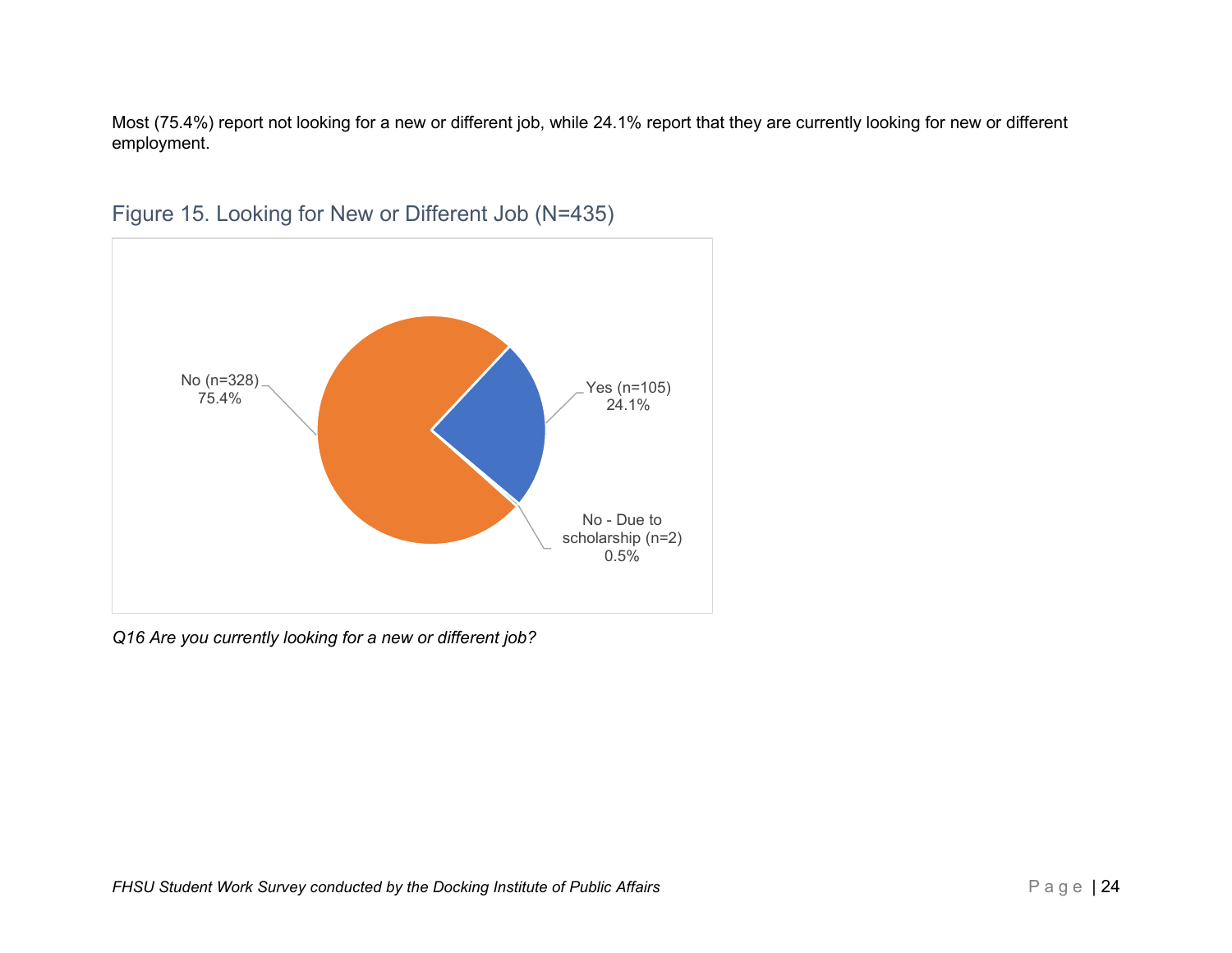Respondents answering "no" or "don't know" to the previous question were asked if they would "consider a new or different job if the right opportunity came along." Most (85.1%) reported that they would consider a new or different job.



<span id="page-30-0"></span>Figure 16. Consider New/Different Job (N=349)

*Q17 Would you consider taking a new or different job if the right opportunity came along?*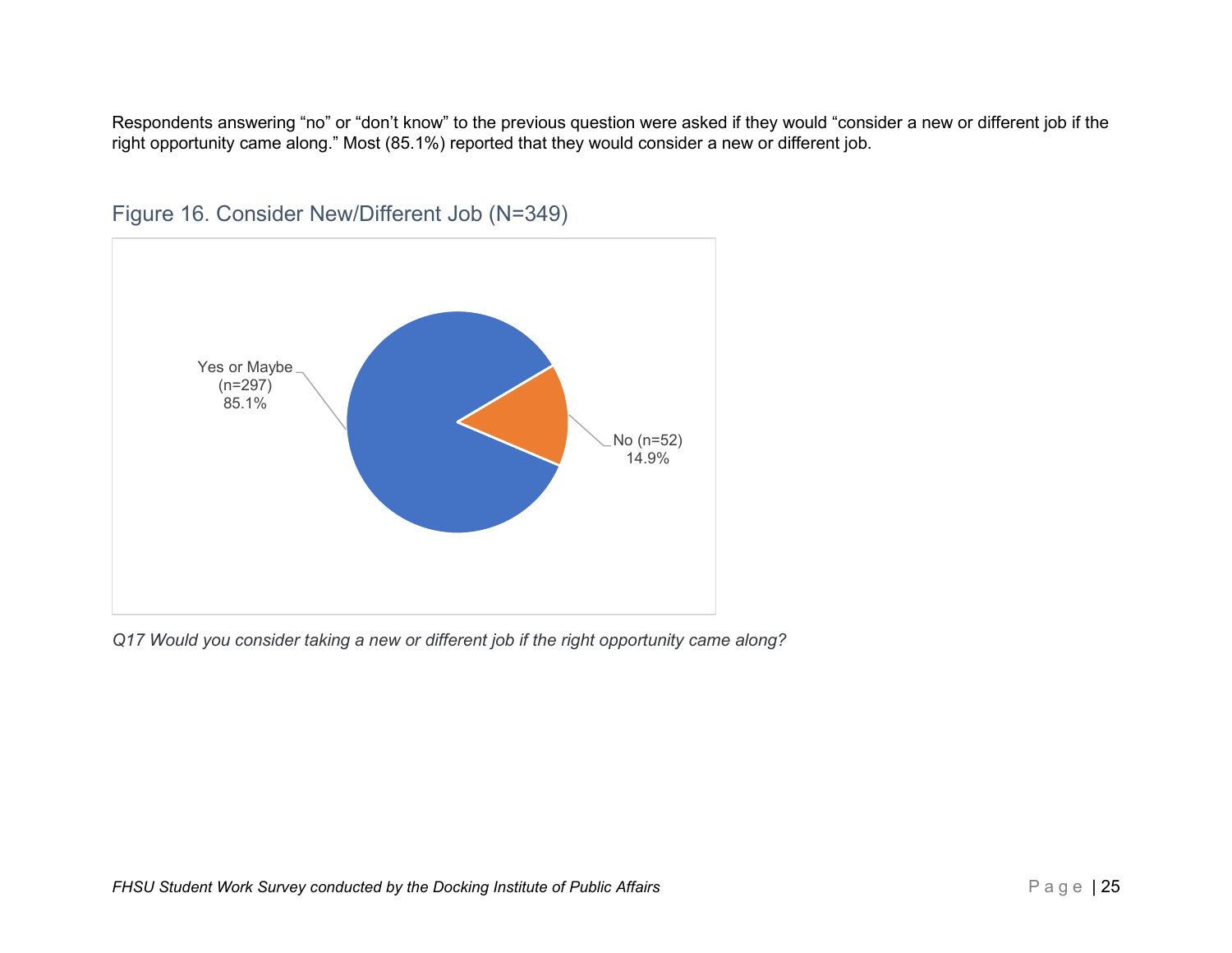Respondents answering "Yes" to either of the previous two questions were asked if they would be most interested in an on-campus job or off-campus job, or either one or neither one. The largest percentage of students looking or who would consider a new or different job if the right opportunity came along are interested in either an on-campus or off-campus job (45.8%), that is, most are indifferent to whether the job is on- or off-campus.



### <span id="page-31-0"></span>Figure 17. Type of Job Most Interested In (N=402)

*Q18 Are you most interested in an on-campus job or off-campus job?*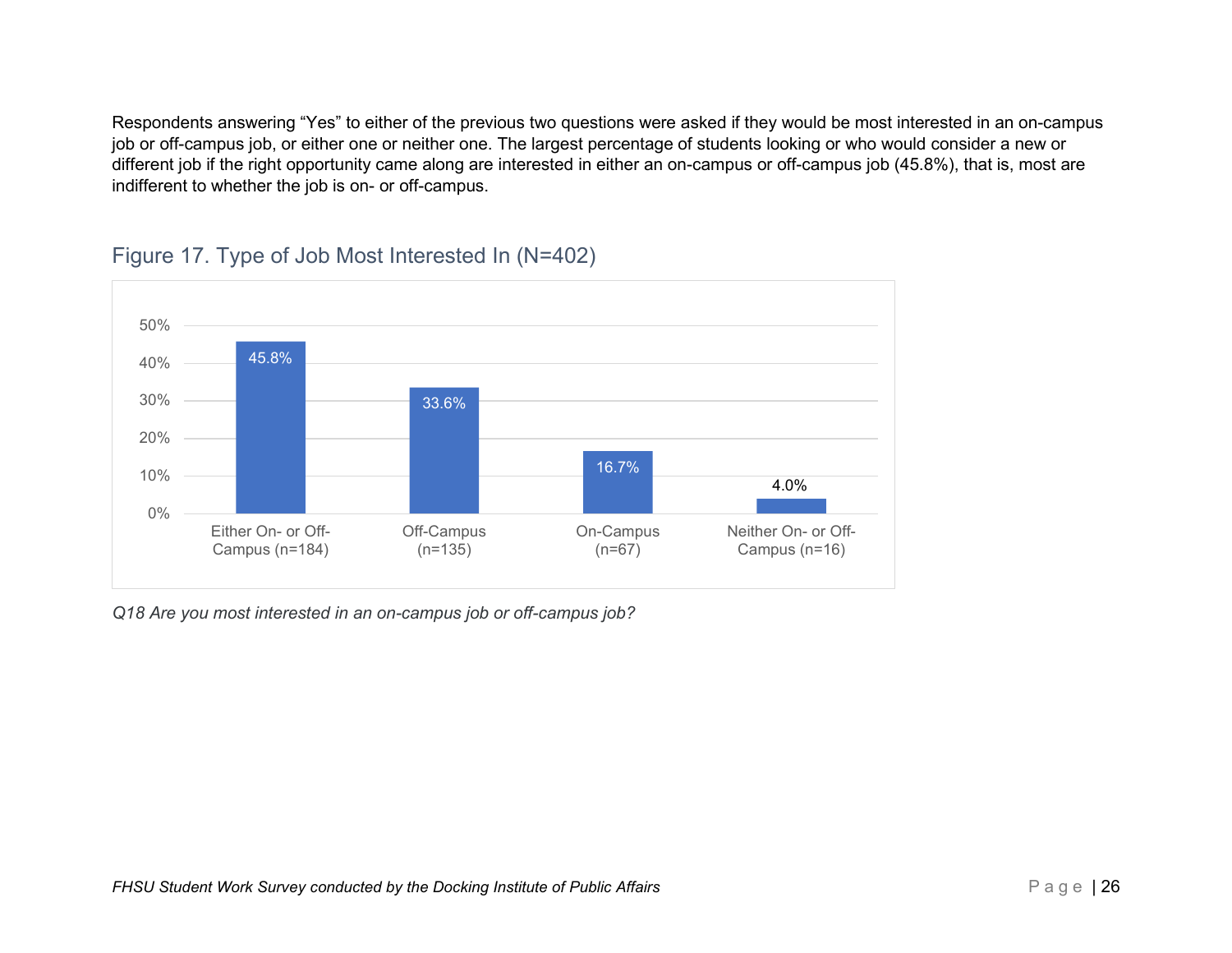Students who reported looking for a new or different job and those who would consider taking a new or different job if the right opportunity came along new job were asked for the hourly wage they would expect to earn at a new job. The mean response was \$12.17, and the median response was \$12.00.

### <span id="page-32-0"></span>Table 9. Expected Hourly Wage at New Job

|                                                          | Mean    | Median  | Mode                   |
|----------------------------------------------------------|---------|---------|------------------------|
| Hourly Wage Expected at ANY New or Different Job (n=314) | \$12.17 | \$12.00 | $\frac{1}{2}$ \$ 15.00 |

*Q18a. What hourly wage would you expect to earn in a new job?*

Respondents were asked to respond to statements about working in Hays using a scale ranging from "Strongly Agree" to "Strongly Disagree." The table on the next page shows that most respondents agree or strongly agree (70.8%) that "employers provide student-friendly work schedules" and "employers provide positive working environments for college students" (61.0%).

Half (50.5%) of those currently engaged in piecemeal/session jobs and/or in nontraditional work (n=107) *at least* agree that "earnings from piecemeal or nontraditional work cover (or covered) many of my expenses."

The table on the next page shows the frequencies and percentages of "strongly agree" and "agree" responses combined. The figures on the pages than follow show all responses for each statement.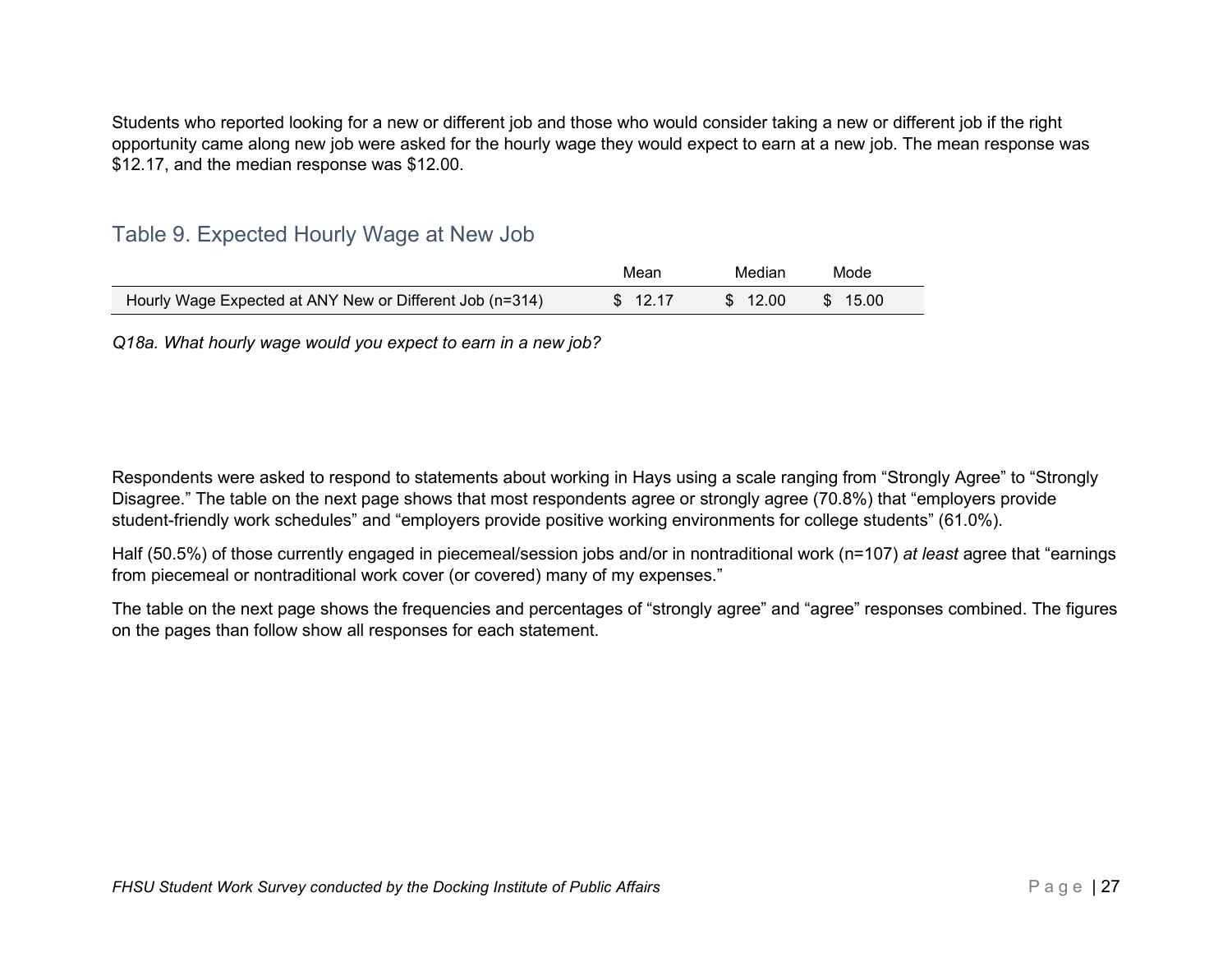## <span id="page-33-0"></span>Table 10. Opinions about Working in Hays

|                                                                                          | Strongly Agree and<br>Agree Responses |         |
|------------------------------------------------------------------------------------------|---------------------------------------|---------|
|                                                                                          | Frequency                             | Percent |
| Employers provide student-friendly work schedules (n=438)                                | 310                                   | 70.8    |
| Employers provide positive working environments for college students (n=433)             | 264                                   | 61.0    |
| Earnings from piecemeal or nontraditional work cover many expenses (n=107)               | 54                                    | 50.5    |
| Stimulus funds covered most expenses while available (n=248)                             | 107                                   | 43.2    |
| Employers provide good wages (n=444)                                                     | 190                                   | 42.8    |
| Shifted from traditional job to piecemeal or nontraditional work during pandemic (n=118) | 48                                    | 40.7    |
| Work during summer and not fall/spring (n=394)                                           | 69                                    | 17.5    |
| Childcare costs limit my ability to work outside home (n=138)                            | 24                                    | 17.4    |
| Stimulus funds allowed me to stay out away from the workplace for a while (n=231)        | 32                                    | 13.9    |
| Do not need to work to cover my student expenses (n=450)                                 | 62                                    | 13.8    |
| Stimulus funds still cover many/most expenses (n=241)                                    | 32                                    | 13.3    |

*Q19 Now we have some general statements about working in Hays. Please select a response ranging from "Strongly Agree" to "Strongly Disagree" for each statement or select "does not apply/don't know."*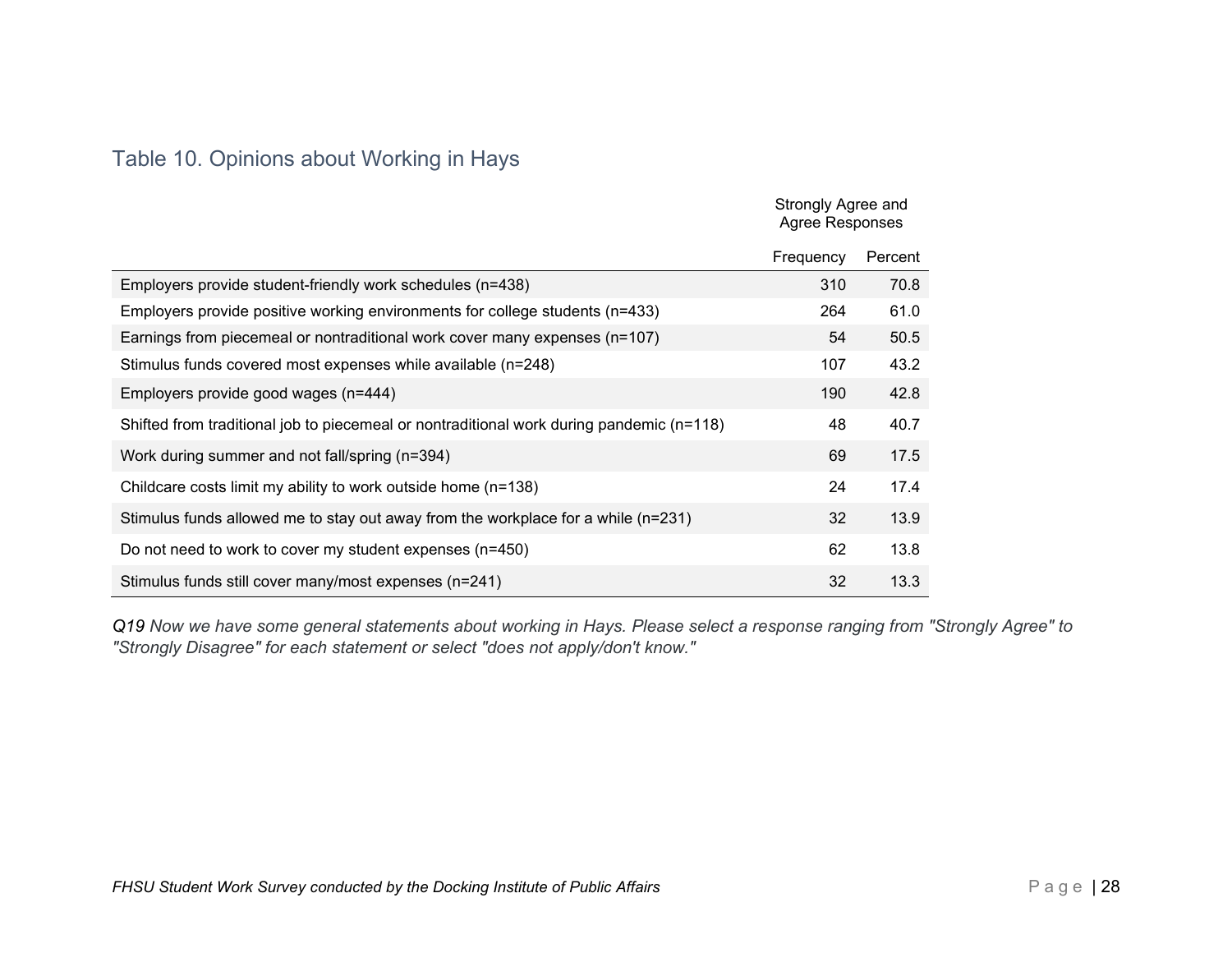## <span id="page-34-0"></span>Figure 18. Working in Hays - Chart 1

| Employers provide student-friendly work schedules (n=438)<br>17.4%            |       | 53.4% |              | 10.3%1.6%                                                                                         |
|-------------------------------------------------------------------------------|-------|-------|--------------|---------------------------------------------------------------------------------------------------|
| Employers provide positive working environments for college students<br>11.3% |       |       | 24.7%        | 11.1% 3.2%                                                                                        |
| Earnings from piecemeal or nontraditional work cover many expenses<br>12.1%   | 38.3% |       | 29.9%        | 14.0%<br>5.6%                                                                                     |
| Stimulus funds covered most expenses while available (n=248)<br>9.3%          | 33.9% | 18.1% | 26.2%        | 12.5%                                                                                             |
| Employers provide good wages (n=444)<br>5.6%                                  | 37.2% | 21.8% | 23.4%        | 11.9%                                                                                             |
| Shifted from tradition job to piecemeal or nontraditional work during<br>5.1% | 35.6% | 27.1% | 14.4%        | 17.8%                                                                                             |
| $0\%$                                                                         | 20%   |       |              | 100%                                                                                              |
|                                                                               |       |       |              |                                                                                                   |
|                                                                               |       |       | 49.7%<br>40% | 17.4%<br>60%<br>80%<br>Strongly Agree Agree Neither Agree nor Disagree Disagree Strongly Disagree |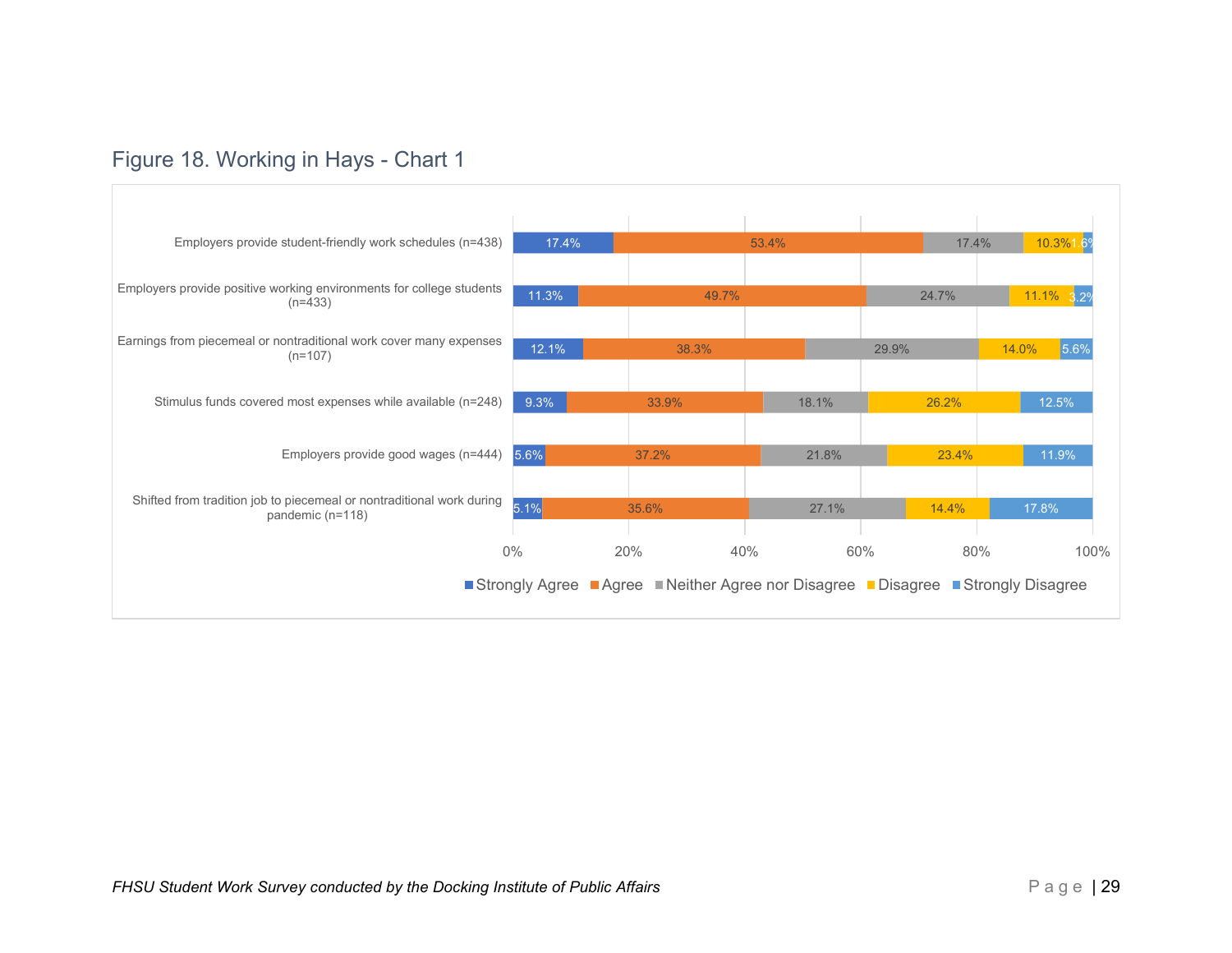## <span id="page-35-0"></span>Figure 19. Working in Hays - Chart 2

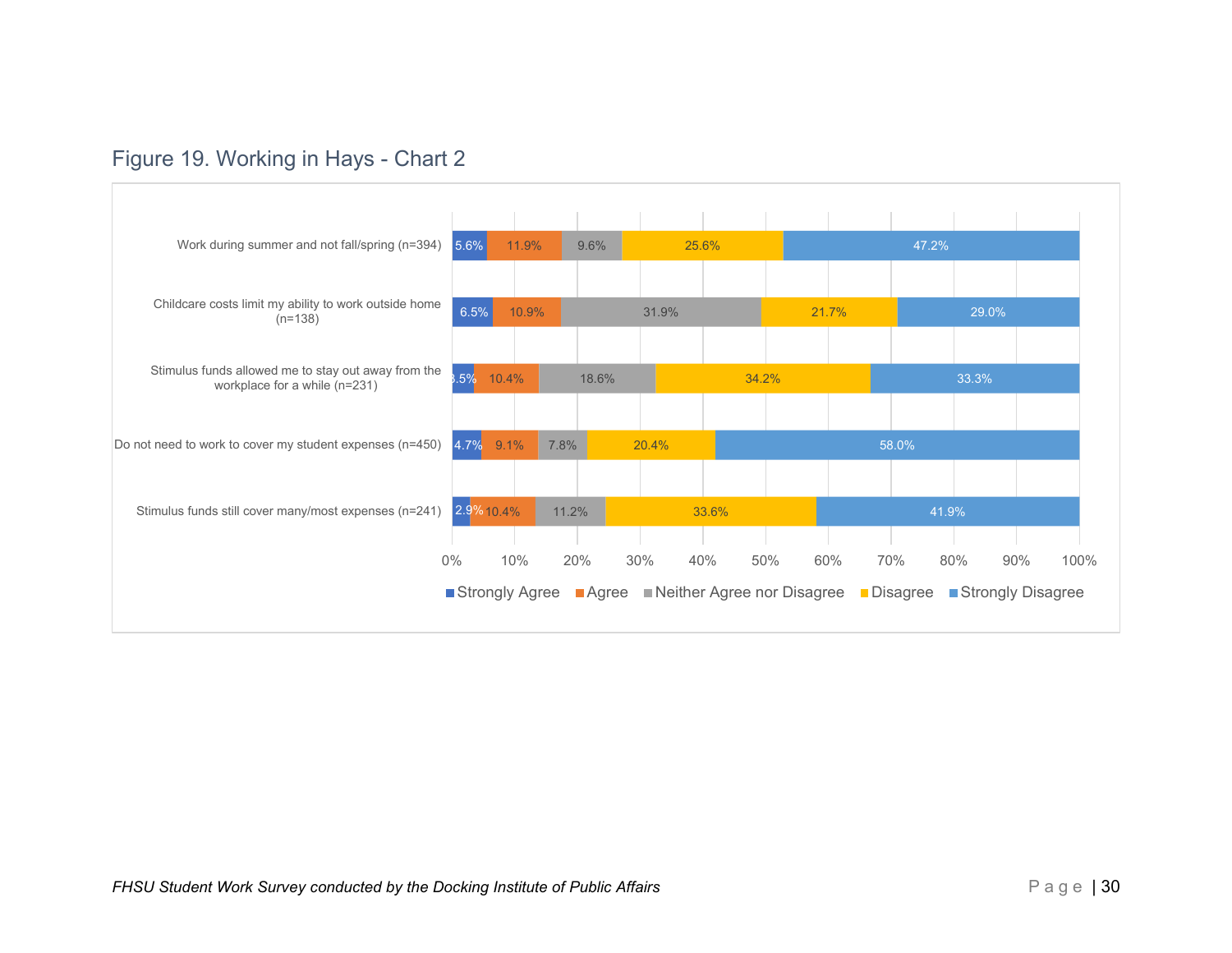## <span id="page-36-0"></span>**Demographics**

The median age for the 490 survey respondents is 22 years old. Most respondents are female (73.4%), most are not international students (95.3%), and almost a quarter (22.2%) are from Hays. 45.2% come from other areas within Kansas.

### <span id="page-36-1"></span>Table 11. Year of Birth and Age (Mean, Median, Mode)

| ____          | Mean   | Median | Mode |
|---------------|--------|--------|------|
| Year of Birth | 1998.5 | 2000   | 2001 |
| Age           | 23     | າາ     | つ1   |

*Q20 Finally, we have a few more questions about you. First, what year were you born?*

### <span id="page-36-2"></span>Table 12. Gender of Respondent

|                        | Frequency | Percent |
|------------------------|-----------|---------|
| Female                 | 359       | 73.4    |
| Male                   | 120       | 24.5    |
| Non-binary             | 5         | 1.0     |
| I would rather not say | 5         | 1.0     |
| Total                  | 489       | 100     |
|                        |           |         |

*Q21 What is your gender?*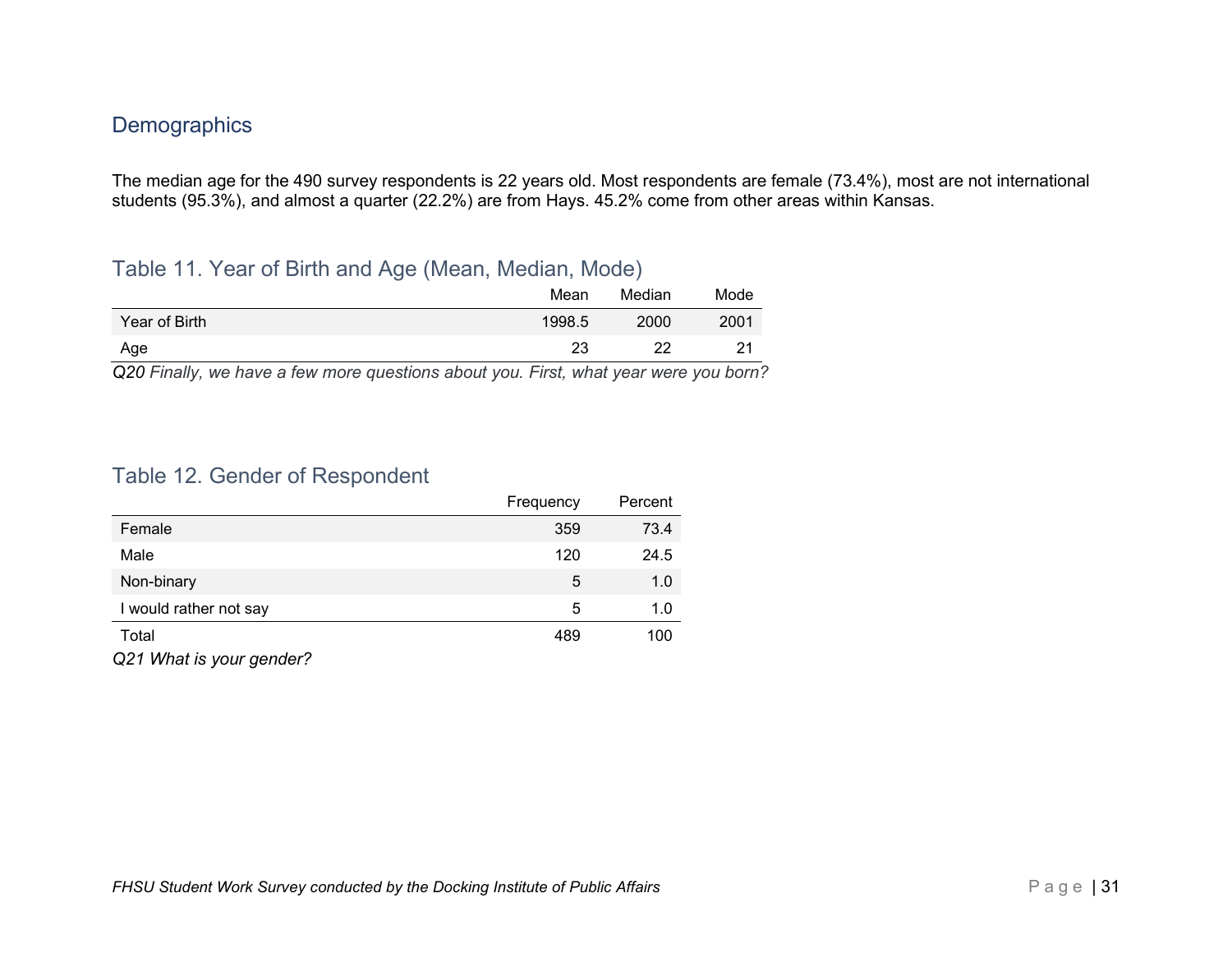## <span id="page-37-0"></span>Table 13. International Student

|                      | Frequency | Percent |
|----------------------|-----------|---------|
| Yes                  | 23        | 4.7     |
| No                   | 466       | 95.3    |
| Total                | 489       | 100     |
| $\sim$ $\sim$ $\sim$ |           |         |

*Q22 Are you an International Student?*

## <span id="page-37-1"></span>Table 14. Location of Hometown

|                                    | Frequency | Percent |
|------------------------------------|-----------|---------|
| Hays                               | 108       | 22.2    |
| Ellis County (but outside of Hays) | 25        | 5.1     |
| In a nearby county                 | 46        | 9.4     |
| Somewhere else in Kansas           | 220       | 45.2    |
| In one of the surrounding states   | 49        | 10.1    |
| Other                              | 39        | 8.0     |
| Total                              | 487       | 100     |
| $\bigcap_{n=1}^{\infty}$           |           |         |

*Q23 Where is your hometown?*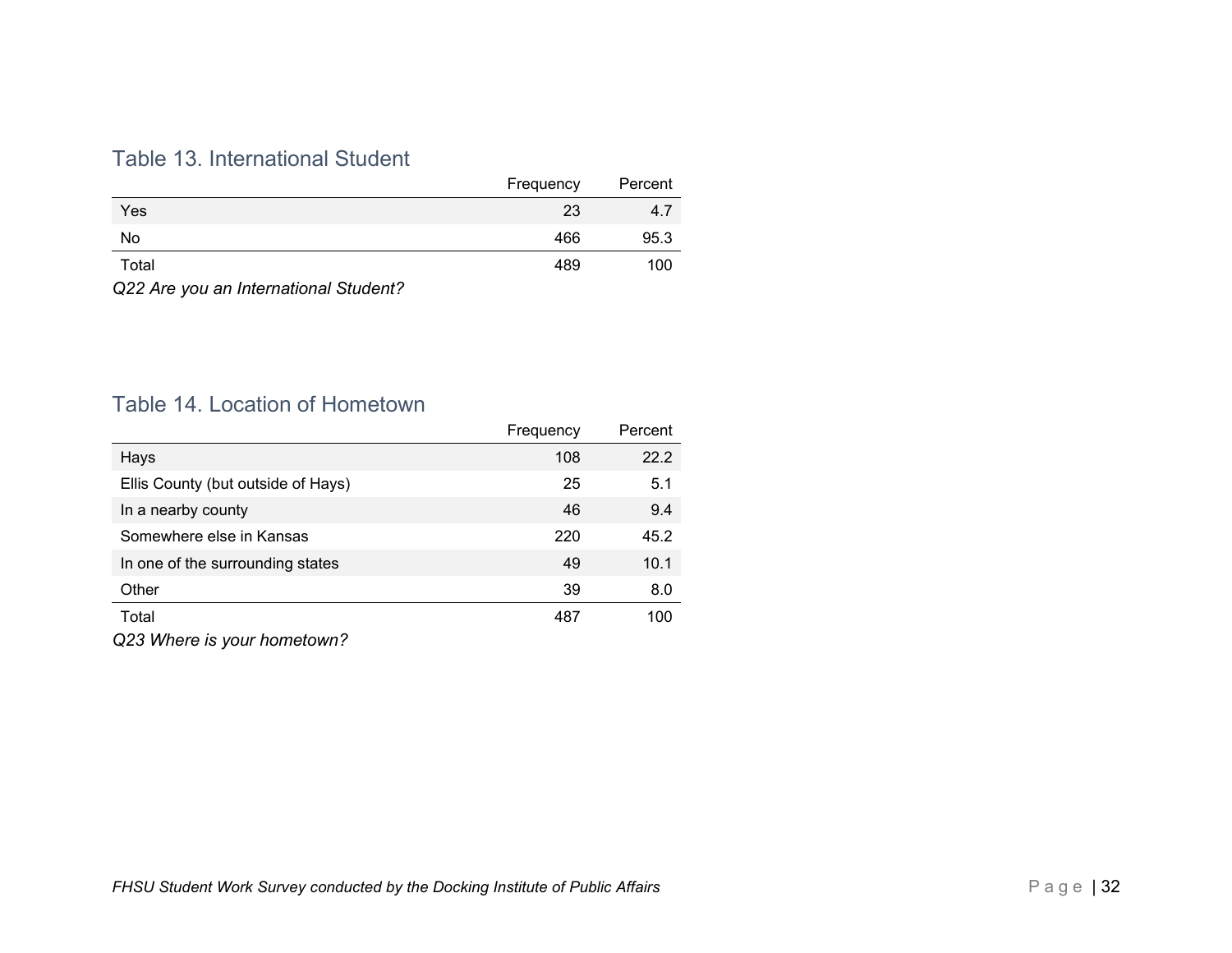### <span id="page-38-0"></span>Additional Comments

The final survey question offered respondents an opportunity to provide additional responses. Verbatim open responses follow.

*Q24 Do you have any additional comments about employment in Hays? If so, please enter them in the text box below.*

- 8.25 an hour is not a livable wage. I've worked two jobs for a while now and it takes a toll on my schooling. I'm in college to be a student, not to work all the time.
- A livable wage would be nice, but as a college student it can be difficult to find time. I had coworkers who would work two jobs and still be full-time students just to make rent while living with two other people.
- As international students we are not allowed to work off campus.
- Both times I went for an interview (at two different locations for two different jobs) the people that had been looking for a job acted like they weren't really looking or did not care that I was there trying to get a job.
- Brian Hutchinson and Colin Schmidtberger are the best bosses on campus
- Cost of living is significantly higher than what you are able to make working here. I understand I am one of the few lucky ones, who make ok. It's still no career town.
- Employers are mostly good people with local businesses, other places will see you're a college student and ignore your experience to try and pay younger people less
- Employers take advantage of college kids and need to pay them a consistent starting pay
- Employment in Hays is good.
- Employment in Hays needs to make better schedules for college kids, like giving them every other weekend off and easing their pay or benefits.
- From stories I have heard from friends, waitressing jobs are some of the most stressful and the least well-paying (outside of the occasional "good weekend").
- Give the international students the opportunity to work off campus. It might help develop the town and bring more diversity. If you noticed, every business around is hiring (because they don't have sufficient resources). People want to work and by giving the international students more options, Hays might develop faster (compared to other cities).
- Hays is a soulless place for the most part.
- Hourly wage for on-campus jobs is not enough for students living off-campus. Like my situation I'm spending \$500 a month just on housing and leaving me around \$100 for food. I've had to go to my savings several times to afford housing.
- I actually work in Great Bend.
- I am a business owner and employer in Hays in addition to be a student and employed on campus. I regularly employ around 10 FHSU students year-round. I often see students who leave on-campus work because the pay is so low even though it tends to be better suited for their schedule.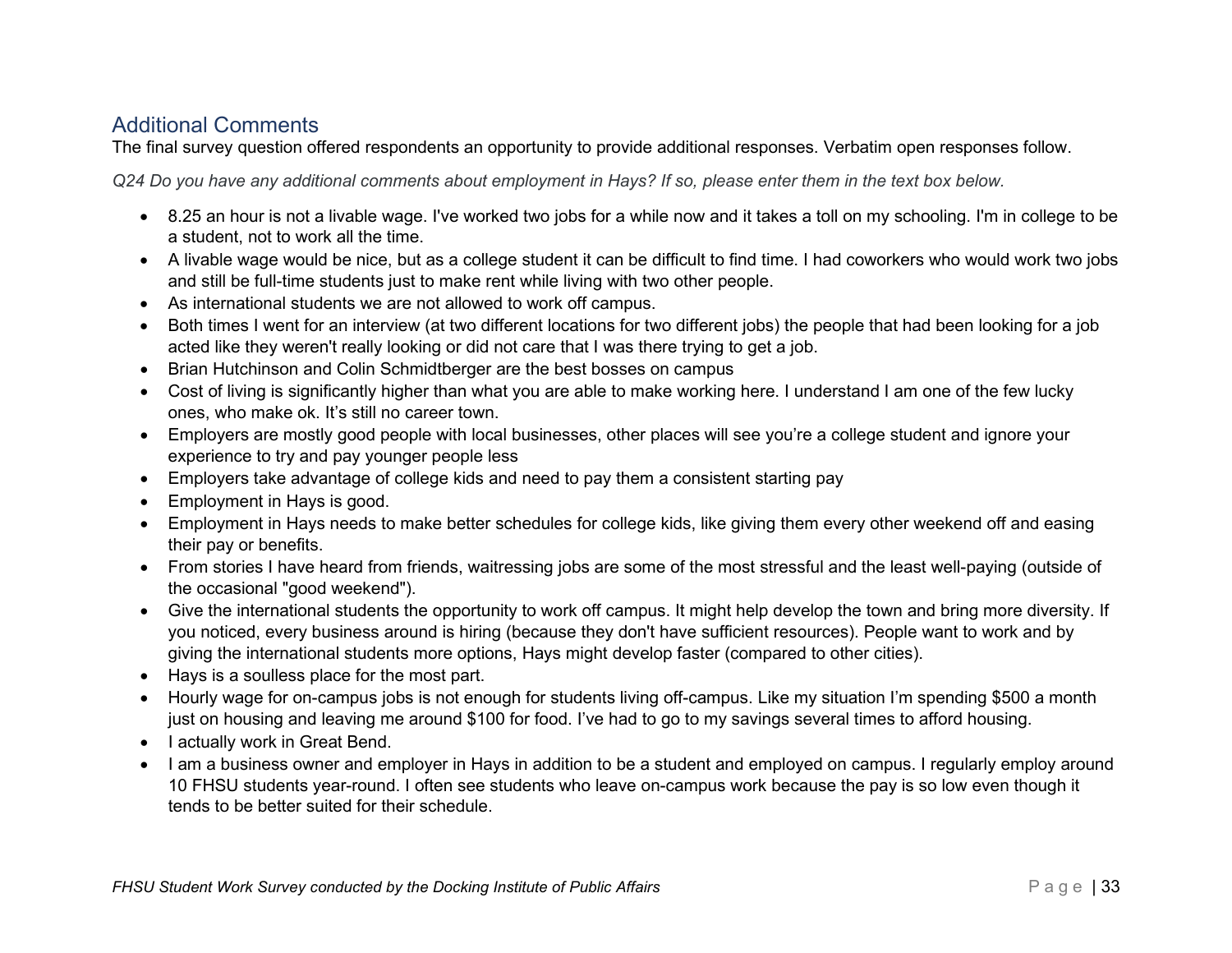- I am a non-traditional student, so my situation is different than the intended survey takers I think...I was however affected by the pandemic plus other circumstances that influenced me to go to school. I work for the athletic department when I can to help.
- I applied for 25+ jobs, all at restaurants and hotels that claimed they were hiring or urgently hiring, and only received two calls. I don't think there is a labor shortage in the area.
- I believe the idea of only paying student workers \$8.50/hour is a little ridiculous. I know people in admissions, graduate school, etc. can have a stressful position and believe they should be paid more.
- I don't believe working for the school is very good because the hours are pretty much the same as an off-campus job and getting days off is just as hard. also, many of the school offices are called "work-study" but students often aren't allowed to study. Also, the schools wage of 8.25 is laughable especially in specialized offices like financial aid or student fiscal services dealing with the worst but an average McDonalds worker makes \$11 an hour now.
- I don't feel that the wages for being a student employee are worth it, and that was one of the BIG reasons I quit my student work study employment when I was offered a better job.
- I feel as though the wage that student workers on campus get is kind of ridiculous. We get paid \$8.25/hour and are just expected to be able to live off of that. Rent here is higher than it would be most places because of the fact that it is a college town. I believe an increase in wages would also pull in more students for jobs.
- I have been looking for a job more off-campus as I had bad experience working on campus.
- I have never had a challenge finding a job in Hays. However, I was a CNA & now I am an RN, so my profession has jobs everywhere.
- I honestly don't know about the general state of employment in Hays. I only applied to one job (HESS Industrial Services) and have been working there full-time since then.
- I know a lot of places need people to work but the environments in general, not only just for students, really suck so that's why we don't take them.
- I love my boss
- I love working on campus, but it is almost impossible to cover my expenses of living in Hays and paying tuition, books, fees, etc. I am seriously considering quitting this job just to find something that can support me. It is literally terrible pay, and my friends make more money working fast food or as servers which is kind of sad. I pay for everything myself and have had to borrow money from my parents because I can't even take out any more loans. It is a great feeling knowing I'm not even halfway through my life and not even finished with school and I am already drowning in debt. Which this debt maybe wouldn't be as daunting if I was going to be a doctor, but I want to be a teacher. I am in my 20s and know I will die in debt because I can't even pay my rent with the job I work at every day. My rent alone is \$300, and most paychecks don't even cover that. I have a mental breakdown about money every two weeks.
- I think it's messed up the school only pays 8.25. This is not a livable wage for students. It's ridiculous.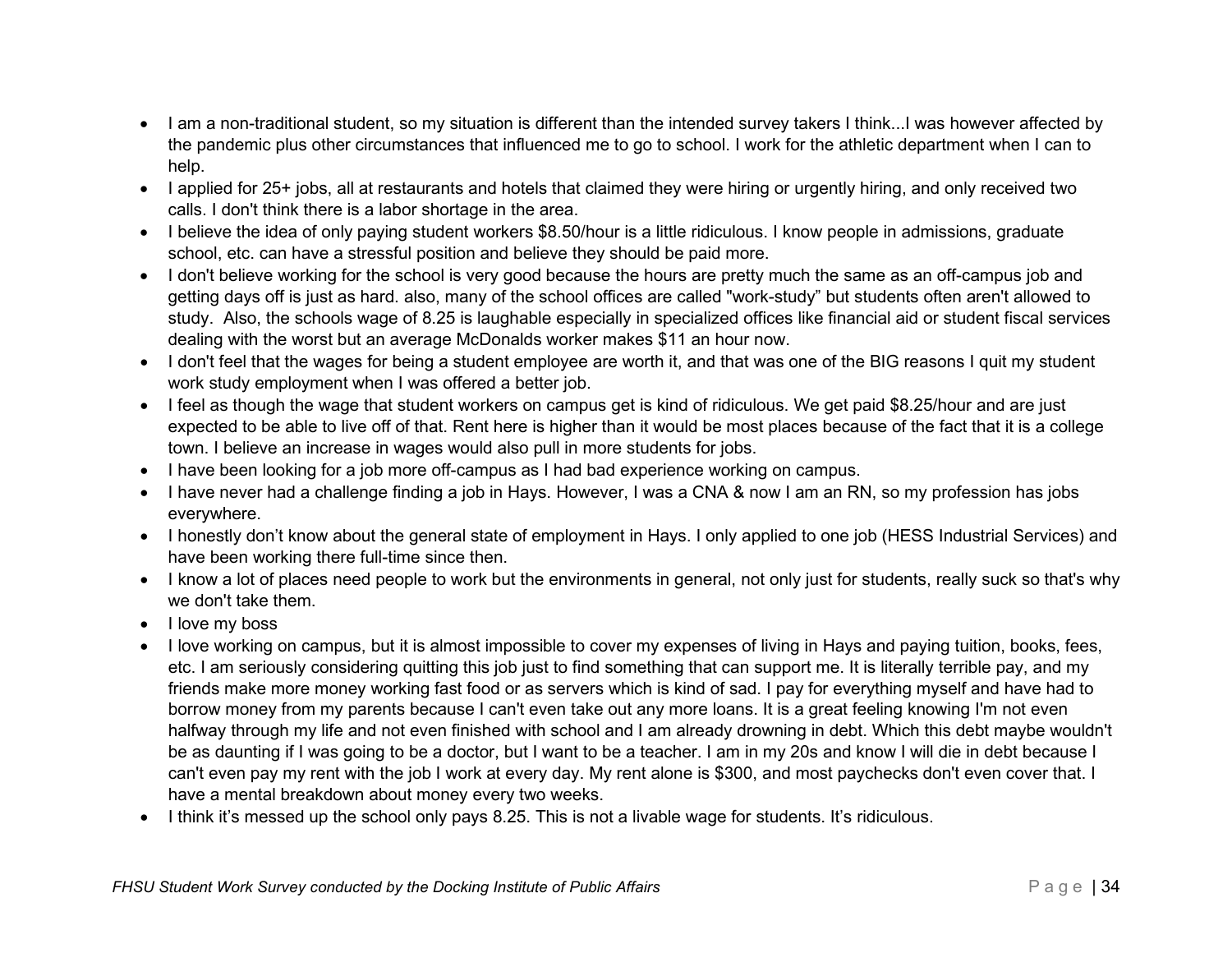- I understand that a student's education is a big priority and I've heard that from the higher-ups on campus. But I think it's important to hear from the students as well. Some students are fully unable to put their education first, I highly believe all the higher-ups forget that for some of us our lives have to come first. We do not have the support from family to not have to worry about finances and for some of us especially if you manage your finances correctly living off-campus is cheaper than on campus. I love working on campus because it helps me with my student schedule and lets me focus on my studies however the fact that I only make 8.25 an hour completely makes me question if I should get a job off-campus. And as someone who did work off-campus for a year, the pay wasn't worth it with all the conflicts it created. I had almost no time to do schoolwork after class and work and try to get an okay amount of sleep. And before anyone says that oh that's just one student's problem, I promise you as a student we talk about this stuff, and we all agree that the pay sucks, but we love working on campus. I love working where I work, and my bosses are great, but something has to give with the pay. If staff...well some staff can get increases in their pay every year, and once again people talk, I highly believe it is reasonable for students to get a dollar or two pay increase. Student employment rates would go up and departments would not be hurting for staff. It needs to be thought of and the argument that a student's education comes first needs to somewhat be out to the side. And to add to all of this I would be very willing to speak to the higher-ups about it.
- I wanted to work on-campus, it was convenient as I did not have to have a vehicle or buy gas. It was more flexible in scheduling, and it was a good way to network and complete schoolwork during downtime. Unfortunately, it was not sustainable, only 8.25 an hour hardly more than minimum wage did not give me the financial ability to support myself and I was forced to take a job off campus with more hours and slightly higher pay. This increased my stress as I was working much more hours and in the evenings; unable to attend social events and enjoy my time off. Eventually, that job also was not enough, and I moved back to my hometown in Eastern Kansas to adopt a roommate and work yet another job full-time while going to school online in order to support myself. Working full-time while going to school is very stressful and isolating. I wish on-campus jobs paid student employees a living wage so that I could have enjoyed my college years.
- I was born and raised in Oklahoma!
- I wish I could work off campus because FHSU-pay and hours are horrible, but I need the experience for my career
- I wish I got paid enough to not live paycheck to paycheck. I work two jobs, one off campus, one on campus. It's just frustrating to see me and others struggling.
- I wish on campus jobs paid more. It is tough having to choose working on campus for \$8.25 or going to my other job for \$16.80. If they want to keep student employees, they should start looking into paying more. Especially since most jobs are at least paying \$10 per hour.
- I wish student pay was higher, I can barely afford my dorm.
- I work on campus, and I think the wage is very small for the work I do.
- I worked at the middle school for two years and made decent money. I worked about thirty hours there but my boss, Ann Schmidt, was very flexible with me and understanding. I worked as an RA in McMindes Hall, and it was not the best job. I had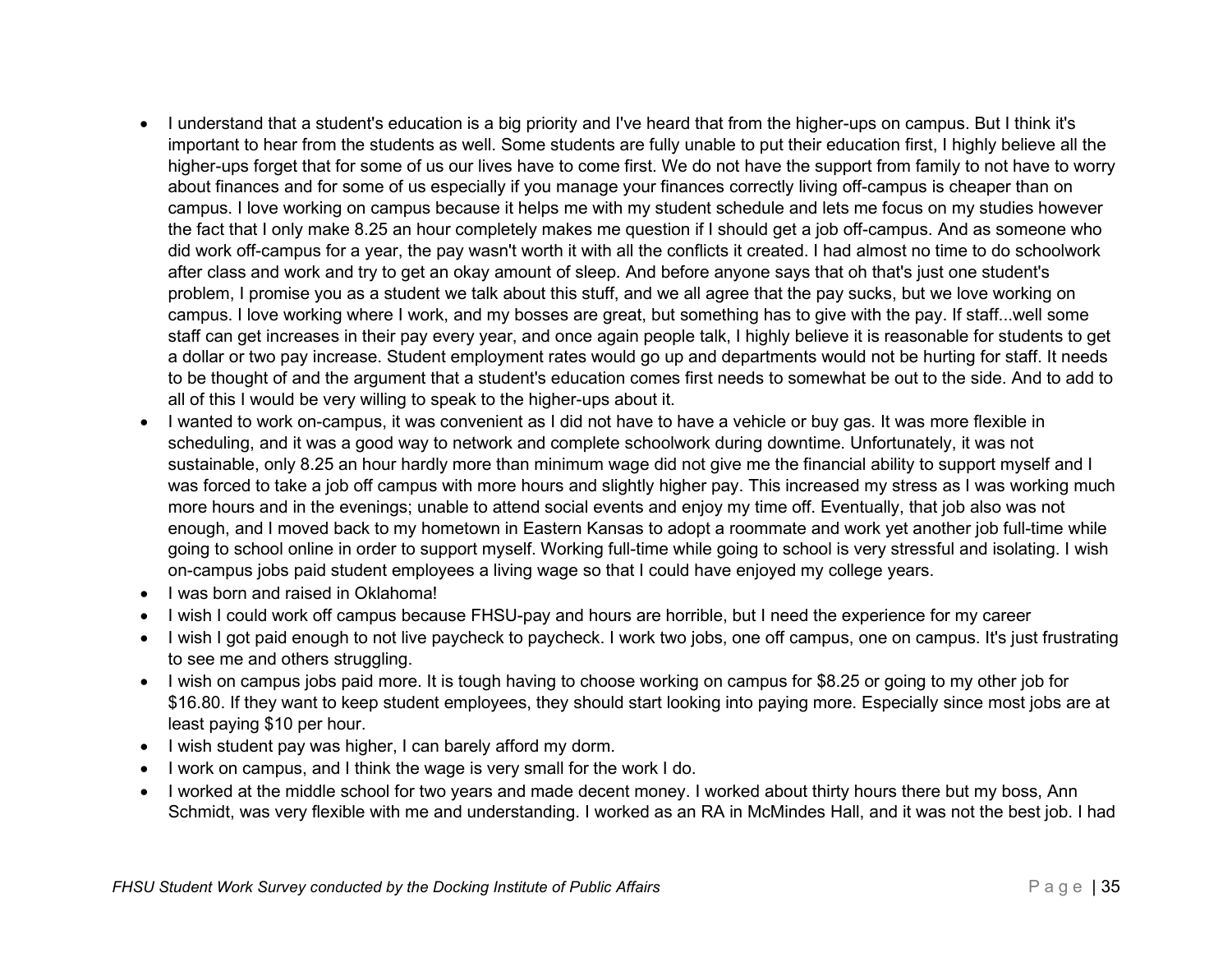to do way more than I was paid for, but it helped cover my basic living expenses. It did not cover any other extra expenses outside of food and shelter thought which made it extremely difficult to pay any other bills I had. Other jobs I have worked are serving at Old Chicago and they only pay you \$2.13 per hour plus tips. I don't know how it is legal to pay only two dollars an hour even if I am working tips. They try to be flexible, but you always stay much later than what you are scheduled for and only make money during the evenings or weekends which should be spent doing homework. Jobs in Hays only pay \$11 starting out and that is nowhere near enough to afford more than just rent alone. I have a full bachelor's degree and am working on a master's but cannot find a job that will work with my school schedule and demands while providing me enough money to live comfortably.

- I would like to learn about more jobs
- I've only ever worked concessions for the football games. For the most part, it has been good and flexible with my wrestling schedule.
- In all honestly the hourly pay at the college is one of the lowest paying jobs in Hays. Many student workers, including myself, have to maintain two or more jobs because the college doesn't pay enough for us to be able to attend school here. A competitive pay would be at LEAST \$10, and we get paid well below that.
- It is difficult to find a place that allows for a flexible schedule, especially right now when most places are low on staff and need extra help. I have had to quit two off campus jobs in the past year--one because I was only working 3-5 hours every two weeks and not making enough money to make it worth my while, and the other because I was working upwards of 35 hours a week plus my 20-hour campus job, and I was falling behind in school to basically keep this place open.
- It is hard working on campus and being expected to work specific hours while people working off campus have more schedule flexibility and are getting paid a higher hourly wage.
- It seems like everybody in Hays is always over scheduling so that keeps me from getting a job here
- It sucks
- It's difficult to find jobs in hays in my opinion. Even being from hays and knowing lots of employers personally, it is difficult to find jobs with decent pay and work environment. Sometimes it's better to not get a job than to work at a bad job every day.
- Lived in hays 20 years and moved to Victoria this summer.
- My current workplace is a black hole irradiating stress.
- Need higher minimum wage, we are struggling!!
- Off-campus jobs should be advertised as well.
- On campus does not make enough to sustain bills.
- On campus jobs need to increase their wages. Students are barely getting by, or simply not getting by.
- On campus jobs pay less then off campus jobs, I will not return to an on-campus job next year because I need to earn more money and get more hours.
- On campus tuition could pay more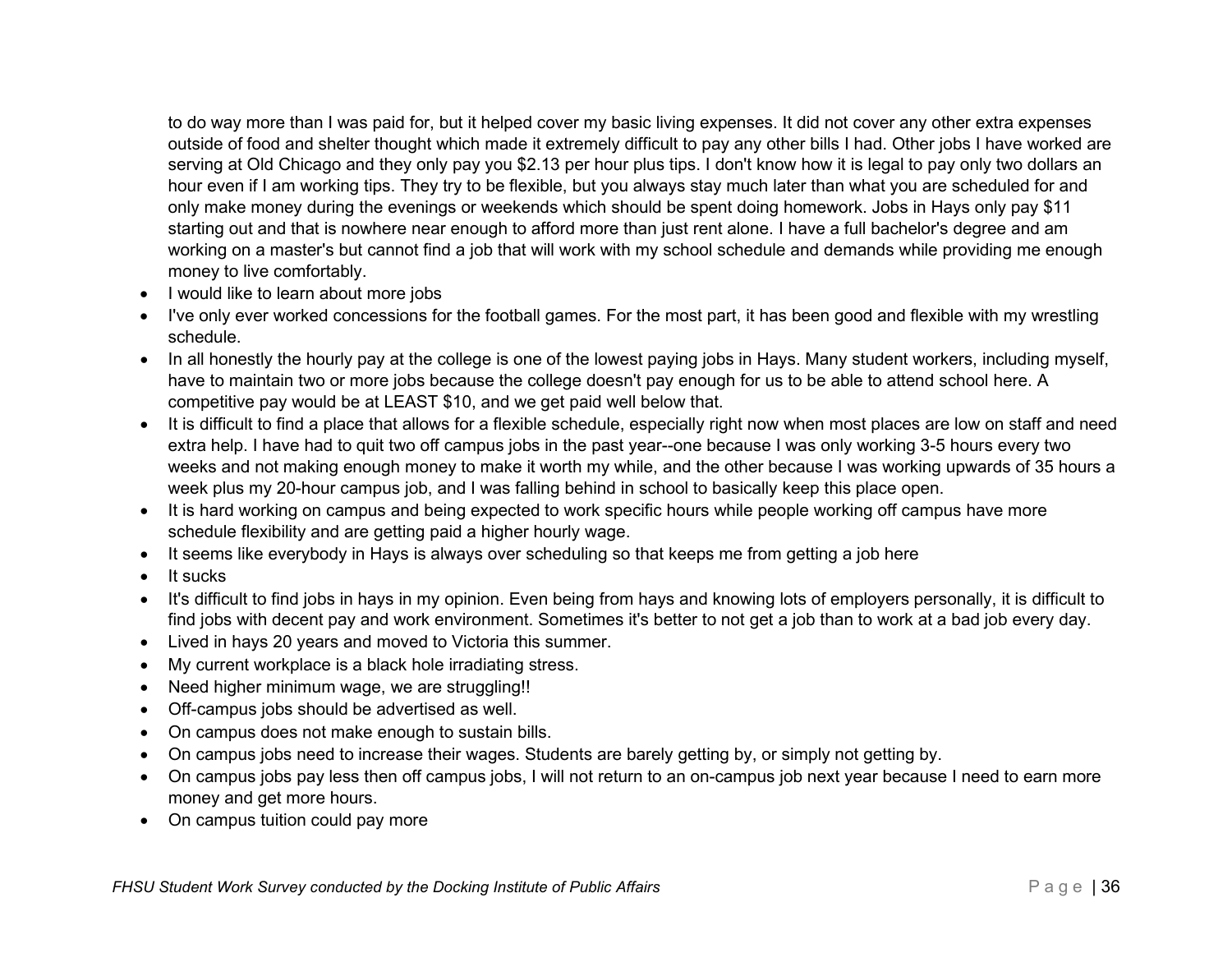- Pay for on campus jobs are not livable. One paycheck doesn't cover a month's rent. I work two jobs because of how awful on campus pay is. I love my boss and coworkers and they're the reasons I haven't left my on-campus job. I know a lot of on campus workers who are trying to find a new job because of how bad the pay is.
- Raise our pay. Not only just for Hays jobs in general, but for how much the university pays student workers as well.
- Raise student-employee wages!
- Some places are dishonest with what their wages are and how many hours they will actually schedule you. Many places advertise great benefits but won't schedule you enough hours to qualify for them. The pay is also not worth the work/environment.
- Someone needs to talk to the art department about their compensation for nude models. Industry standard is \$20/hr. starting and they're paying their student models \$12/hr. It's exploitative and kind of gross
- Student-workers should be paid more for working on campus.
- The competing wages across Hays make it very hard to want to keep an on-campus job. Many jobs offer more money for less hours and work, and it is very tempting.
- The minimum wage needs to increase, maybe not by an astronomical amount, but students like me shouldn't have to struggle to pay for a house that's only 250 dollars a month. School is expensive and to properly focus on the actual education, there should be a decrease in hours, and an increase in pay. It would attract more employees, especially in a college town, to the work force, without hurting their performance in school
- The pay is low in the Hays area. The housing market is stupid high so wages should reflect.
- The theater is really good at taking student schedules into consideration because most of their employees are college students.
- The wages for on-campus jobs are not a living wage.
- The Workday system makes employment an extreme hassle for the employee and the employers. I have been working 2 months and continue no to get paid because it won't work
- There are places that will give you tuition reimbursement
- They are not very flexible with students' schedules.
- To find a way to know whether or not you'd be able to work on homework or read notes for class while being able to work. is it a more relaxed environment to do both?
- University jobs need to pay way more than they do. \$8.25/hr. has not been enough money for the past 10 years and it is ridiculous. Even \$10 would be an improvement.
- Wish work study paid a bit more since places like McDonald's and such pay almost \$13 an hour.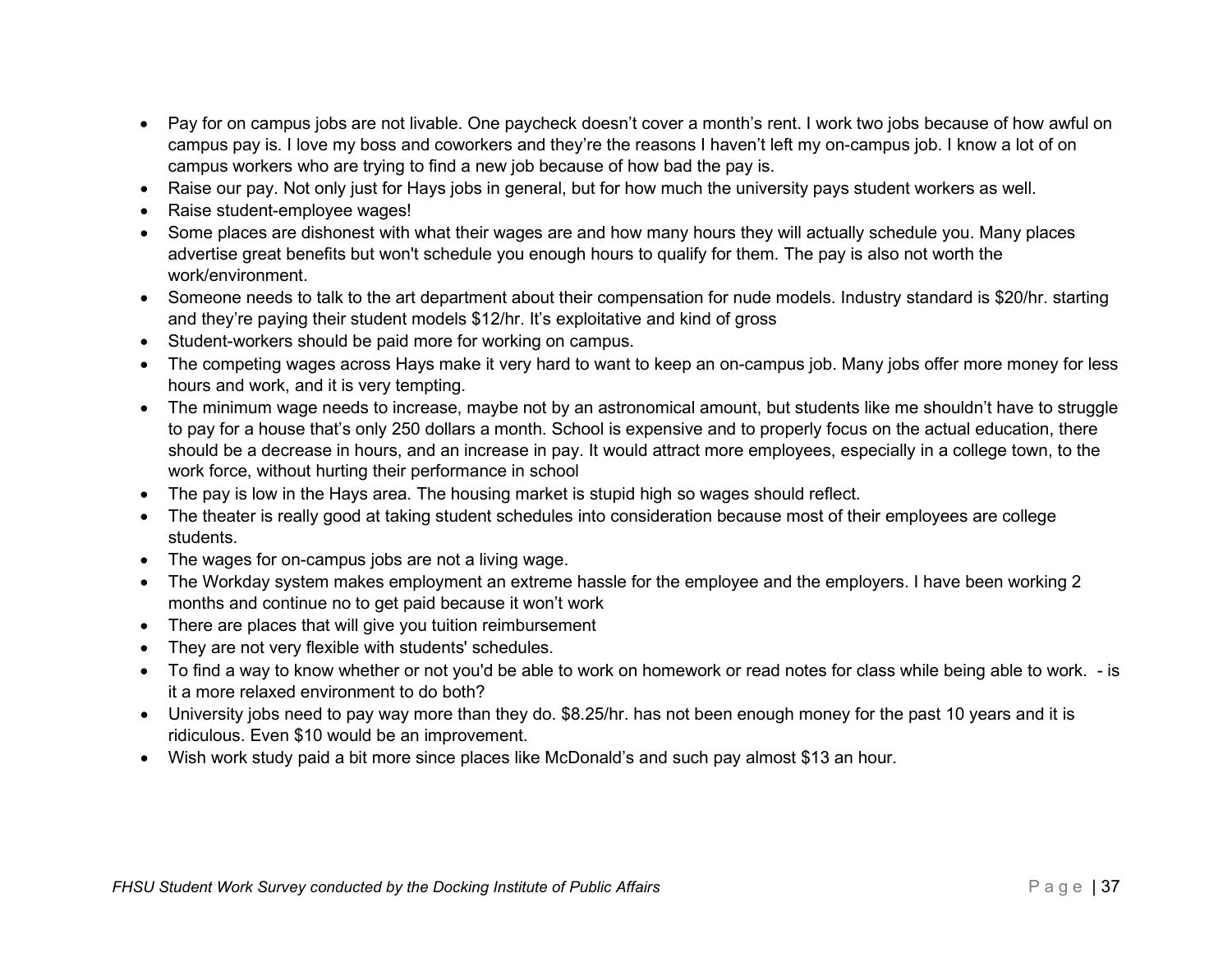## <span id="page-43-1"></span><span id="page-43-0"></span>Appendix: Email Invitation, Questionnaire, Form for Drawing

## Email Invitation

Hello \${m://FirstName},

The Docking Institute of Public Affairs has been asked by the President's Office to conduct an employment and work survey of Hays area FHSU students. We have questions for working students and non-working students. Your assistance will allow us to provide an accurate picture of local FHSU student employment and working patterns and help university leaders and local employers better understand the needs of students. This survey will require approximately 10 minutes or less.

The survey is voluntary and confidential. Analysis will be at the group level only, and no individual responses will be analyzed or reported. Upon completion of the study, individual identifiers will be removed from the data file and destroyed.

The survey is intended for respondents 18 years of age or older. Please do not start the survey if you are under the age of 18. Data collection will end at midnight on Tuesday, November 30.

A link is provided below. We ask that you complete this survey within a week. Upon survey completion, you will have the opportunity to enter a drawing for one of five \$50 Victor E. Apparel & Gift Co. gift cards. A link is provided at the end of the employment and work survey, which will take you to a separate entry form.

#### **Follow this link to the Employment and Work Survey**:

\${l://SurveyLink?d=Take the Survey}

Or copy and paste the URL below into your internet browser: \${l://SurveyURL}

Follow this link to opt out of future emails: Click here to unsubscribe. Please do not click the unsubscribe link if you would like to complete the survey later. Clicking here now will lock you out. We appreciate your time and will send a reminder in 10 days if needed.

If you have any technical difficulty accessing the survey, please contact Docking Institute graduate student research assistant Leslie Watson-Divittore at 785-628-5571 or lawatson2.se@fhsu.edu.

If you have any questions about this survey initiative, please contact me using the information below.

Thank you very much!

Mike Walker Docking Institute of Public Affairs 300 Custer Hall Fort Hays State University Hays, Kansas 67601 785-628-5563 / mswalker@fhsu.edu

*FHSU Student Work Survey conducted by the Docking Institute of Public Affairs*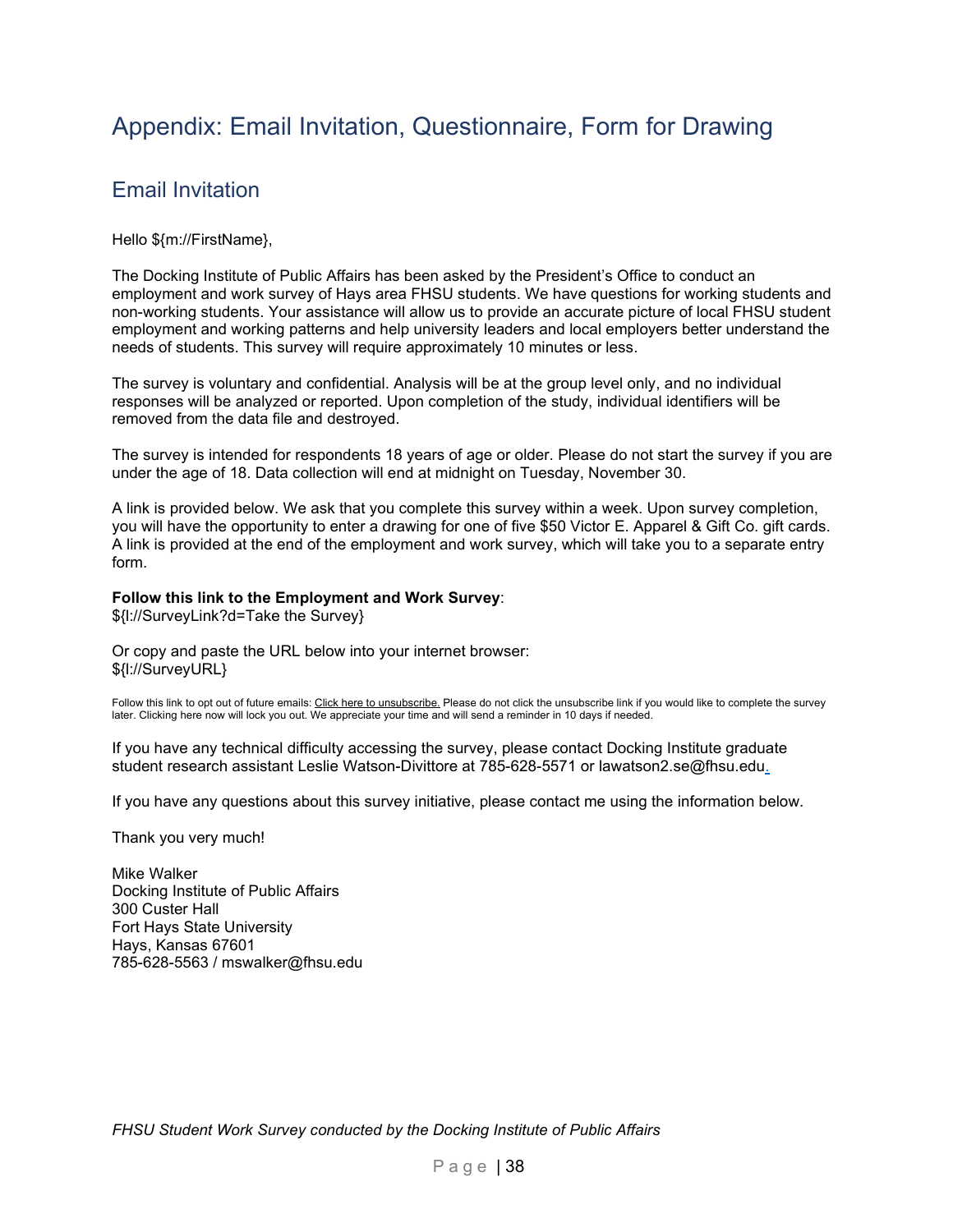## <span id="page-44-0"></span>Questionnaire: Student Employment Survey 2021

### **Start of Block: SURVEY BLOCK**

QINTRO Hello FHSU Student,

The Docking Institute of Public Affairs has been asked to conduct an employment survey of students by the FHSU President's Office. Your assistance is vital for us to be able to provide an accurate picture of local FHSU student employment. We have questions for working students and non-working students.

Your responses will be grouped with the responses from other students. Only grouped data will be analyzed. The survey is confidential and completely voluntary. You have an option below to exit if you prefer. You may also exit at any time after this page by closing your browser. This survey is intended for adults 18 years old or older. If you are not 18, please select "No, I will not participate" below. You may also close your browser at any time to exit.

Please select "Yes - I will participate" below to complete the survey. Selecting "Yes - I will participate" is providing your consent to participate. If you would like to review the IRB-approved consent document before continuing, please select "Review consent document." Then click the Continue button.

 $\bigcirc$  Yes, I will participate. (1)

 $\bigcirc$  No, I will not participate. (2)

 $\bigcirc$  Review consent document (3)

*Skip To: End of Block If QINTRO = No, I will not participate. Skip To: Q1 If QINTRO = Yes, I will participate.*

**OCONSENT** 

**FHSU Student Employment and Work Survey**

#### **INTRODUCTION**

The Docking Institute of Public Affairs supports the practice of protecting human subjects participating in research. **You are being asked to participate in a research study. It is your choice whether or not to participate.** The following information is provided for you to decide whether you wish to participate in the present study. You may refuse to begin this survey and not participate in this study. Even if you agree to participate, you are free to withdraw at any time. Withdrawing from this study will result in no negative consequences.

#### **PURPOSE OF THE STUDY**

The purpose of this study is to assess the employment and working patterns of FHSU students living in the Hays area. Some of the topics we would like to investigate include:

• Do students work while attending college?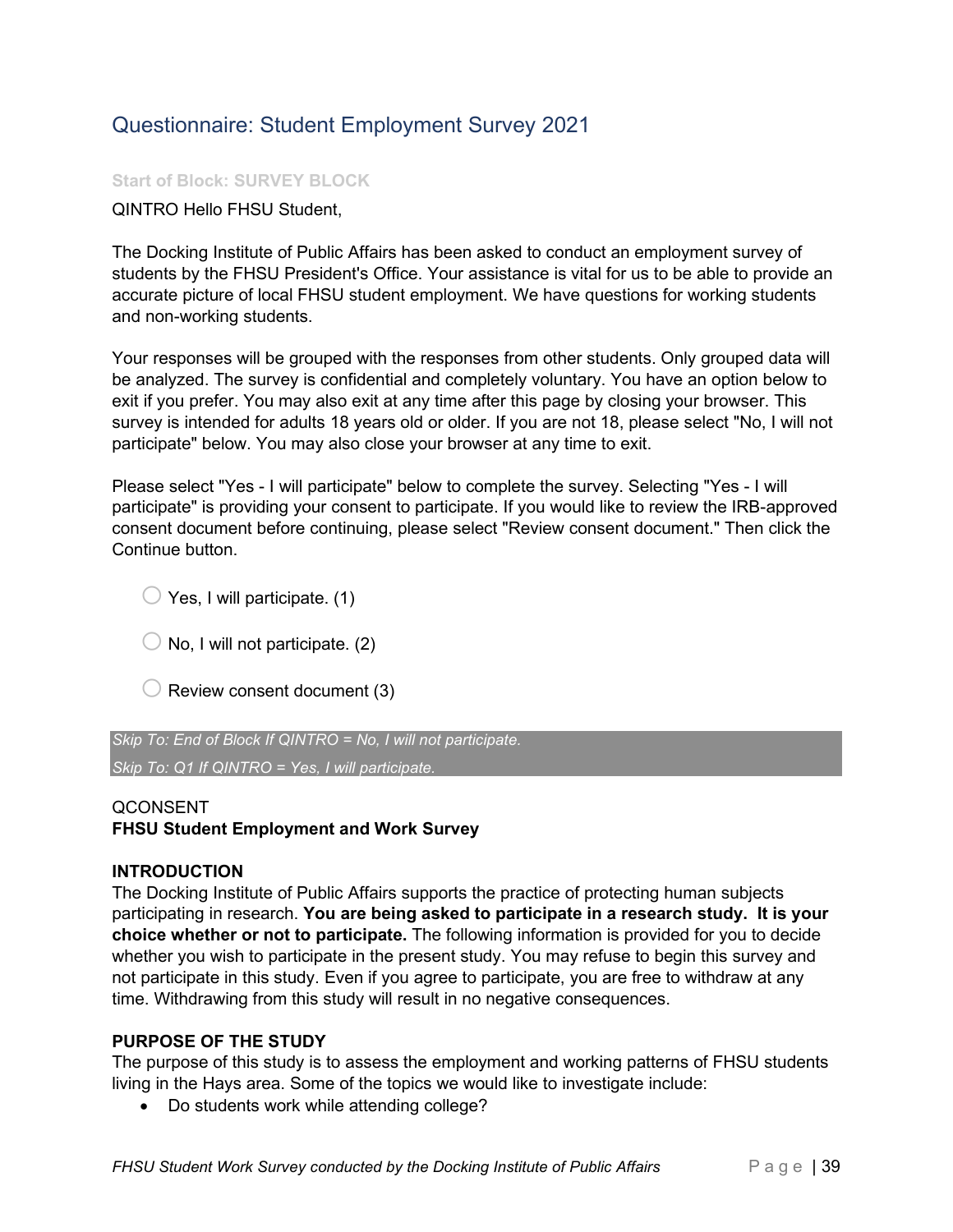- Do working students work on-campus jobs, off-campus jobs, piecemeal jobs, and/or nontraditional jobs?
- How many hours per week do students work?
- How much do students earn while working various type of jobs?
- Did students receive federal COVID-19 stimulus money?
- Has stimulus money influence their participation in the workforce?

Collecting answers to these questions might help local employers better meet the needs of student workers.

### **PROCEDURES**

You are being asked to complete a survey in Qualtrics. We anticipate that completing the survey will take approximately 10-12 minutes. At the end of the survey, you will have the opportunity to participate in a drawing (see INCENTIVE below).

### **RISKS**

We do not anticipate any risk to participants. However, in the event that you feel distressed during or after the survey or drawing, please reach out to FHSU Health and Wellness Services for emotional support:

Health and Wellness Services Fort Hays State University Fischli-Wills Center for Student Success Third Floor, Room 301 (785) 628-4401

### **BENEFITS**

The survey results will inform FHSU leaders and area employers of the experiences of FSHU student workers.

### **INCENTIVE**

Respondents who desire to do so may participate in a drawing for one of five \$50 Victor E. Apparel & Gift Co. gift cards provided by the FHSU President's Office. Compensation to participate is not offered.

#### **PARTICIPANT CONFIDENTIALITY**

The Docking Institute of Public Affairs has a long history of successful data gathering and protecting the identities of survey participants. We have never experienced a data breach, and we follow industry best practices when collecting and storing data.

The information gathered will be analyzed at the group level only. Individual responses will not be reported. If respondents provide contact information for the drawing, the contact information will not be associated with survey responses in any way. Survey data and drawing data will be collected using separate surveys.

Your name will not be associated in any publication or presentation with the information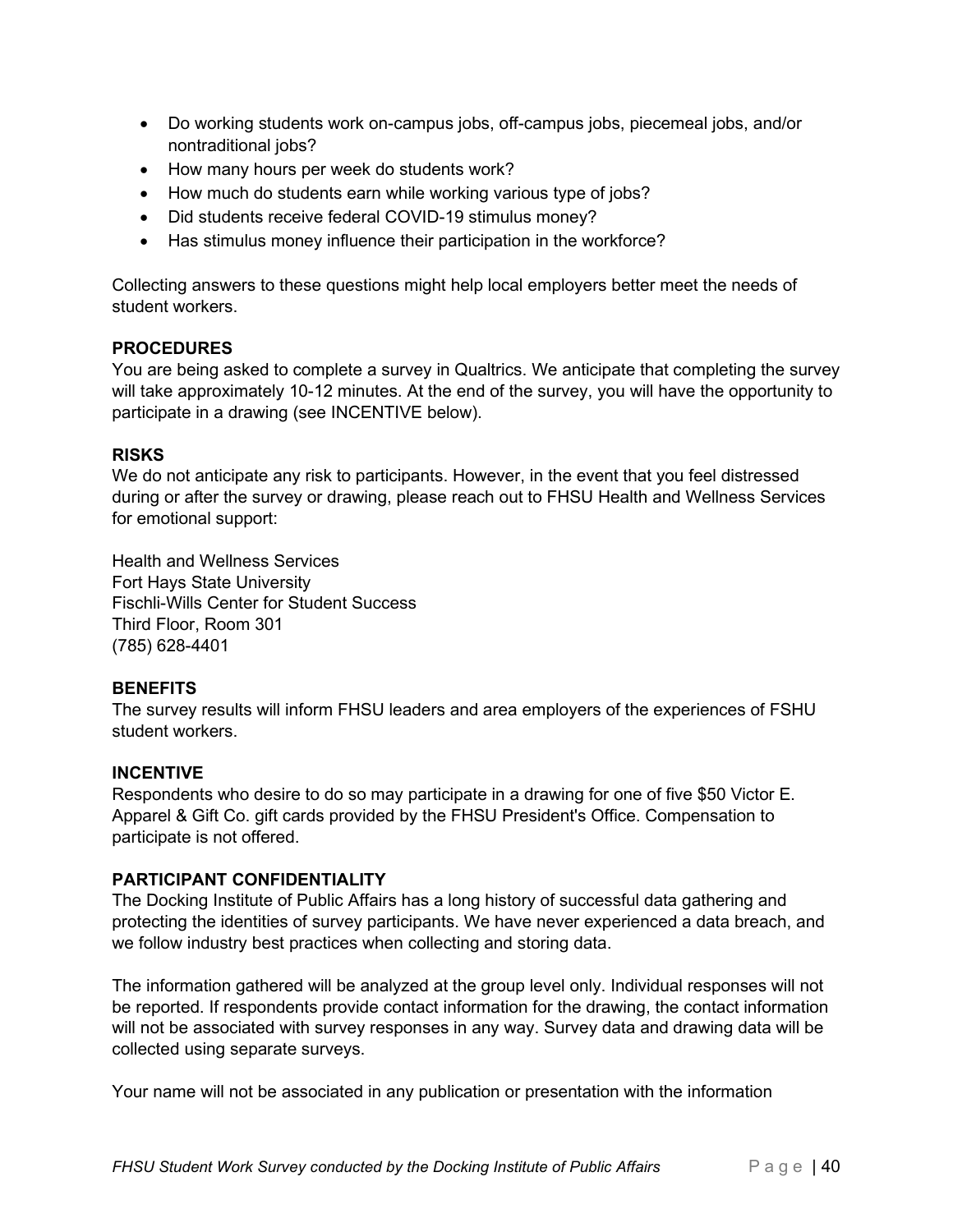collected about you or with the research findings from this study. Your identifiable information will not be shared unless (a) it is required by law or university policy, or (b) you give written permission.

### **WITHDRAWAL**

You may stop answering questions at any time without penalty, and any information you have provided prior to withdrawal will be destroyed upon request. Your decision to stop your participation will not affect your relationship with FHSU.

If you choose to provide your contact information for the drawing, and then decide that you do not want to be included in the drawing, you may request to have your name and email address removed from the drawing list. Your contact information will be deleted. You will not be penalized in any way for not participating in the drawing.

### **VOLUNTARY PARTICIPATION**

You are not required to agree to this Consent and Authorization form, and you may refuse to do so without affecting your right to any services you are receiving or may receive from FHSU or to participate in any programs or events at FHSU. However, if you do not provide consent, you cannot be included in the drawing.

### **CONTACT INFORMATION**

Questions about the study should be directed to Mike Walker at mswalker@fhsu.edu, 785-628- 5563, 300 Custer Hall.

**PARTICIPANT CERTIFICATION:** I have read this Consent and Authorization form. I have had the opportunity to ask, and I have received answers to, any questions I had regarding the study. I understand that if I have any additional questions about my rights as a research participant, I may call (785) 628-4349, write the Office of Scholarship and Sponsored Projects (OSSP), Fort Hays State University, 600 Park St., Hays, Kansas 67601, or email [irb@fhsu.edu.](mailto:irb@fhsu.edu)

I agree to take part in this study as a research participant. I affirm that I am at least 18 years old and that I have reviewed this consent document.

Please select "Yes - I will participate" to proceed. Selecting "Yes - I will participate" is providing your consent to participate. Select "No - I will not participate" to exit now. Then click "Continue."

 $\bigcirc$  Yes - I will participate (1)

 $\bigcirc$  No - I will not participate (2)

*Skip To: End of Block If QCONSENT = No - I will not participate*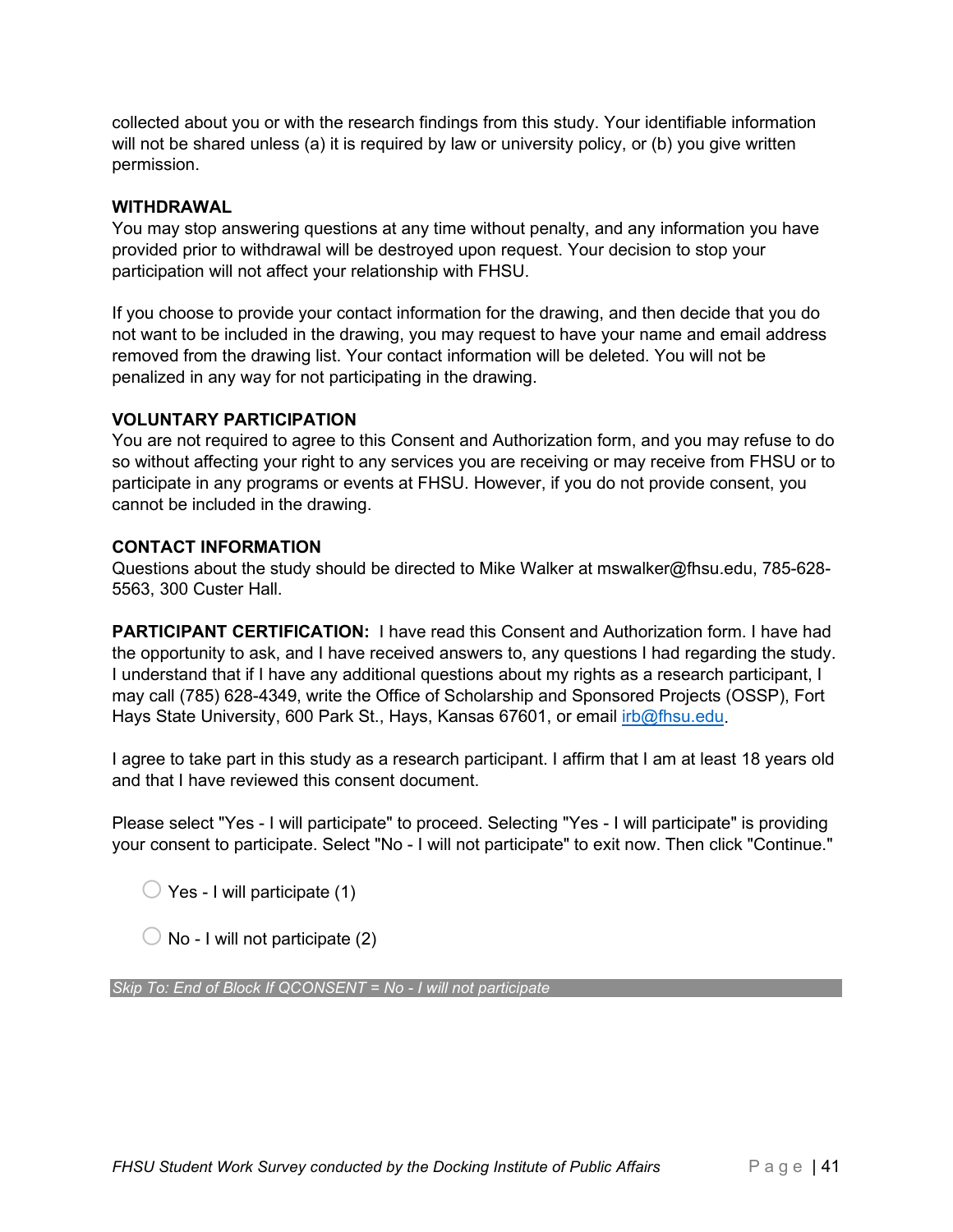Q1 Let's begin with a few questions about you.

Which one of the following best describes your status?

- $\bigcirc$  1st Year Student (1)
- $\bigcirc$  2nd Year Student (2)
- $\bigcirc$  3rd Year Student (3)
- $\bigcirc$  4th Year Student (4)
- $\bigcirc$  5th Year+ Student (5)
- $\bigcirc$  Graduate Student (6)

Q2 Were you *enrolled in any FHSU courses* (online and/or on-campus) during any of these semesters or terms? Please select all that apply.

|            | Spring or Summer 2021 (1)     |
|------------|-------------------------------|
|            | Fall 2020 (2)                 |
|            | Spring or Summer 2020 (3)     |
|            | Fall 2019 (4)                 |
|            | Spring or Summer 2019 (5)     |
|            | Fall 2018 (6)                 |
|            | Spring or Summer 2018 (7)     |
|            | None of these apply to me (8) |
| Page Break |                               |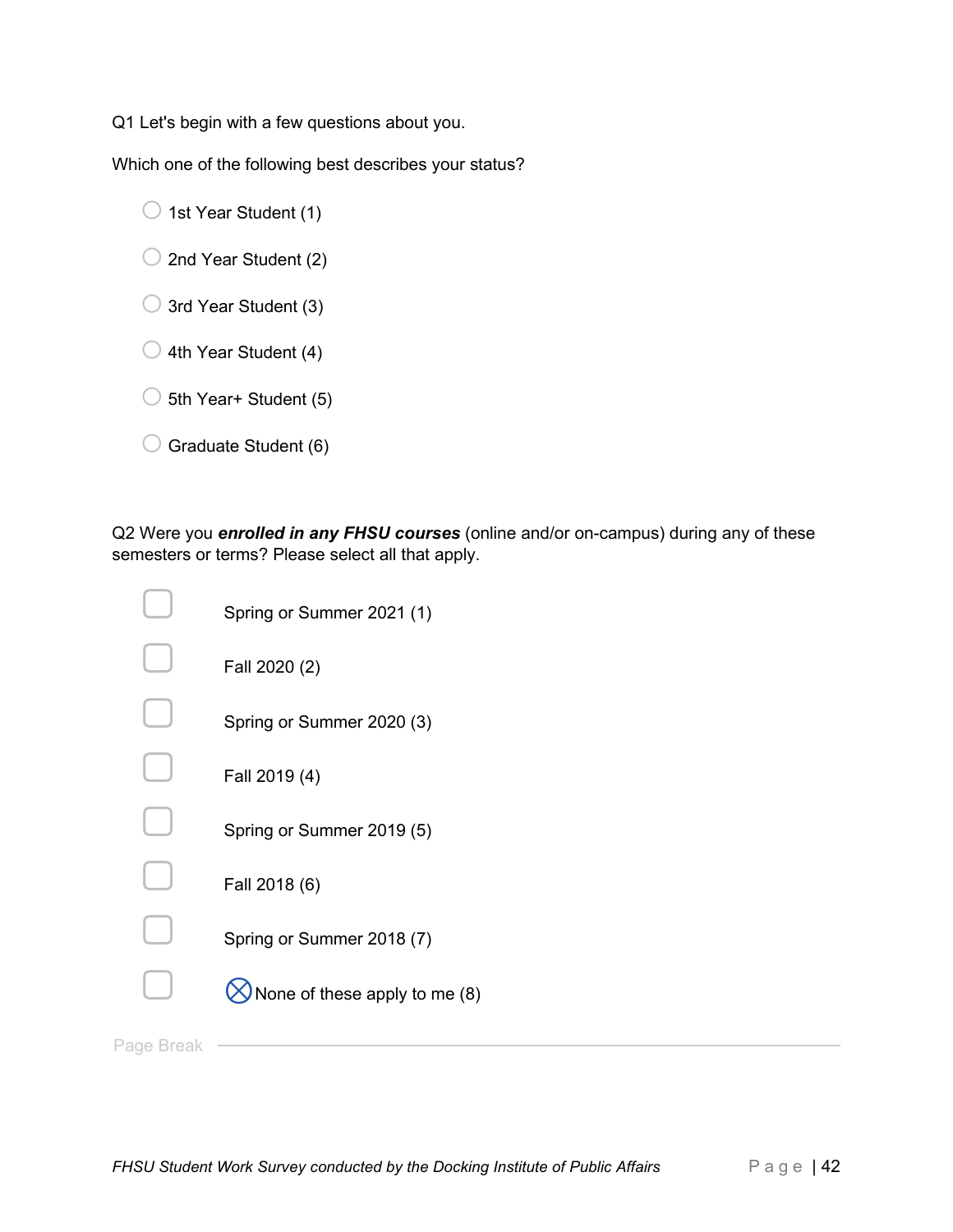Q3 How long have you lived in the Hays area?

 $\bigcirc$  Less than 1 year (1)

 $\bigcirc$  1 to 2 years (2)

 $\bigcirc$  3 to 4 years (3)

 $\circ$  5 to 9 years (4)

 $\bigcirc$  10 to 19 years (5)

 $\bigcirc$  20 or more years (6)

Q4 Which of the following best describes your current living situation?

 $\bigcirc$  I live in one of the residence halls on campus (1)

 $\bigcirc$  I live off campus by myself or with friends/siblings (2)

 $\bigcirc$  I live off campus with my parents (3)

 $\bigcirc$  I live off campus with my own family (spouse and/or children) (4)

 $\mathcal{L}_\text{max}$  , and the set of the set of the set of the set of the set of the set of the set of the set of the set of

 $\bigcirc$  I have another arrangement (please describe): (5)

Page Break —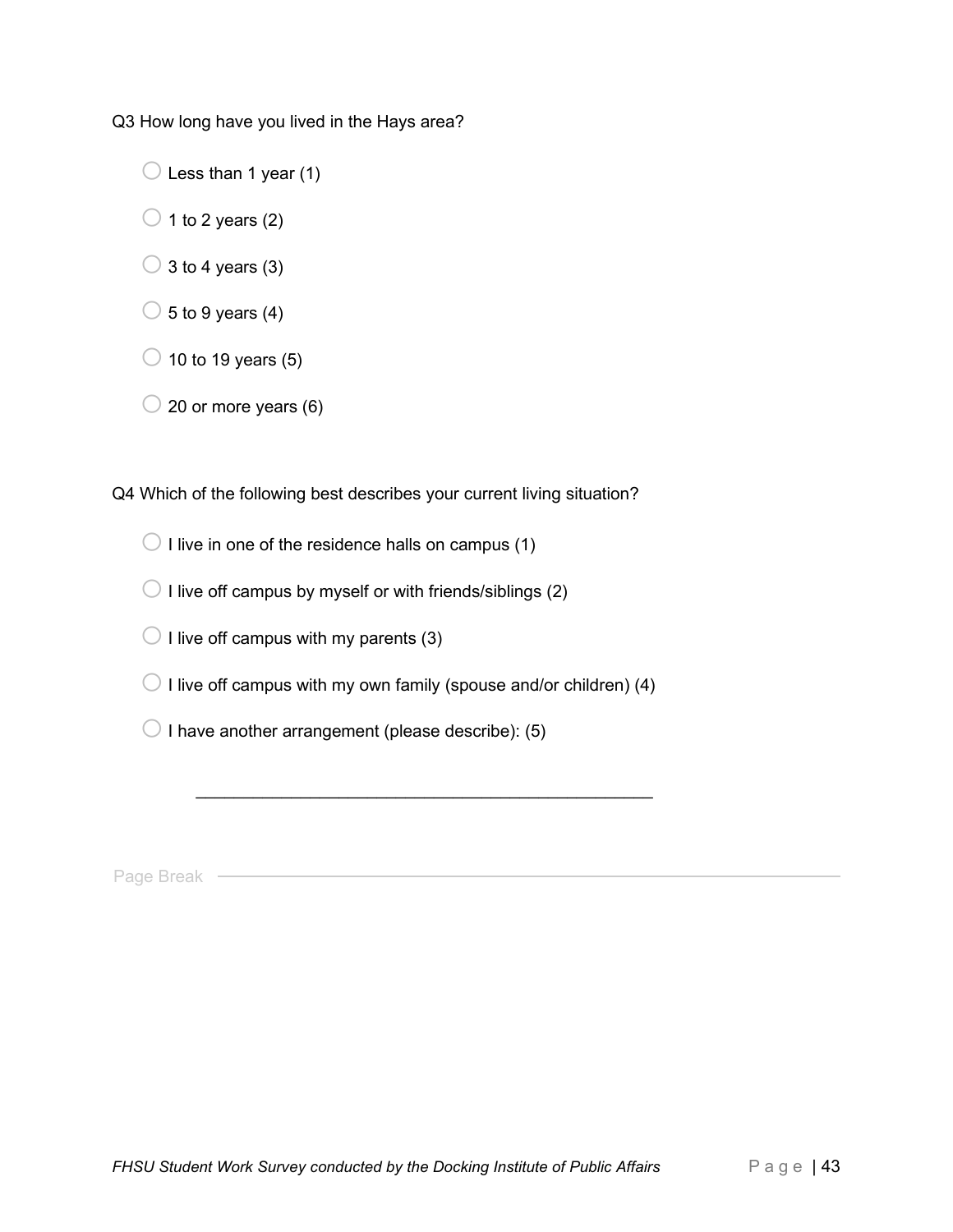Q5 Now we turn to employment.

Students work and earn compensation in a variety of ways. We will start with traditional jobs.

Some students earn an hourly wage working on campus, while others earn a wage from an offcampus employer. Some do both. Do you *currently work* on campus and/or off campus for an hourly wage? (Select all that apply.)

|                    | I currently work on campus for an hourly wage. (1)                         |
|--------------------|----------------------------------------------------------------------------|
| compensation). (2) | I currently work for an off-campus employer for an hourly wage (or similar |
|                    | $\bigotimes$ Neither of these situations apply to me. (3)                  |
| Page Break         |                                                                            |

Q6 Some students work and earn compensation in other ways or in addition to an hourly wage job. Do any of the following statements reflect your *current employment* situation? If so, please select those that represent you.

| $\overline{\phantom{0}}$ | I have an academic, athletic, or other scholarship or grant which covers some or |
|--------------------------|----------------------------------------------------------------------------------|
|                          | all of my tuition, fees, boarding, room fees, etc. (1)                           |

I work and I'm paid piecemeal (per delivery, per item, per article, etc.), or by tips, and/or by session (tutoring, shopping, dog-walking, cleaning, etc.) (2)

I own a business and I sell goods or services to others (3)

Another situation applies to me (please describe): (4)

 $\Box$   $\bigotimes$  None of these situations apply to me (5)

 $\mathcal{L}_\text{max}$  , and the set of the set of the set of the set of the set of the set of the set of the set of the set of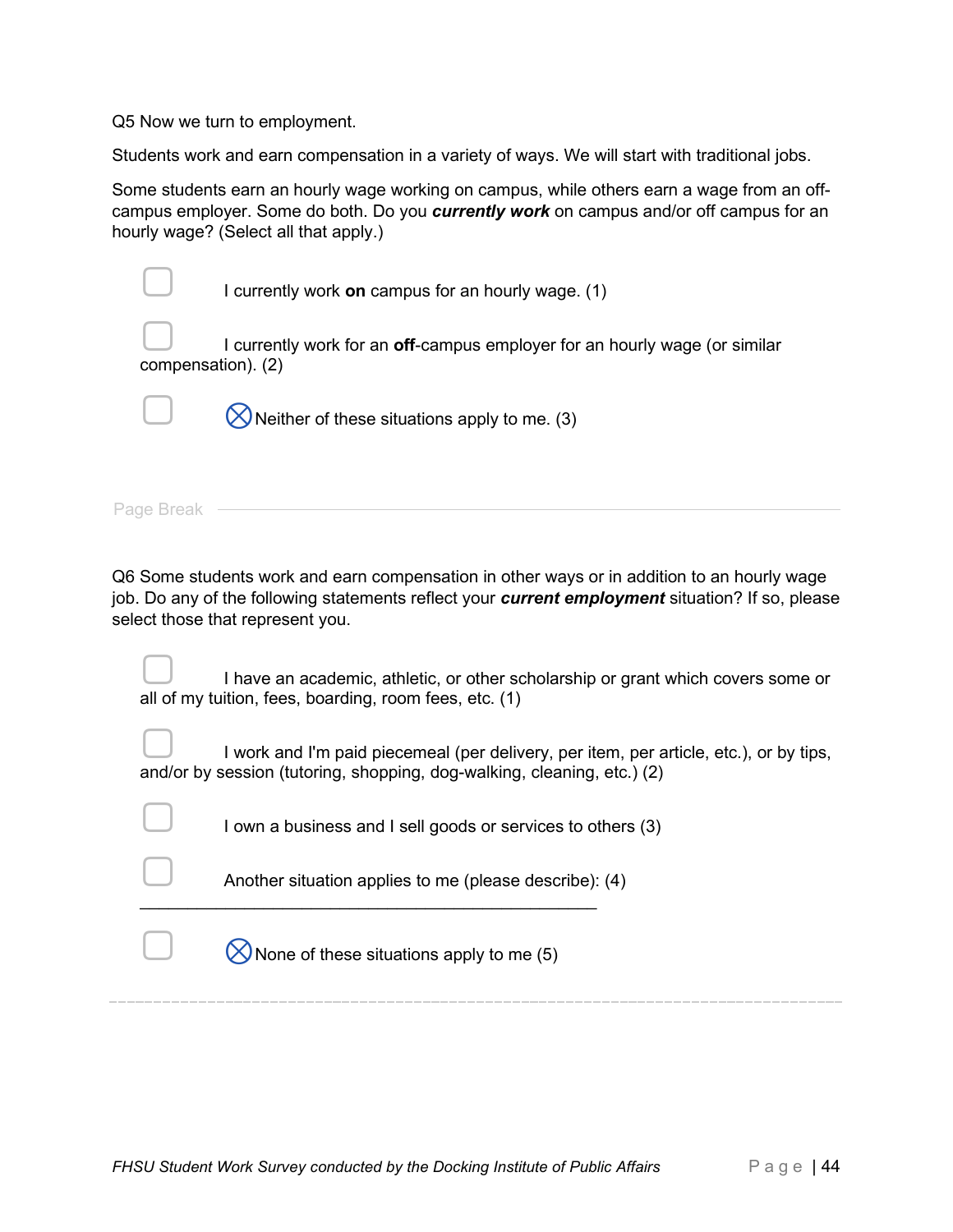| Q7 Some students earn money through more nontraditional means. Please tell us if you earn |  |
|-------------------------------------------------------------------------------------------|--|
| money doing any of the following? Select all that apply.                                  |  |

|                | Finding, refurbishing, or creating items and selling them on eBay, Etsy, or similar |  |  |  |
|----------------|-------------------------------------------------------------------------------------|--|--|--|
| web sites. (1) |                                                                                     |  |  |  |

Producing and posting social media content or sponsored posts on YouTube, TikTok, Twitter, Instagram, Snapchat, etc. (2)

| $\overline{\phantom{0}}$ | Providing virtual services such as scheduling, bookkeeping, managing social |  |  |
|--------------------------|-----------------------------------------------------------------------------|--|--|
|                          | media for someone else, etc. (3)                                            |  |  |

| $\overline{\phantom{0}}$ | Performing music, playing online games, producing and selling artwork, |
|--------------------------|------------------------------------------------------------------------|
|                          |                                                                        |
|                          | contributing to blogs, etc. (4)                                        |

 $\Box$  Some other nontraditional method of earning money (please specify): (5)

 $\bigotimes$  None of these activities apply to me (6)

 $\frac{1}{2}$  , and the set of the set of the set of the set of the set of the set of the set of the set of the set of the set of the set of the set of the set of the set of the set of the set of the set of the set of the set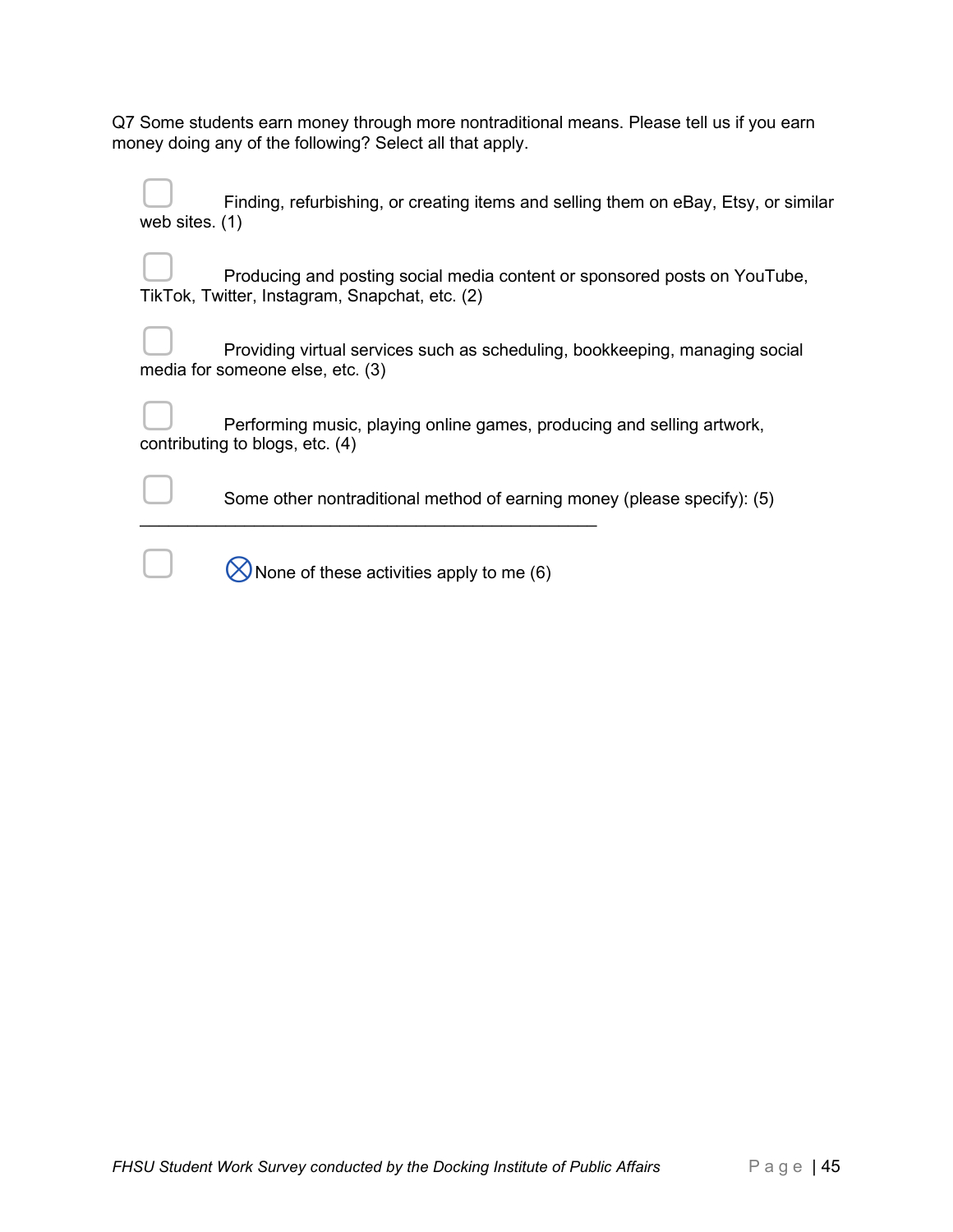Page Break -

*Display This Question:*

*If Q5 = Neither of these situations apply to me.*

*And Q6 = I have an academic, athletic, or other scholarship or grant which covers some or all of my tuition, fees, boarding, room fees, etc.*

*And Q6 != I work and I'm paid piecemeal (per delivery, per item, per article, etc.), or by tips, and/or by session (tutoring, shopping, dog-walking, cleaning, etc.)*

*And Q6 != I own a business and I sell goods or services to others*

*And Q6 != Another situation applies to me (please describe):*

Q8a About how many hours do you spend in a typical 7-day week fulfilling the requirements of your scholarship or grant?

 $\bigcirc$  More than 30 hours per week (1)

- $\bigcirc$  25 to 30 hours per week (2)
- $\bigcirc$  20 to 24 hours per week (3)
- $\bigcirc$  15 to 19 hours per week (4)
- $\bigcirc$  10 to 14 hours per week (5)
- $\bigcirc$  5 to 9 hours per week (6)
- $\bigcirc$  0 to 4 hours per week (7)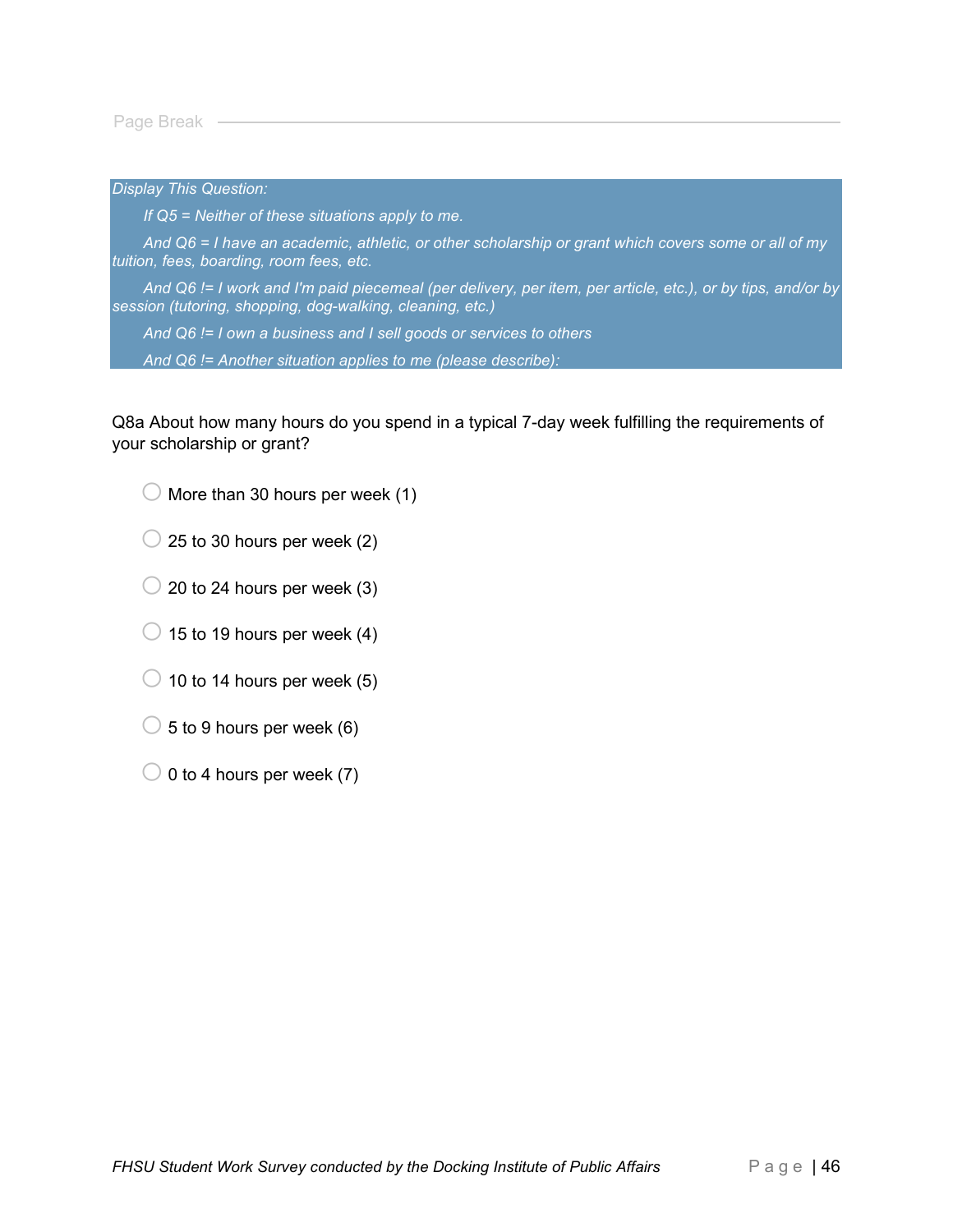*Display This Question:*

*If Q5 = Neither of these situations apply to me.*

*And Q6 = I have an academic, athletic, or other scholarship or grant which covers some or all of my tuition, fees, boarding, room fees, etc.*

*And Q6 != I work and I'm paid piecemeal (per delivery, per item, per article, etc.), or by tips, and/or by session (tutoring, shopping, dog-walking, cleaning, etc.)*

*And Q6 != I own a business and I sell goods or services to others*

*And Q6 != Another situation applies to me (please describe):*

Q8b Does your scholarship or grant require that you do *not work elsewhere* for pay?

 $\bigcirc$  Yes (1)

 $\bigcirc$  No (2)

 $\bigcirc$  I don't know (3)

*Skip To: Q11 If Q8b = Yes*

*Skip To: Q11 If Q8b = No*

*Skip To: Q8c If Q8b = I don't know*

*Display This Question:*

*If Q5 = Neither of these situations apply to me. And Q6 = None of these situations apply to me*

*And Q7 = None of these activities apply to me*

Q8c Do you currently have any other job in Hays that has not been mentioned yet? If so, please describe it in the space below. It not, please select "No other job."

 $\bigcirc$  Yes (please describe): (1)  $\bigcirc$ 

 $\bigcirc$  No other job (2)

*Skip To: Q11 If Q8c = No other job*

Page Break -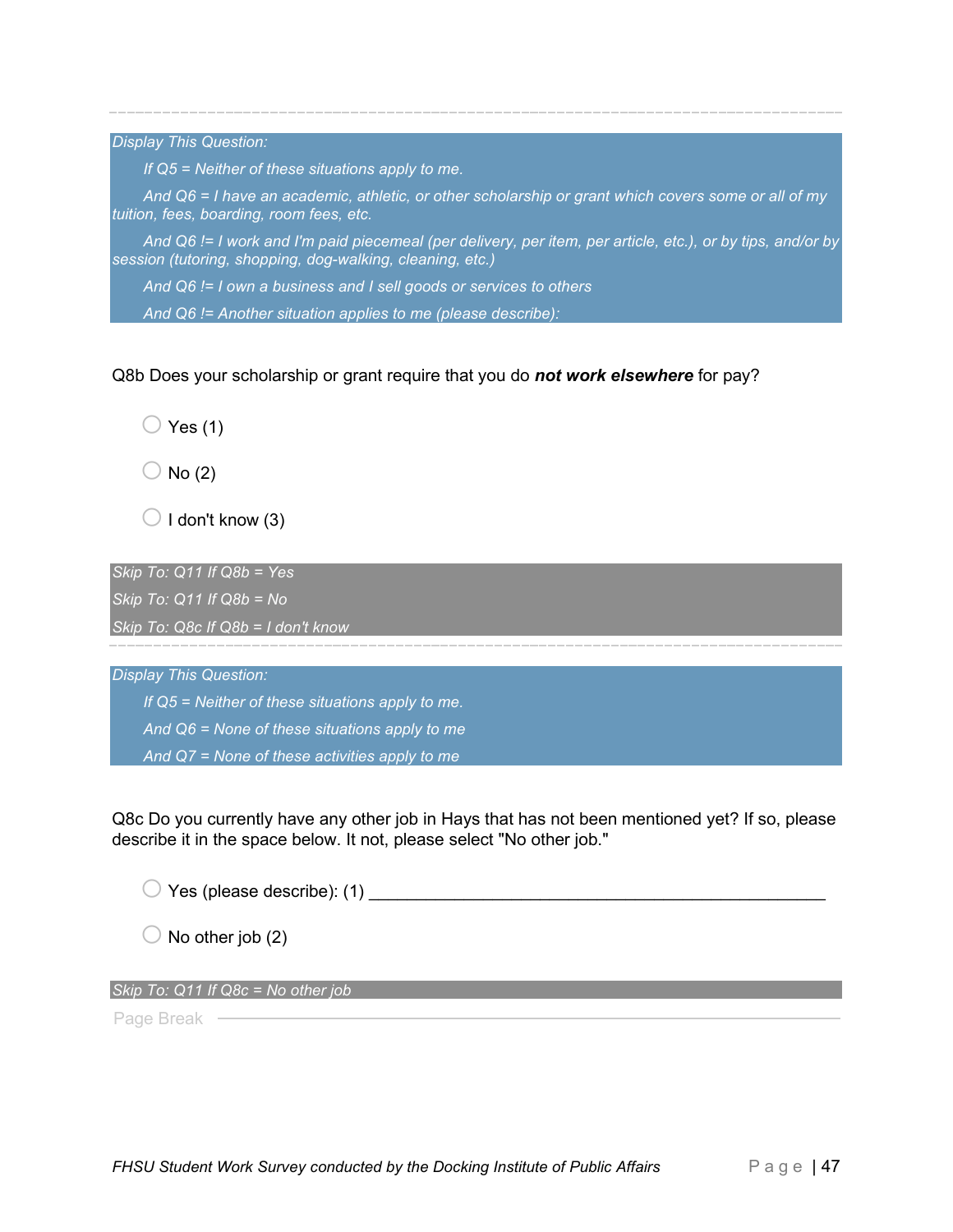Q9 About how many hours do you spend in a typical 7-day week doing each of the following? Please use the slider below to select the **number of hours per week** for each. If an item does not apply, please leave the slider at 0 (zero).

#### **Hours Per Week**

Working on campus (1) Working for an off-campus employer (2) Fulfilling the requirements of a scholarship or grant (doing service, attending events, practicing, but not attending classes). (3) Working piecemeal, earning tips, providing sessions (tutoring, shopping, dog-walking, etc.) (4) Working in your own business (5) Performing nontraditional work (eBay, Etsy, social media, virtual services, gaming, etc.) (6) Other (please describe): (7)

0 2 4 6 8 10 12 14 16 18 20 22 24 26 28 30

Page Break -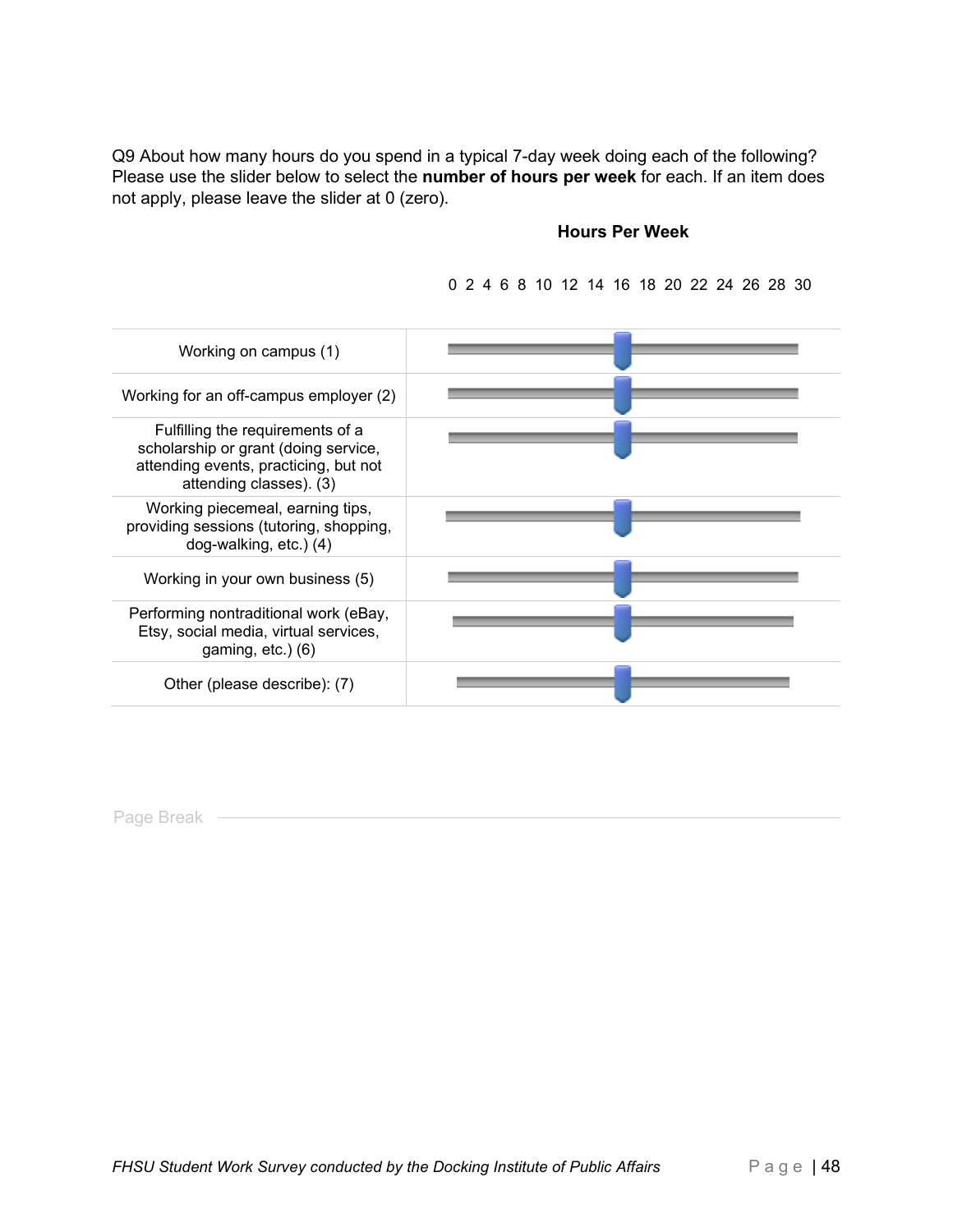*Display This Question: If Q5 = I currently work<strong> on </strong>campus for an hourly wage. Or Q5 = I currently work for an <strong>off</strong>-campus employer for an hourly wage (or similar compensation).*

### Q10a

Please *estimate an HOURLY wage* for your on-campus job or off-campus job. If you have more than one job in either category, please estimate an average.

*Display This Choice: If Q5 = I currently work<strong> on </strong>campus for an hourly wage.*  $\bigcirc$  The wage for my **on-campus job** is about: (1) \_\_\_\_\_ per hour

*Display This Choice:*

*If Q5 = I currently work for an <strong>off</strong>-campus employer for an hourly wage (or similar compensation).*

 $\bigcirc$  The wage for my **off-campus job** is about: (2)  $\qquad$  per hour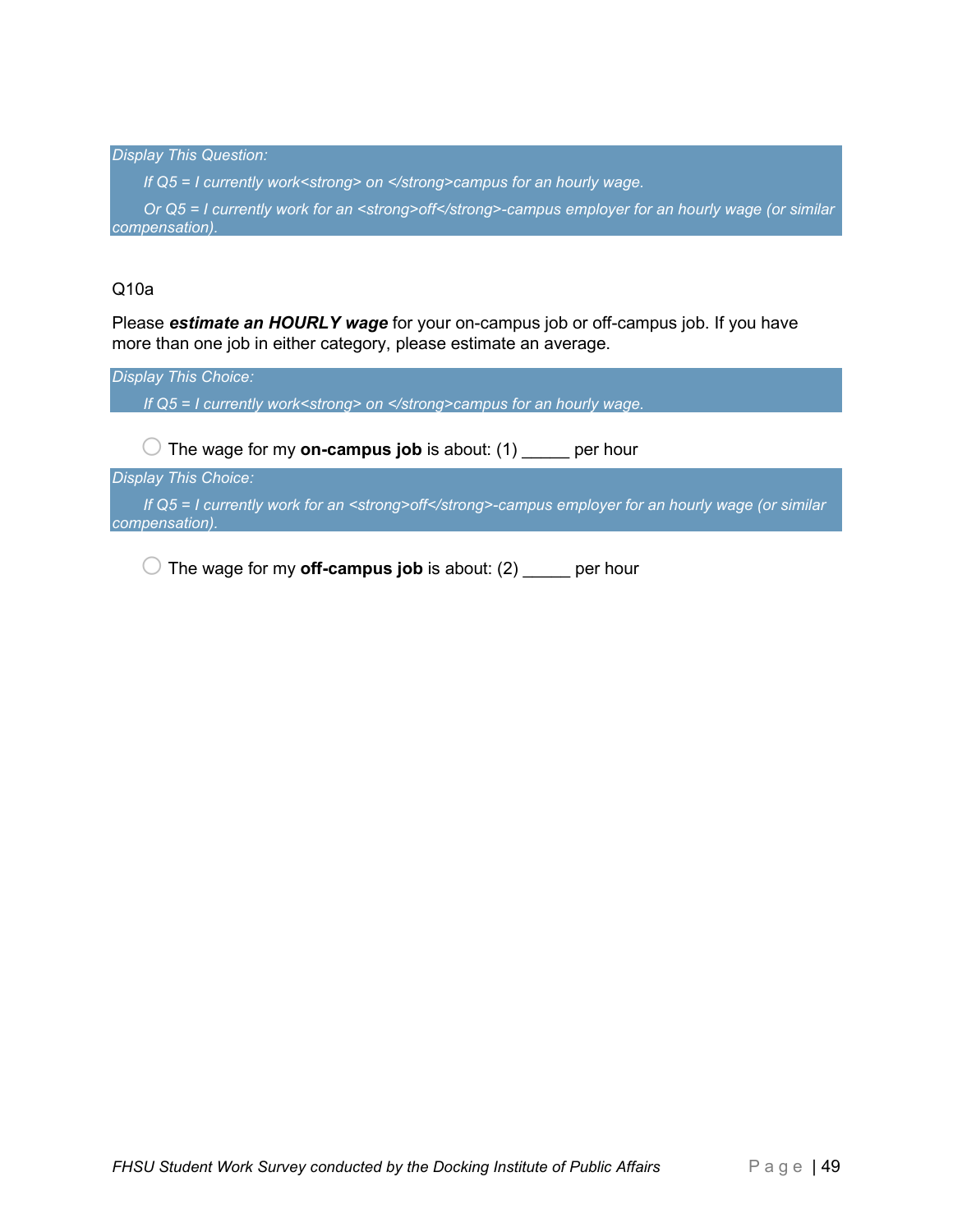*Display This Question:*

*If Q6 = I work and I'm paid piecemeal (per delivery, per item, per article, etc.), or by tips, and/or by session (tutoring, shopping, dog-walking, cleaning, etc.)*

*Or Q6 = I own a business and I sell goods or services to others*

*Or Q6 = Another situation applies to me (please describe):*

*Or Q6 = Another situation applies to me (please describe):*

*Or Q7 = Finding, refurbishing, or creating items and selling them on eBay, Etsy, or similar web sites.*

*Or Q7 = Producing and posting social media content or sponsored posts on YouTube, TikTok, Twitter, Instagram, Snapchat, etc.*

*Or Q7 = Providing virtual services such as scheduling, bookkeeping, managing social media for someone else, etc.*

*Or Q7 = Performing music, playing online games, producing and selling artwork, contributing to blogs, etc.*

*Or Q7 = Some other nontraditional method of earning money (please specify):*

*Or Q8c = Yes (please describe):*

#### Q10b

Please *estimate your MONTHLY income for each* of the following. If you have more than one job in a category, please estimate an average. Please enter 0 (zero) for jobs that do not apply to you.

*Display This Choice:*

*If Q6 = I work and I'm paid piecemeal (per delivery, per item, per article, etc.), or by tips, and/or by session (tutoring, shopping, dog-walking, cleaning, etc.)*

 $\bigcirc$  My piecemeal, per session, or tips job (delivering, tutoring, shopping, dog-walking, etc.) provides earnings of about: (3) \_\_\_\_\_\_ per month

*Display This Choice:*

*If Q6 = I own a business and I sell goods or services to others*

 $\bigcirc$  The business I own provides earnings of about: (4)  $\qquad \qquad$  per month.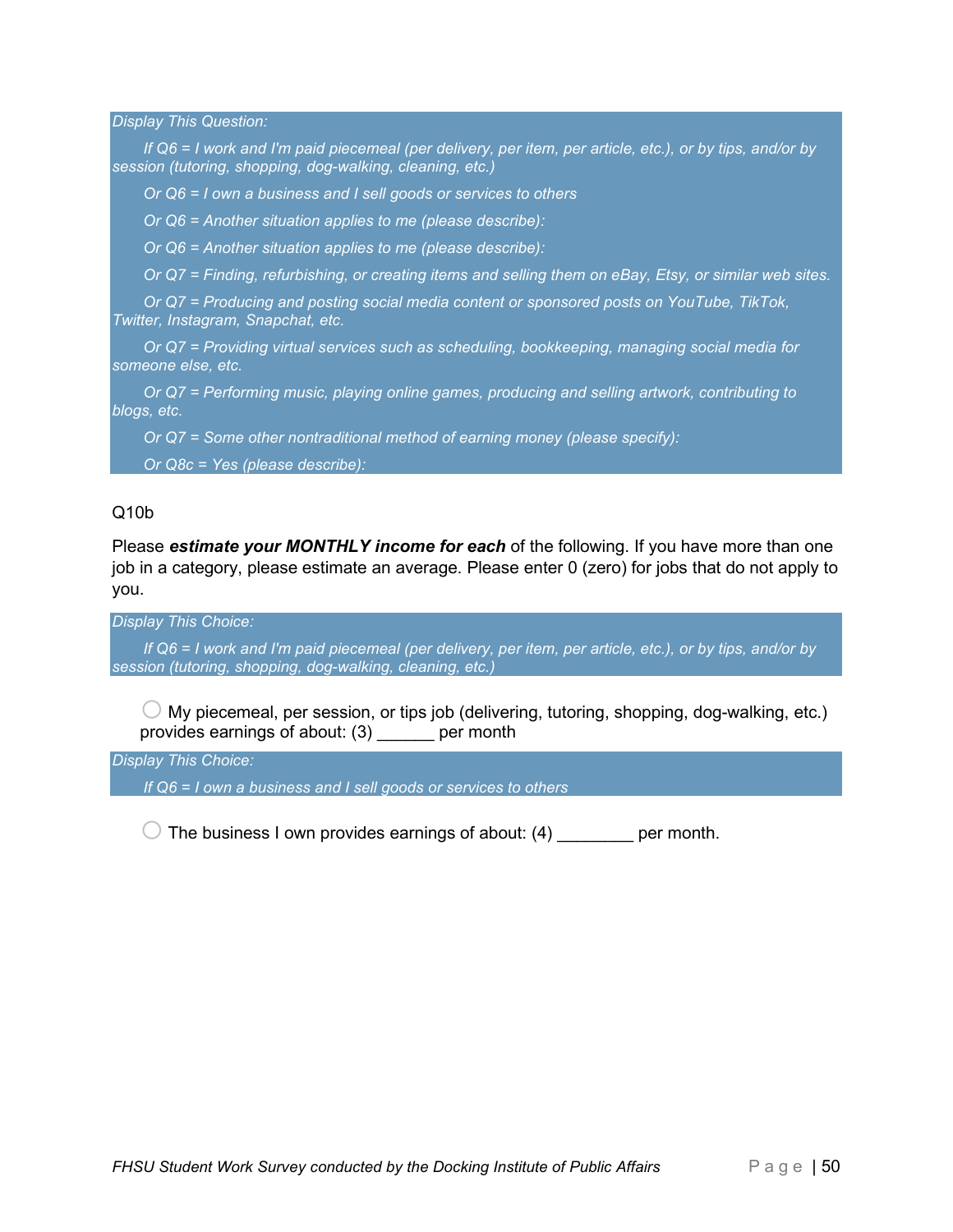*Display This Choice:*

*If Q7 = Finding, refurbishing, or creating items and selling them on eBay, Etsy, or similar web sites.*

*Or Q7 = Producing and posting social media content or sponsored posts on YouTube, TikTok, Twitter, Instagram, Snapchat, etc.*

*Or Q7 = Providing virtual services such as scheduling, bookkeeping, managing social media for someone else, etc.*

*Or Q7 = Performing music, playing online games, producing and selling artwork, contributing to blogs, etc.*

*Or Q7 = Some other nontraditional method of earning money (please specify):*

 $\bigcirc$  My nontraditional job (eBay, Etsy, Social media, virtual services, gaming, etc.) provides earnings of about: (11) eer month

*Display This Choice:*

*If Q6 = Another situation applies to me (please describe):*

*Or Q7 = Some other nontraditional method of earning money (please specify):*

*Or Q8c = Yes (please describe):*

 $\bigcirc$  Another job provides earnings of about: (5) er month

Page Break -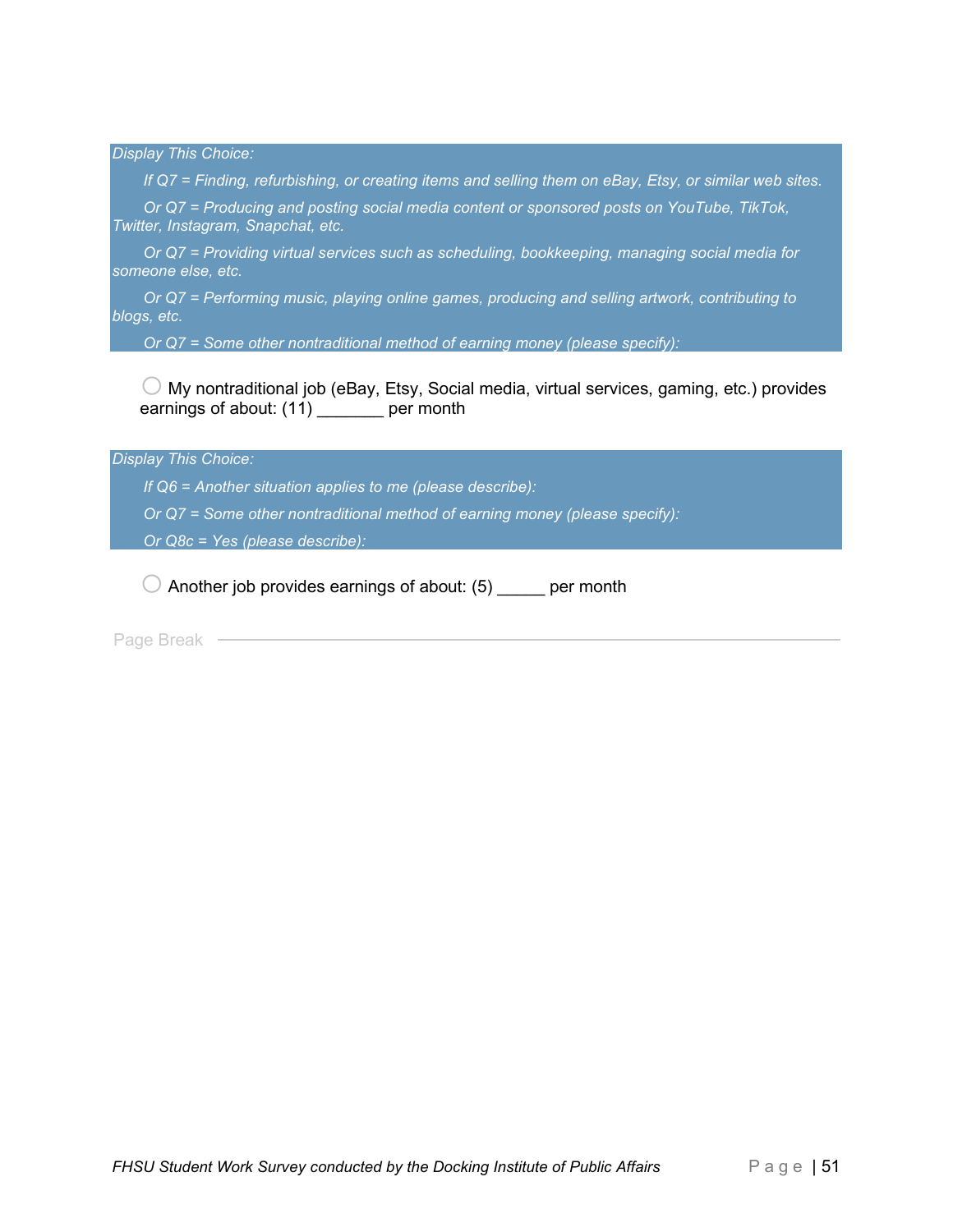Q11 Prior to Fall 2021, did you *work for pay in Hays*? If so, did you do so during any of the following time periods? Please select all that apply.

|            | Spring or Summer 2021 (1)             |
|------------|---------------------------------------|
|            | Fall 2020 (2)                         |
|            | Spring or Summer 2020 (3)             |
|            | Fall 2019 (4)                         |
|            | Spring or Summer 2019 (5)             |
|            | Fall 2018 (6)                         |
|            | Spring or Summer 2018 (7)             |
|            | None of these options apply to me (8) |
| Page Break |                                       |

| <b>Display This Question:</b>                 |  |
|-----------------------------------------------|--|
| If $Q11$ != None of these options apply to me |  |

Q12 Thinking about the job or jobs you had in Hays in the past, would you say that most were on-campus jobs, off-campus jobs, a mix of both, or neither?

 $\bigcirc$  Most or all were on-campus jobs (1)

 $\bigcirc$  Most or all were off-campus jobs (2)

 $\bigcirc$  Some were on-campus jobs, and some were off-campus jobs - pretty much an even split (3)

 $\bigcirc$  Most or all were neither on- or off-campus jobs (4)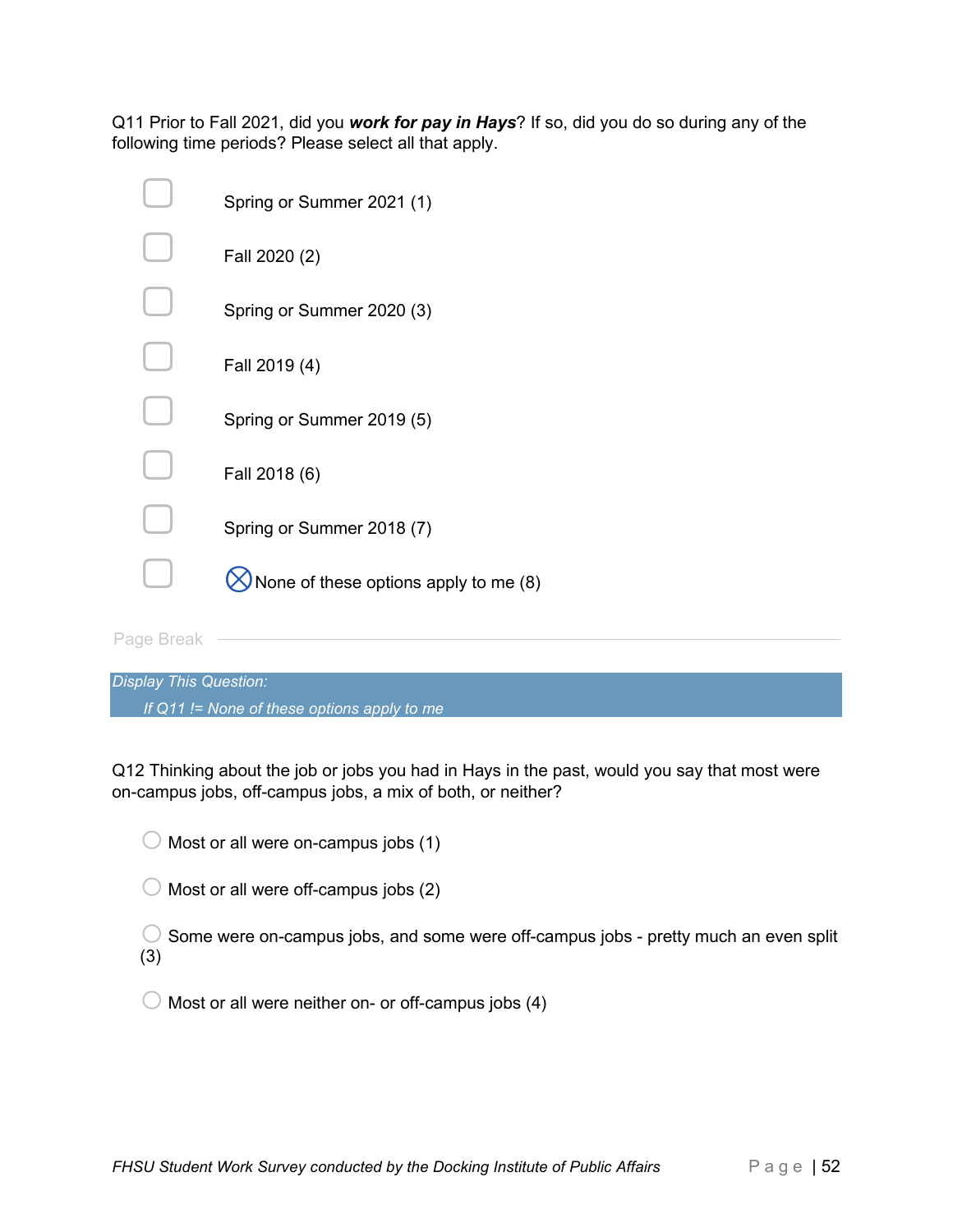Q13 We now have a few questions related to the COVID-19 pandemic.

To begin, some students reduced their course load and/or took some time off from school because of the pandemic. Did you do the same?

 $\bigcirc$  Yes (1)

 $\bigcirc$  No - I did neither (2)

*Display This Choice: If Q2 = None of these apply to me*

 $\bigcirc$  No - I was not taking FHSU courses yet (3)

 $\bigcirc$  I don't know (4)

*Display This Question: If Q11 != None of these options apply to me*

Q14 Some students who were working had their work hours reduced, jobs end temporarily, or jobs end permanently because of the pandemic. Did you experience any of these situations?

 $\bigcirc$  Yes (1)

 $\bigcirc$  No (2)

 $\bigcirc$  I don't know (3)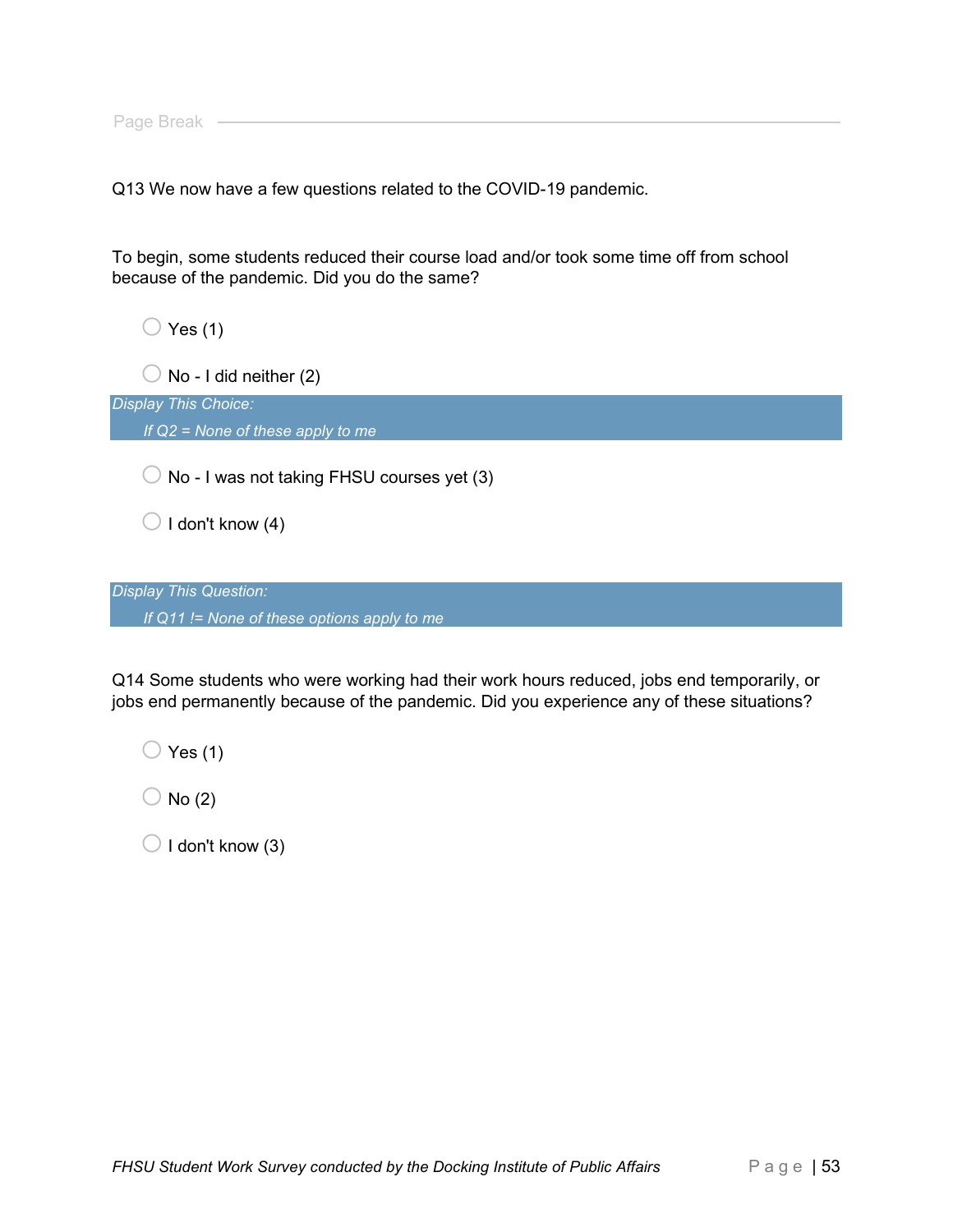Q15 Did you receive any COVID-19 stimulus money any time after April 2020?

| Yes $(1)$                                                                                   |
|---------------------------------------------------------------------------------------------|
| No(2)                                                                                       |
| I don't know (3)                                                                            |
|                                                                                             |
| Page Break                                                                                  |
| Q16 Are you currently looking for a new or different job?                                   |
| Yes $(1)$                                                                                   |
| No(2)                                                                                       |
| <b>Display This Choice:</b><br>If $Q8b = Yes$                                               |
| No - I cannot work elsewhere due to scholarship or grant requirements (3)                   |
| I don't know (4)                                                                            |
| Skip To: Q19 If Q16 = No - I cannot work elsewhere due to scholarship or grant requirements |
| <b>Display This Question:</b>                                                               |
| If $Q16$ != Yes                                                                             |

Q17 Would you consider taking a new or different job if the right opportunity came along?

| $\bigcirc$ Yes or Maybe (1) |  |
|-----------------------------|--|
|-----------------------------|--|

 $\bigcirc$  No (2)

 $\bigcirc$  I don't know (3)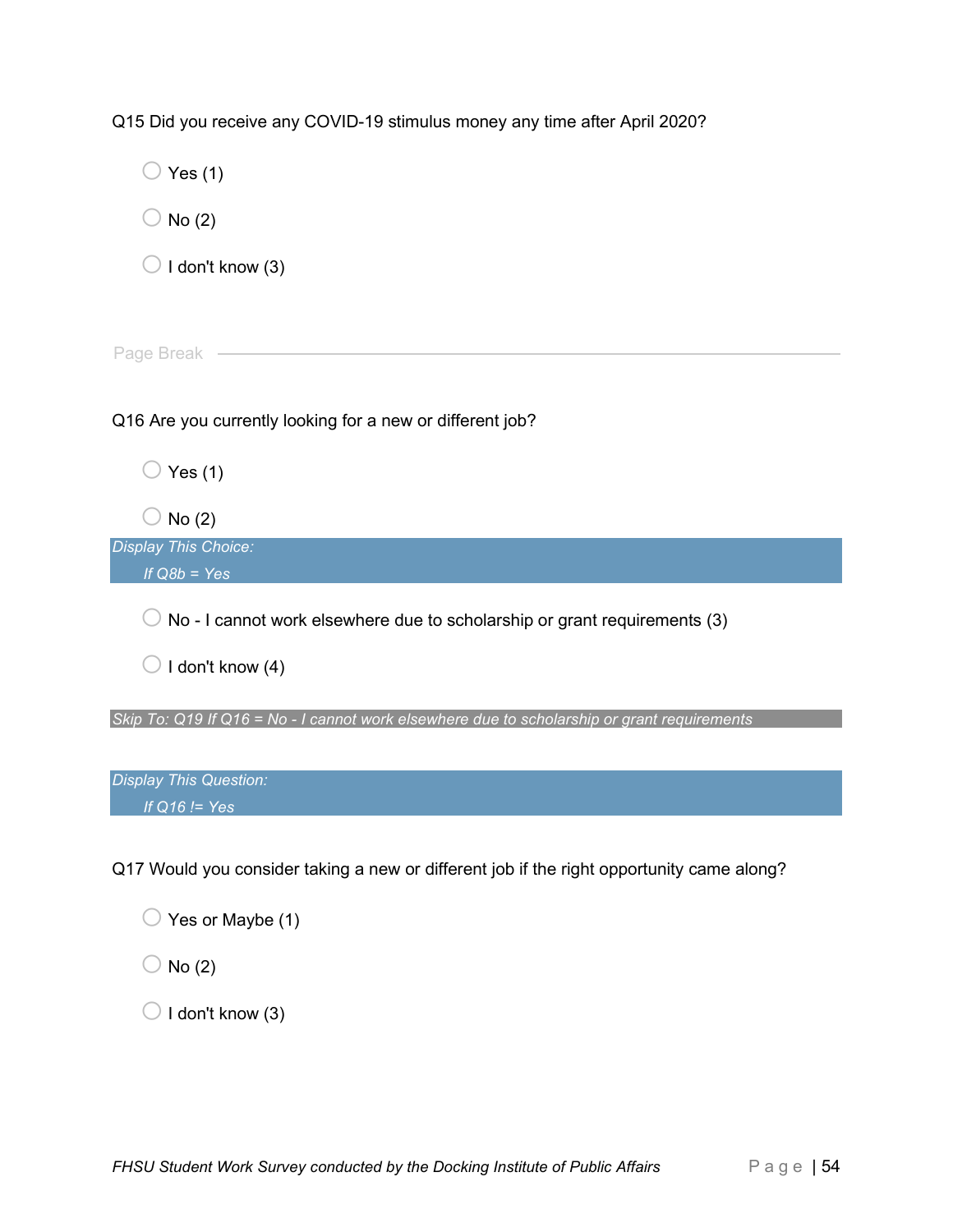*Display This Question: If Q16 = Yes Or Q17 = Yes or Maybe*

Q18 Are you most interested in an on-campus job or off-campus job?

|                                                   | An on-campus job (1)                          |  |  |  |
|---------------------------------------------------|-----------------------------------------------|--|--|--|
|                                                   | An off-campus job (2)                         |  |  |  |
|                                                   | Either an on-campus job or off-campus job (3) |  |  |  |
|                                                   | Neither of these options apply to me (4)      |  |  |  |
|                                                   |                                               |  |  |  |
| <b>Display This Question:</b>                     |                                               |  |  |  |
| If Q5c = Neither of these situations apply to me. |                                               |  |  |  |

*And Q18 = Neither of these options apply to me*

Q18a What hourly wage would you expect to earn in a new job? \_\_\_\_\_\_\_\_\_\_\_\_\_\_\_\_\_\_\_

Page Break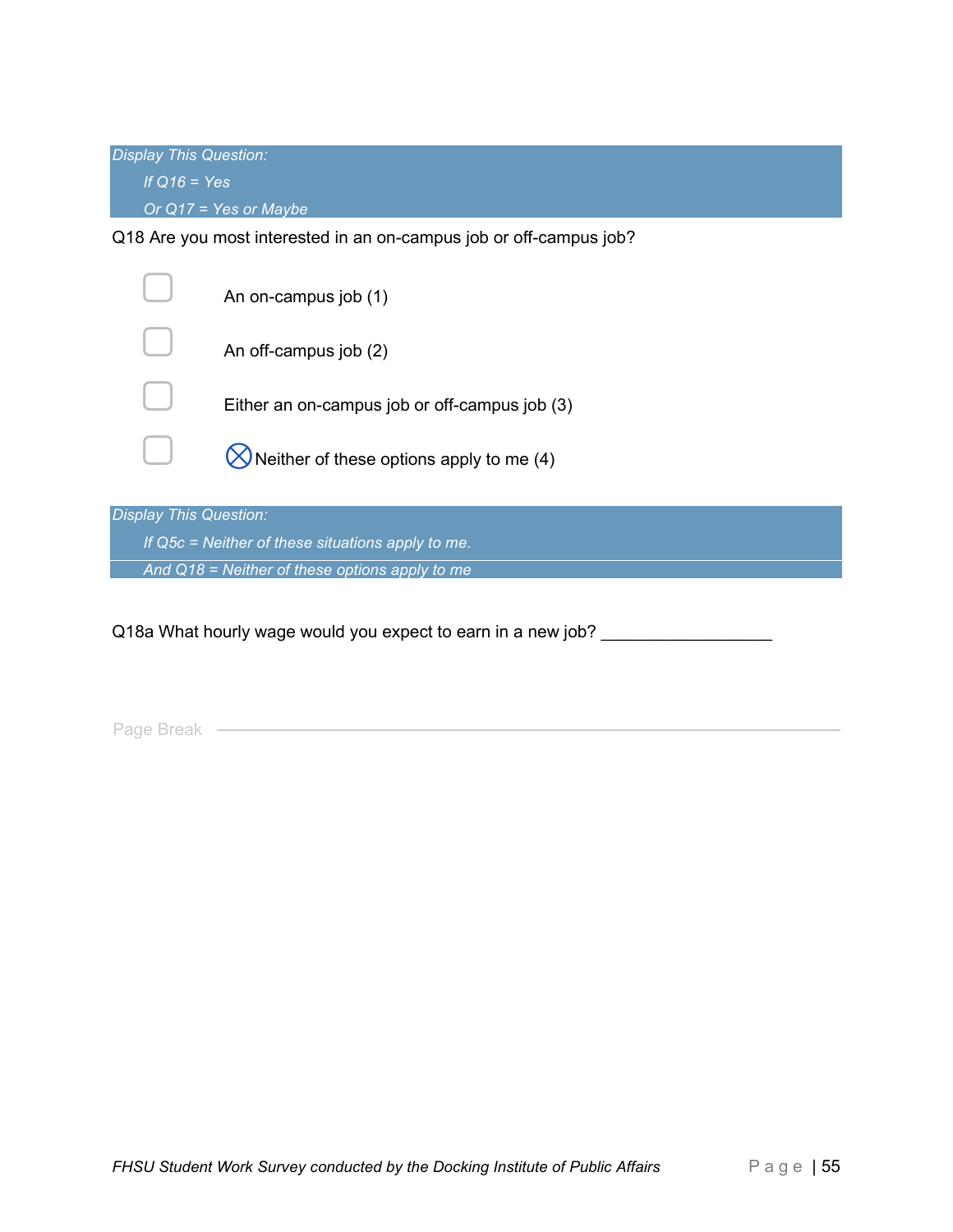Q19 Now we have some general statements about working in Hays.

Please select a response ranging from "Strongly Agree" to "Strongly Disagree" for each statement or select "does not apply."

|                                                                                                                                               | Strongly<br>Agree (1) | Agree<br>(2) | Neither Agree<br>nor Disagree<br>(3) | Disagree<br>(4) | Strongly<br>Disagree<br>(5) | Don't Know /<br>Doesn't<br>Apply (6) |
|-----------------------------------------------------------------------------------------------------------------------------------------------|-----------------------|--------------|--------------------------------------|-----------------|-----------------------------|--------------------------------------|
| Most employers in Hays provide student-<br>friendly work schedules. (Q19-1<br>schedules)                                                      |                       |              |                                      |                 |                             |                                      |
| Most employers in Hays provide wages<br>that make it worthwhile for students to<br>work. (Q19_2 wages)                                        |                       |              |                                      |                 |                             |                                      |
| <b>Display This Choice:</b><br>If $Q15 = Yes$                                                                                                 |                       |              |                                      |                 |                             |                                      |
| Federal stimulus funds covered many or<br>most of my expenses while they were<br>available. (Q19_3 stimulus help)                             |                       |              |                                      |                 |                             |                                      |
| <b>Display This Choice:</b><br>If $Q15 = Yes$                                                                                                 |                       |              |                                      |                 |                             |                                      |
| Federal stimulus funds allowed me to stay<br>away from the workplace for a while after<br>businesses reopened again. (Q19_4<br>stimulus away) |                       |              |                                      |                 |                             |                                      |
| <b>Display This Choice:</b><br>If $Q15 = Yes$                                                                                                 |                       |              |                                      |                 |                             |                                      |
| Federal stimulus funds still cover many or<br>most of my expenses. (Q19_5 stimulus<br>cover)                                                  |                       |              |                                      |                 |                             |                                      |
| Childcare or other care costs limit my<br>ability to work outside of the home.<br>(Q19_6 childcare)                                           |                       |              |                                      |                 |                             |                                      |
| Many employers in Hays provide positive<br>working environments for college students.<br>(Q19_7 positive)                                     |                       |              |                                      |                 |                             |                                      |
| I usually work during the summers and not<br>during fall or spring semesters. (Q19_8<br>summers)                                              |                       |              |                                      |                 |                             |                                      |
| Earnings from piecemeal or nontraditional<br>work cover many of my expenses. (Q19_9<br>piecemeal)                                             |                       |              |                                      |                 |                             |                                      |
| I shifted from a traditional hourly wage job<br>to a piecemeal or nontraditional job(s)<br>during the pandemic. (Q19_10 from<br>traditional)  |                       |              |                                      |                 |                             |                                      |
| Given my personal situation, I do not need<br>to work to cover my expenses while being<br>a student. (Q19_11 no need work)                    |                       |              |                                      |                 |                             |                                      |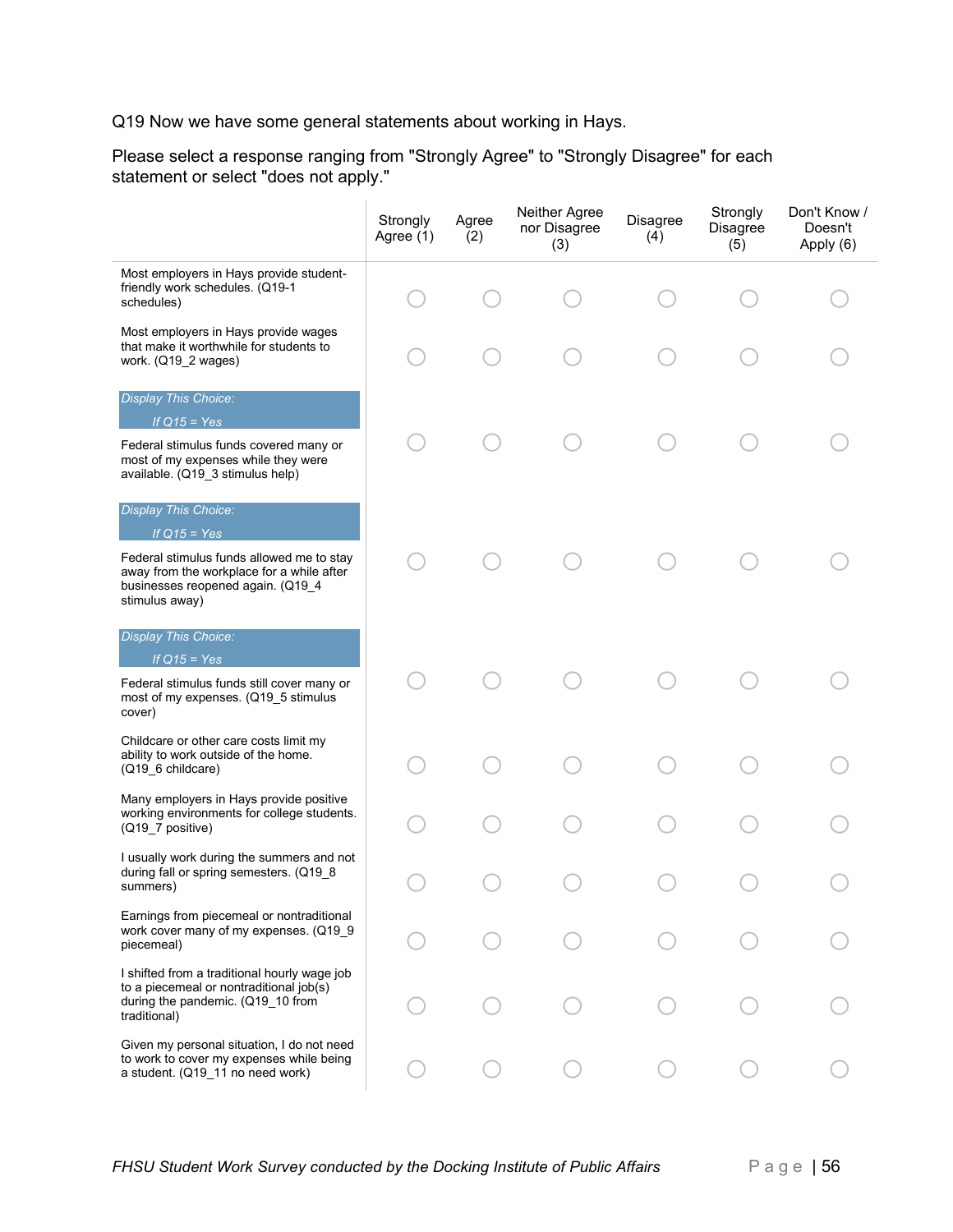Page Break ––––––––

Q20 Finally, we have a few more questions about you.

First, what year were you born? \_\_\_\_\_\_\_\_\_\_\_\_\_\_\_\_\_\_

Q21 What is your gender?

 $\bigcirc$  Female (1)

 $\bigcirc$  Male (2)

 $\bigcirc$  Non-binary (3)

 $\bigcirc$  I'd rather not say (4)

Q22 Are you an international student?

 $\bigcirc$  Yes (1)

 $\bigcirc$  No (2)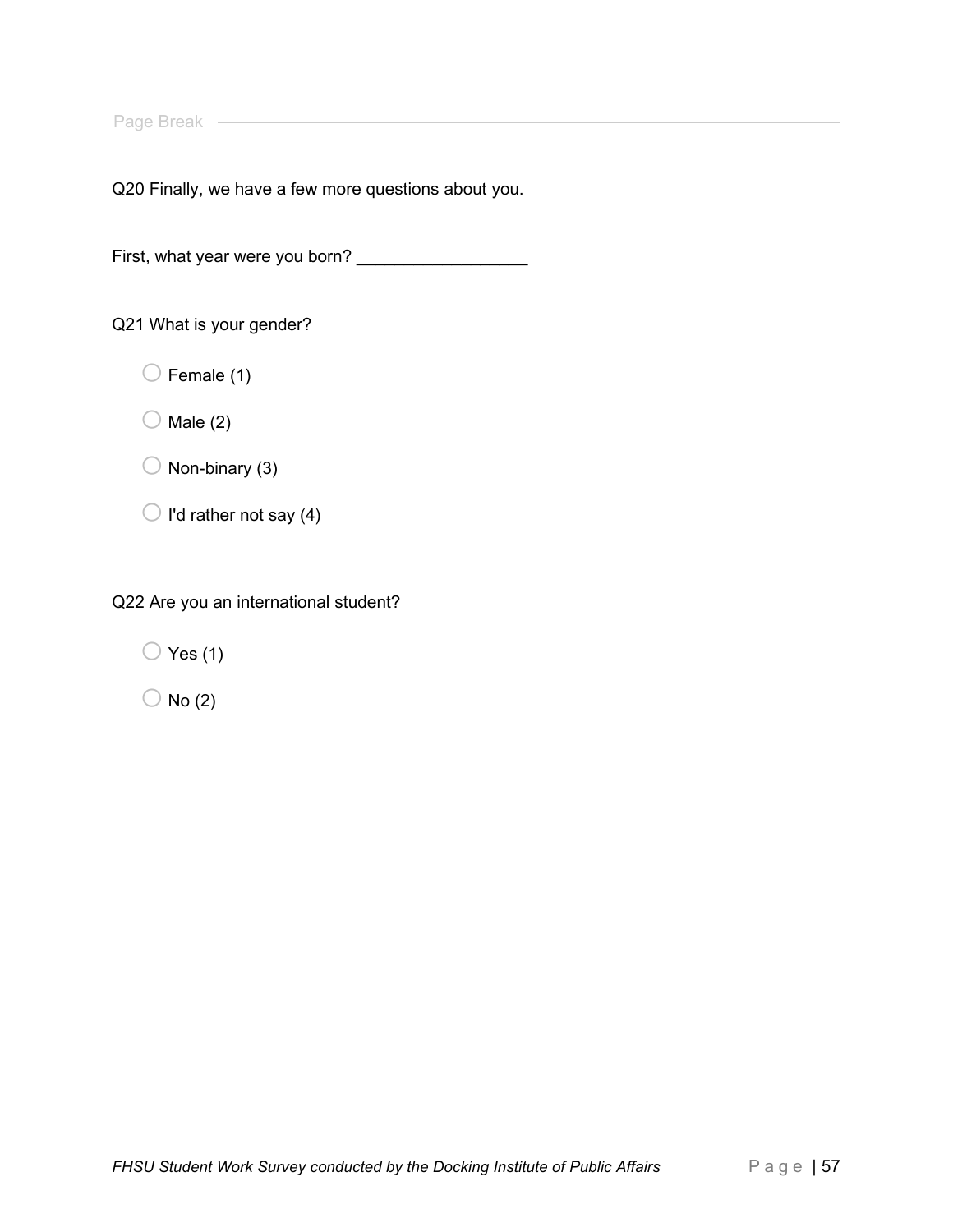Page Break

#### Q23 Where is your hometown?

 $\bigcirc$  Hays (1)

 $\bigcirc$  Ellis County (but outside of Hays) (2)

 $\bigcirc$  In a nearby county (3)

 $\bigcirc$  Somewhere else in Kansas (4)

 $\bigcirc$  In one of the surrounding states (5)

 $\bigcirc$  Other (6)

Q24 Do you have any additional comments about employment in Hays? If so, please enter them in the text box below.

 $\_$  , and the set of the set of the set of the set of the set of the set of the set of the set of the set of the set of the set of the set of the set of the set of the set of the set of the set of the set of the set of th

 $\_$  , and the set of the set of the set of the set of the set of the set of the set of the set of the set of the set of the set of the set of the set of the set of the set of the set of the set of the set of the set of th

 $\_$  , and the set of the set of the set of the set of the set of the set of the set of the set of the set of the set of the set of the set of the set of the set of the set of the set of the set of the set of the set of th

Page Break ——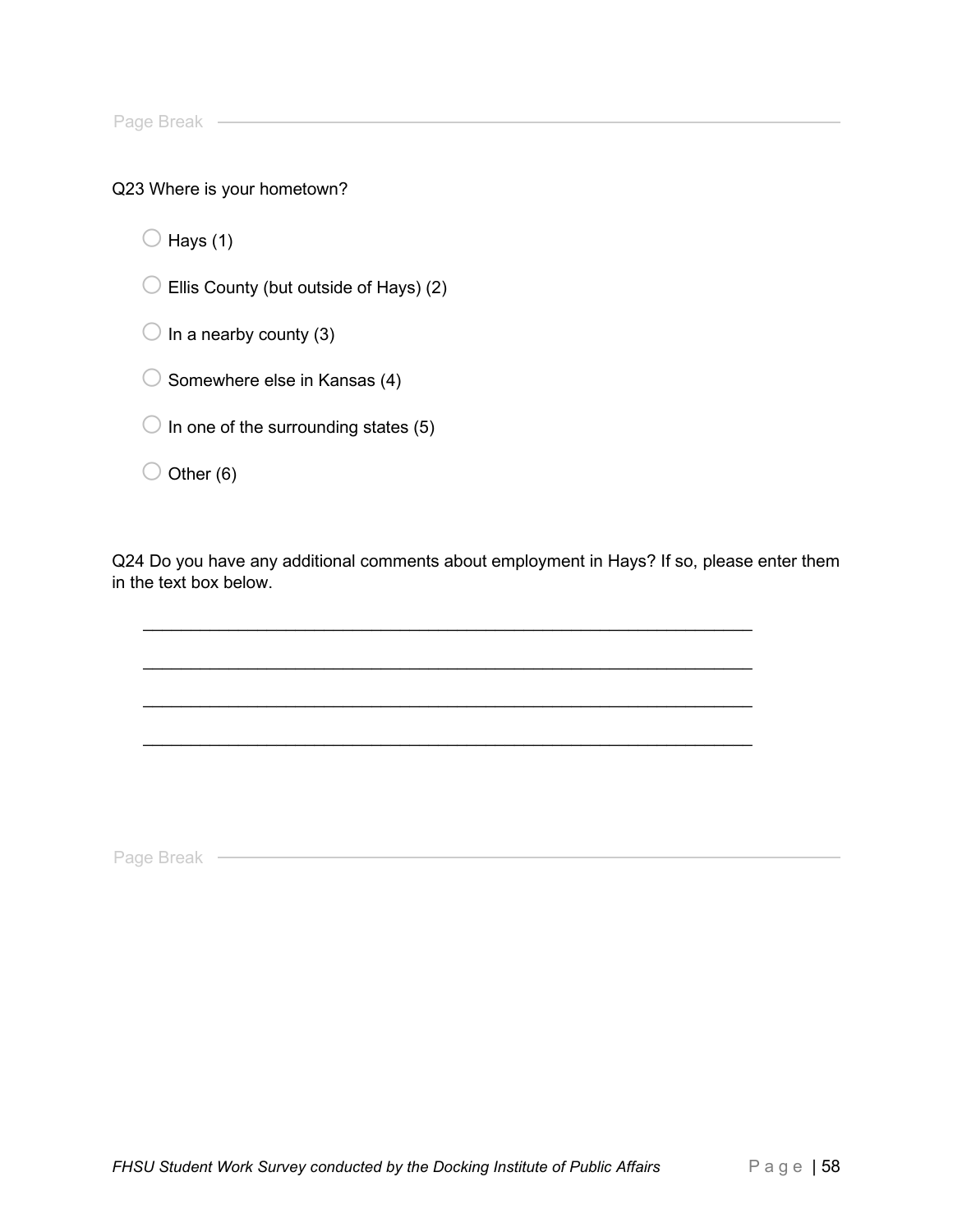Q25 You are at the end of this questionnaire. **Clicking "Next" below will submit your responses and send you to the Exit page.** Once "Next" is selected here, you will **not be able to review** your answers **nor re-enter** the survey. The "Back" button will take you to the previous question.

**Incentive option:** You have an opportunity to participate in a drawing for one of five \$50 Victor E. Apparel & Gift Co. gift cards. A **link on the next page** will take you to a form asking for your name and email address. A drawing will be held in mid-December 2021. If your name is selected, you will be contact by the Docking Institute.

Information from the form will **not be linked** to this survey in any way. Responses to this survey and responses to the form are collected separately.

If you have any questions, please contact Mike Walker at 785-639-5563 or [mswalker@fhsu.edu.](mailto:mswalker@fhsu.edu)

Thank you for your participation in this survey.

### **End of Block: SURVEY BLOCK**

### **END OF BLOCK (If QINTRO=No OR QCONSENT=No)**

Thank you for your time.

#### **Please close your browser to exit the survey.**

If you would like more information about this survey, please contact Mike Walker at mswalker@fhsu.edu.

If this survey made you feel uncomfortable in any way, please contact Health and Wellness Services at 785-628-4401, to speak to a counselor.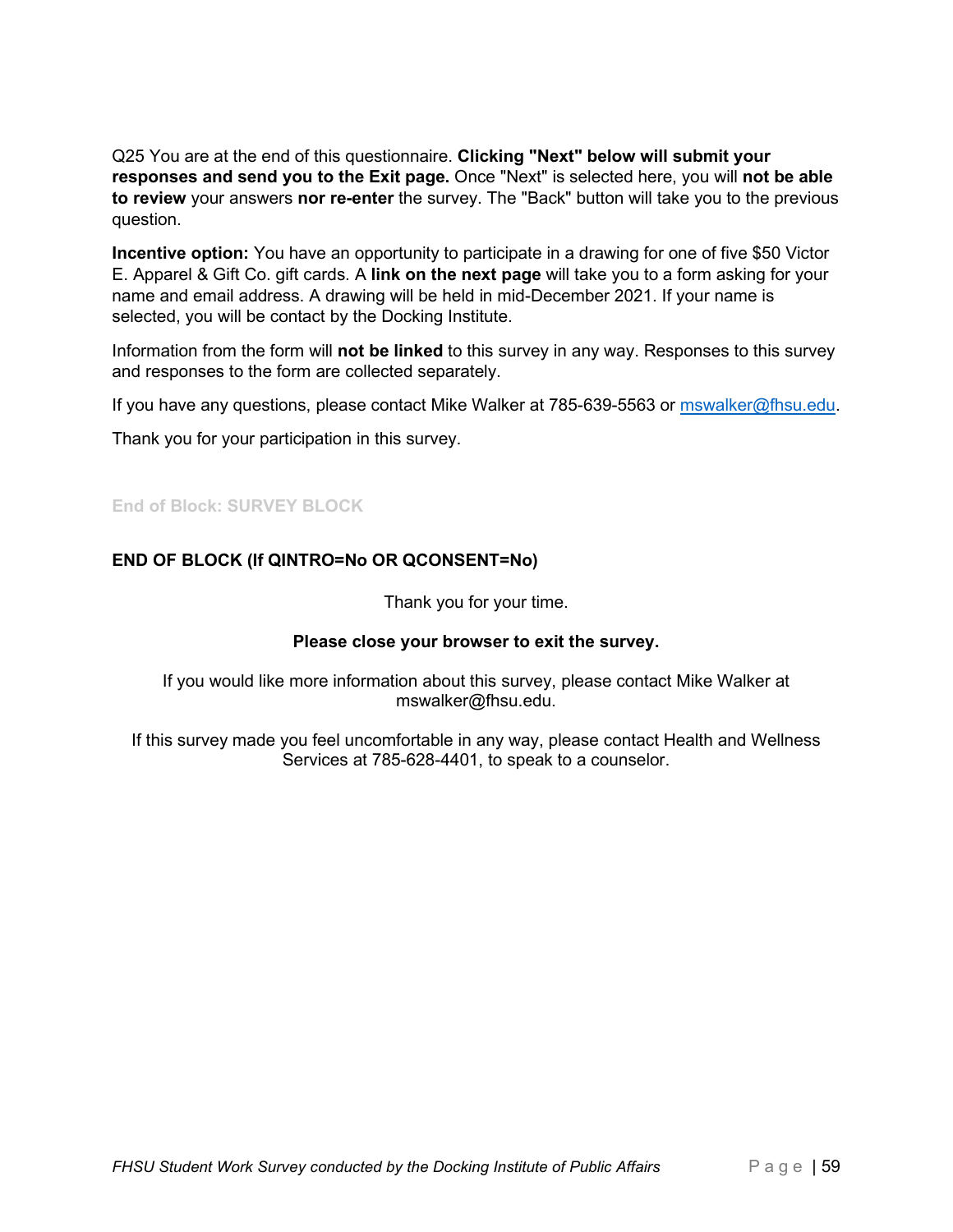### **END OF SURVEY (If QINTRO=Yes OR QINTRO=Review AND QCONSENT=Yes)**

Thank you very much for completing this survey.

Please click here to provide your name and email address if you would like to participate in a drawing for one of five \$50 Victor E. Apparel & Gift Co. gift cards: **[Form for Drawing](http://docking.co1.qualtrics.com/jfe/form/SV_dnhr8hNL0u4xDz8)**.

If you have any questions about the survey or the follow-up questionnaire, please contact Mike Walker at mswalker@fhsu.edu or 785-628-5563.

To **exit this survey now**, and not be included in the drawing, **please close your browser**. To be included in the drawing, click the link above.

If this survey made you feel uncomfortable in any way, please contact Health and Wellness Services at 785-628-4401, to speak to a counselor.

**EXIT (IF "Form for Drawing" ≠ Selected.)** 

**GO TO FOLLOW-UP (IF "Form for Drawing" = Selected.)**